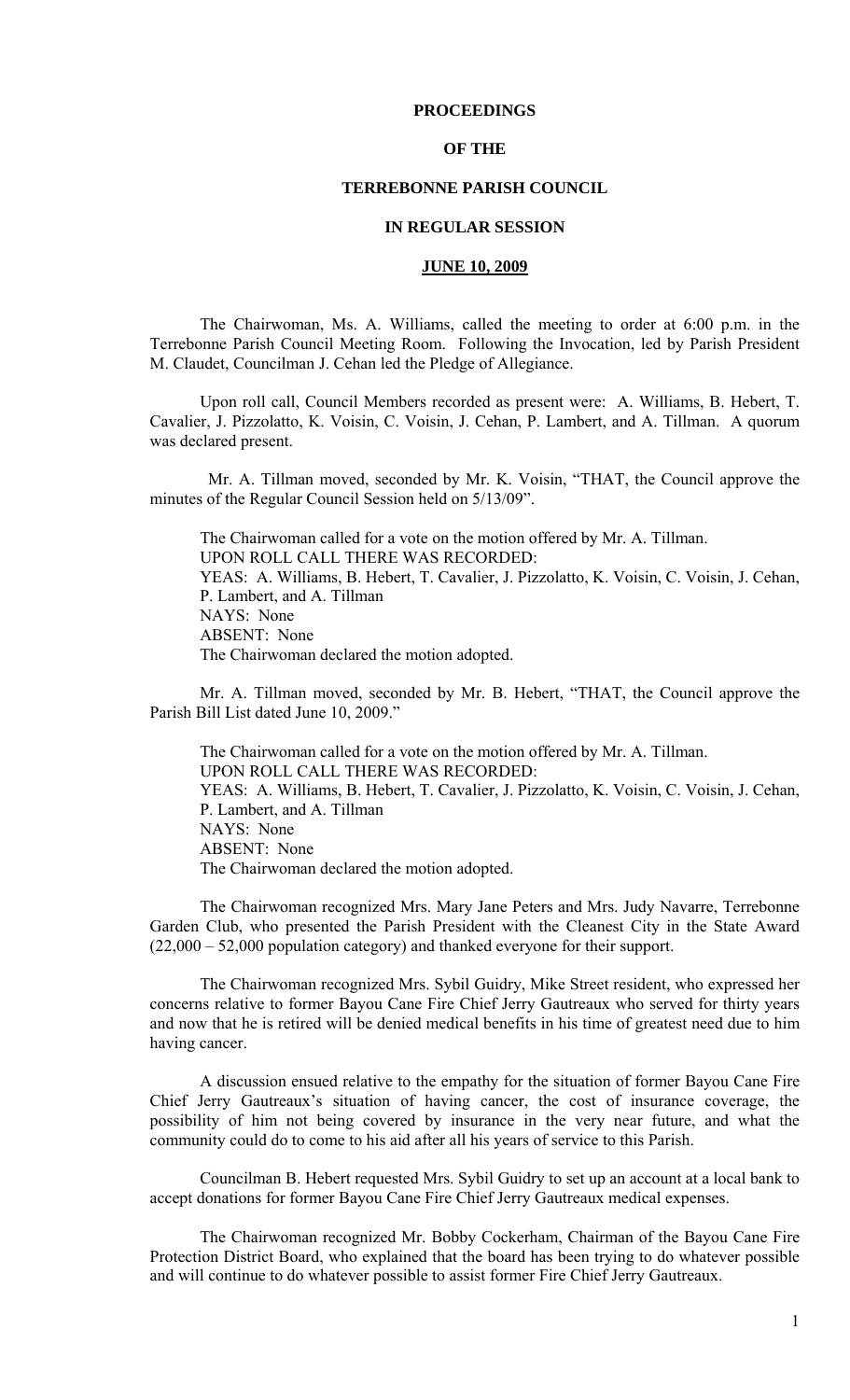Councilman B. Hebert gave Mrs. Guidry donations from himself, Council Members C. Voisin and J. Pizzolatto to get the fund started and he offered to give her assistance. He stated once the account is started he will broadcast the information so contributions can be made to this fund.

Upon questioning by Mrs. Sybil Guidry, Parish Attorney C. Alcock explained that Workmen's Compensation is a long process and is not uncommon to be initially denied coverage. She stated that a state law provides that there is a legal presumption that any fireman who has been in service for a certain number of years, who is afflicted with certain types of cancer, is a job related illness. She stated she believes he has a really strong position on his Workmen's Compensation case, and has to keep pursuing it.

Councilman B. Hebert requested Council Clerk P. Labat to prepare a letter to Terrebonne Parish's State Representatives and Senators requesting their assistance in this matter as it relates to Louisiana State Workmen's Compensation on behalf of former Bayou Cane Fire Chief Jerry Gautreaux.

Chairwoman A. Williams explained if an individual is on COBRA Insurance and has a declared disability that came about while he was on COBRA, the federal government has to grant an extension of coverage of eleven months, as well as his spouse, and she would have thirty-six months extended coverage.

The Chairwoman recognized Ms. Debbie Bourg, Bayou Gardens Drive resident, who expressed her concerns to the issue of a developer who wishes to construct multi-residential buildings on single lots being discussed once before, the Subdivision Regulations being proposed to be amended to prohibit this, but a developer applying for his permit before this regulation is put into place. She stated that the residents in the area had filled the Council Meeting Room last year due to their concerns of the proposed development.

The Chairwoman recognized Mr. Reggie Bourg, Bourg resident, who continued his protest against the plan submitted for the CDBG funding that will be received as a result of Hurricanes Gustav and Ike. He also expressed his concerns relative to what the Intracoastal Canal/Palm Avenue Project is for \$228,000. He expressed his concerns relative to anyone from the public wanting to participate in the Community Development & Planning Committee meeting on 5/11/09 in which the CDBG plan was on the agenda would have had to wait approximately 3 ½ hours to speak and when the matter was addressed Administration did not make a presentation on the proposal, therefore not adequately informing the public. He also expressed his concerns relative to no efforts being made to inform French speaking individuals of what CDBG is and forgivable loans that may be available to qualified applicants of Terrebonne Parish.

Councilman K. Voisin expressed his concerns relative the information presented by Mr. Reggie Bourg not being correct and that the CDBG funding that will be received was the most talked about funding in the community he has ever heard of in the history of Terrebonne Parish. He stated that a lot of projects for roads, levees, and programs for affordable housing are going to be accomplished in Terrebonne Parish as a result of this CDBG funding, all duly supported with public input.

Councilman A. Tillman expressed his concerns relative to the comments of Mr. Bourg not giving the residents, particularly in the area he resides, no credibility as it relates to them keeping themselves informed of CDBG funding coming to Terrebonne Parish.

Councilman J. Pizzolatto stated that if anyone wants to be informed of the \$200,000. + for the Palm Avenue to contact him and he would be happy to explain it.

Parish President M. Claudet stated that at a meeting today attended by Mr. Paul Rainwater with the Louisiana Recovery Authority, Mr. Rainwater was very complimentary of Terrebonne Parish because we were the first parish to file their CDBG funding plan with the state. He said it is expected for Terrebonne Parish to be the first to use CDBG funds in the state,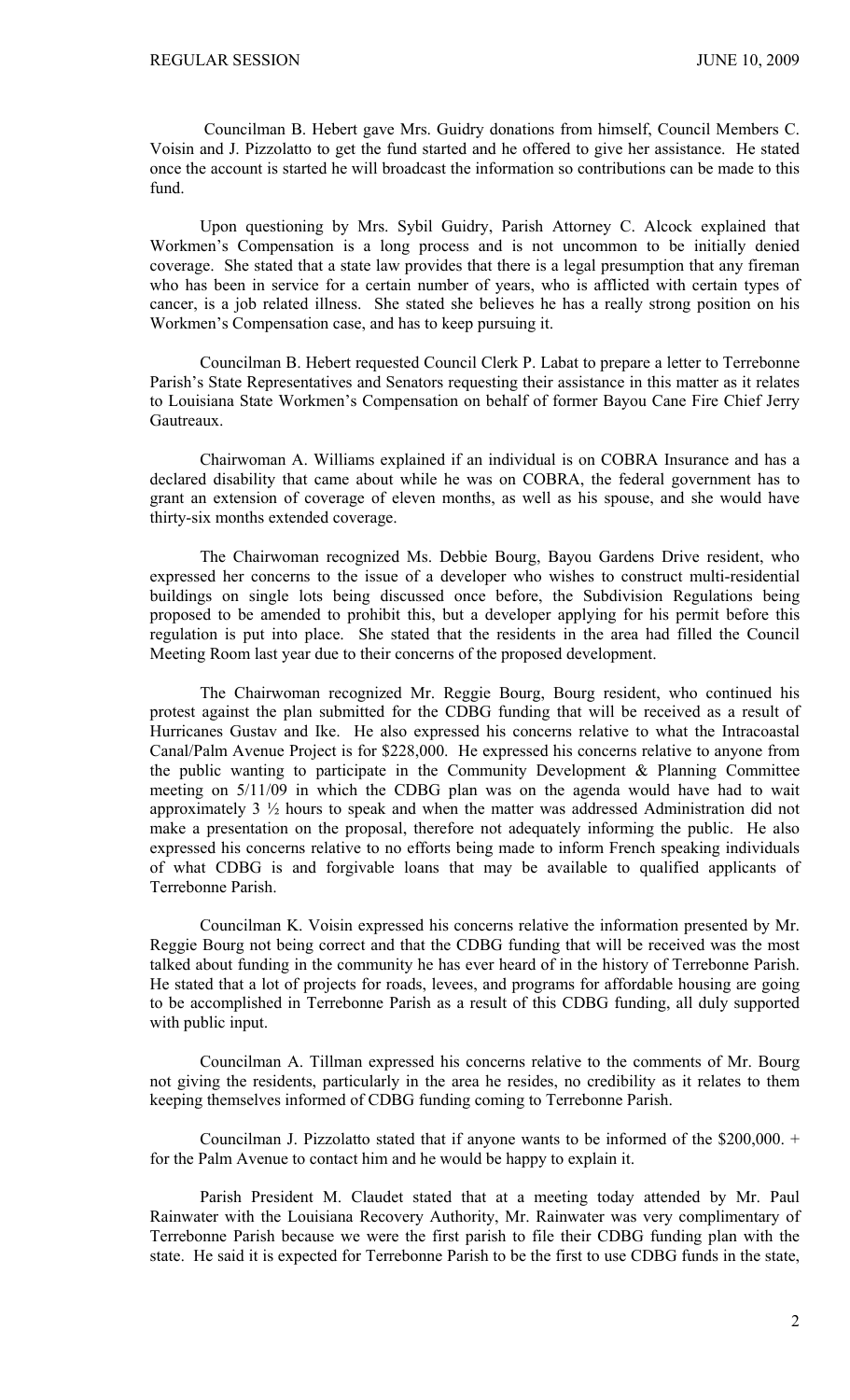leading the way in that area. He commended Planning Director P. Gordon and his entire staff, and Chief Financial Officer J. Elfert and her staff for their hard work with obtaining these funds.

 Council Clerk P. Labat stated that the Parish website is translated into eight different languages.

 Mr. K. Voisin moved, seconded by Mr. B. Hebert, "THAT, it now being 6:30 p.m., the Council open public hearings at this time."

 The Chairwoman called for a vote on the motion offered by Mr. K. Voisin. UPON ROLL CALL THERE WAS RECORDED: YEAS: A. Williams, B. Hebert, T. Cavalier, J. Pizzolatto, K. Voisin, C. Voisin, J. Cehan, P. Lambert, and A. Tillman NAYS: None ABSENT: None The Chairwoman declared the motion adopted.

The Chairwoman recognized the public for comments on the following:

A. A proposed ordinance authorizing the acquisition of 4673 Grand Caillou Road under Terrebonne Parish Hazard Mitigation Program/Hurricane Rita

There were no comments from the public on the proposed resolution.

 Mr. C. Voisin moved, seconded by Mr. P. Lambert and Mr. J. Cehan, "THAT, the Council close the aforementioned public hearing."

 The Chairwoman called for a vote on the motion offered by Mr. C. Voisin. UPON ROLL CALL THERE WAS RECORDED: YEAS: A. Williams, B. Hebert, T. Cavalier, J. Pizzolatto, K. Voisin, C. Voisin, J. Cehan, P. Lambert, and A. Tillman NAYS: None ABSENT: None The Chairwoman declared the motion adopted.

Mr. C. Voisin moved, seconded by Mr. P. Lambert, "THAT, the Council postpone action for thirty days on the proposed ordinance authorizing the acquisition of 4673 Grand Caillou Road under Terrebonne Parish Hazard Mitigation Program/Hurricane Rita."

 The Chairwoman called for a vote on the motion offered by Mr. C. Voisin. UPON ROLL CALL THERE WAS RECORDED: YEAS: A. Williams, B. Hebert, T. Cavalier, J. Pizzolatto, K. Voisin, C. Voisin, J. Cehan, P. Lambert, and A. Tillman NAYS: None ABSENT: None The Chairwoman declared the motion adopted.

The Chairwoman recognized the public for comments on the following:

B. A proposed ordinance to amend the 2009 Adopted Budget and the budgeted positions for a Senior Grants Writer and Assistant Planning Director as well as amend the Classification and Compensation Plan

There were no comments from the public on the proposed ordinance.

 Mr. K. Voisin moved, seconded by Mr. J. Pizzolatto, "THAT, the Council close the aforementioned public hearing."

 The Chairwoman called for a vote on the motion offered by Mr. K. Voisin. UPON ROLL CALL THERE WAS RECORDED: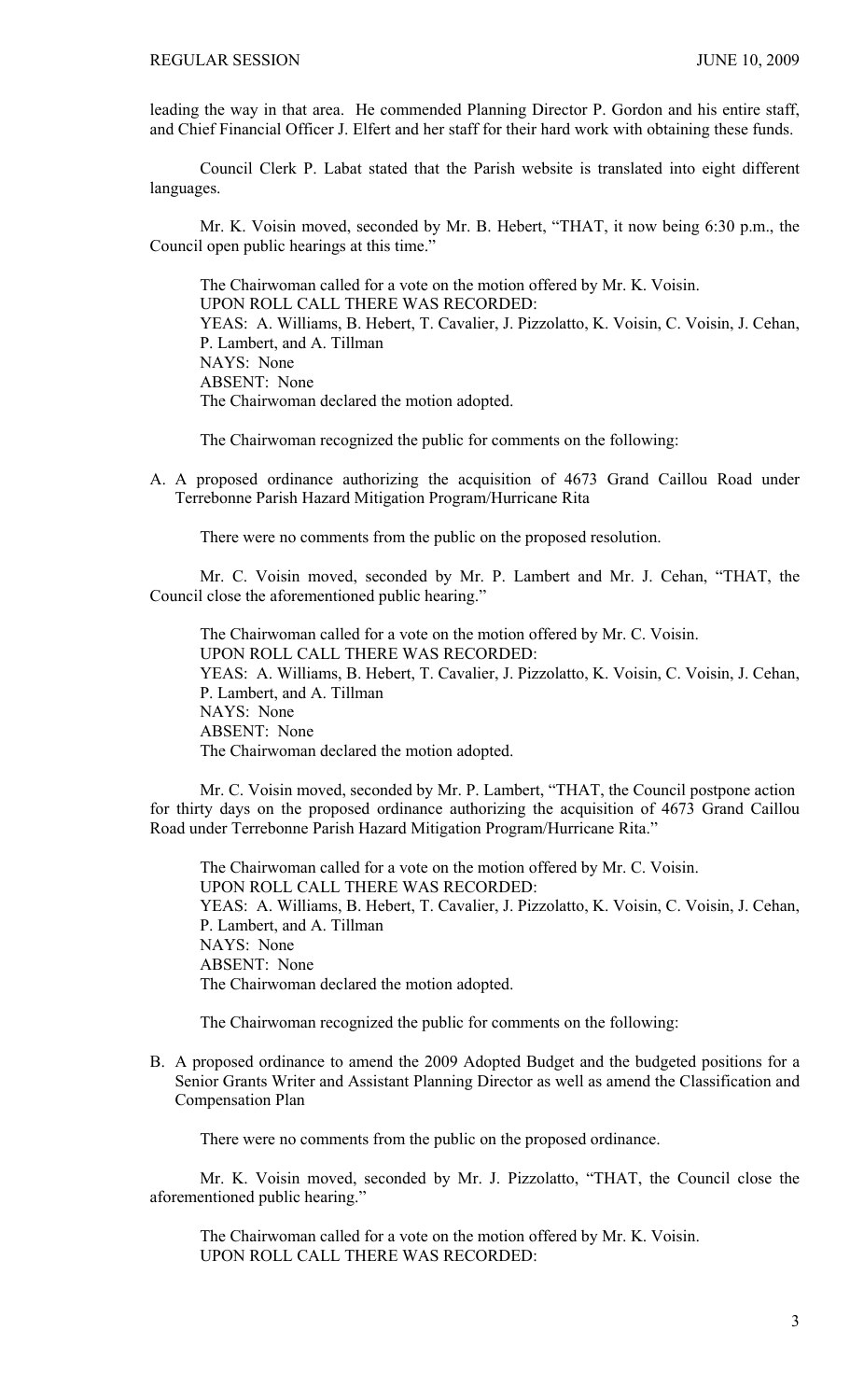YEAS: A. Williams, B. Hebert, T. Cavalier, J. Pizzolatto, K. Voisin, C. Voisin, J. Cehan, P. Lambert, and A. Tillman NAYS: None ABSENT: None The Chairwoman declared the motion adopted.

OFFERED BY: Mr. K. Voisin. SECONDED BY: Mr. J. Pizzolatto.

# ORDINANCE NO. 7644

AN ORDINANCE TO AMEND THE 2009 ADOPTED OPERATING BUDGET AND THE BUDGETED POSITIONS FOR A SENIOR GRANTS WRITER AND ASSISTANT PLANNING DIRECTOR AS WELL AS AMEND THE CLASSIFICATION AND COMPENSATION PLAN AND ALL MATTERS RELATIVE THERETO.

# SECTION I

WHEREAS, Administration desires to create the position of Senior Grants Writer due to the increase number of grants made available by the Federal Government as part of the economic recovery efforts, and

WHEREAS, this position will be able to devote its time in researching for the all possible grants that would best benefit the Parish in its own recovery efforts, and

WHEREAS, the cost of salary and benefits is approximately \$50,000, and

WHEREAS, this is a new position to be included in the Compensation Plan.

BE IT ORDAINED, by the Terrebonne Parish Council, on behalf of the Terrebonne Parish Consolidated Government, that the 2009 Adopted Operating Budget and the Classification and Compensation Plan be amended for the funding of the Senior Grants Writer and related expenses for the Housing and Human Services Department. (Attachment A)

# SECTION II

WHEREAS, Administration desires to create the position of Assistant Planning Director due to the increase in Federal monies stipulated for stimulating the recovery of the parish and its economy, and

WHEREAS, this position will provide additional supervision to all divisions of the Planning Department as it relates to these recovery efforts, and

WHEREAS, the cost of salary and benefits is approximately \$60,000, and

WHEREAS, this is a new position to be included in the Compensation Plan.

BE IT FURTHER ORDAINED, by the Terrebonne Parish Council, on behalf of the Terrebonne Parish Consolidated Government, that the 2009 Adopted Operating Budget and the 2009 Budgeted Positions and the Classification and Compensation Plan be amended for the funding of the Assistant Planning Director and related expenses for the Planning Department. (Attachment B)

This ordinance, having been introduced and laid on the table for at least two weeks, was voted upon as follows: THERE WAS RECORDED: YEAS: A. Williams, B. Hebert, J. Pizzolatto, K. Voisin, C. Voisin, J. Cehan, P. Lambert and A. Tillman. NAYS: T. Cavalier. ABSTAINING: None. ABSENT: None.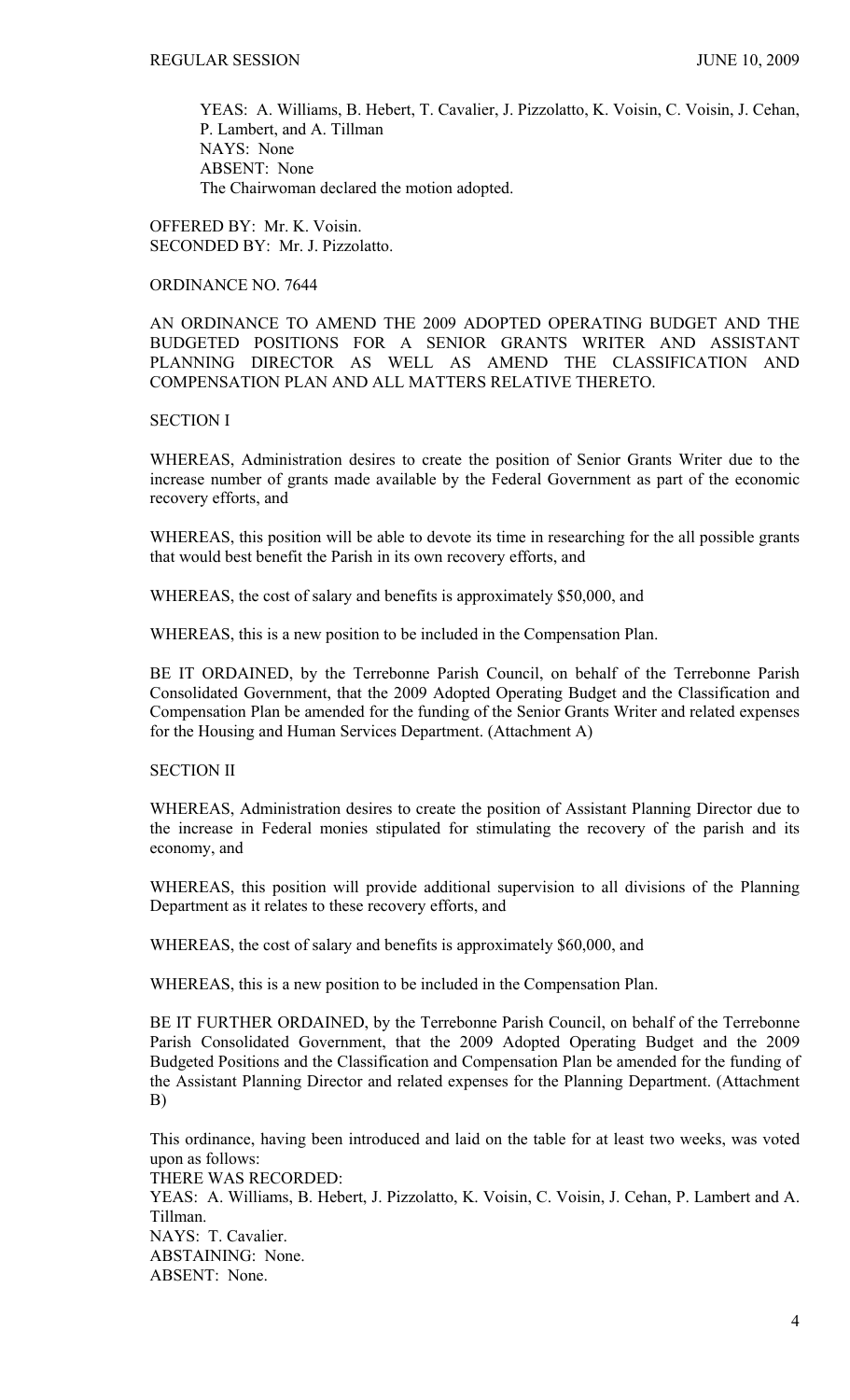The Chairwoman declared the ordinance adopted on this, the  $10<sup>th</sup>$  day of June, 2009.

# \* \* \* \* \* \* \* \* \* **ATTACHMENT A - HOUSING & HUMAN SERVICES DEPARTMENT**

|                                          | 2009           |               |                |
|------------------------------------------|----------------|---------------|----------------|
|                                          | <b>Adopted</b> | <b>Change</b> | <b>Amended</b> |
| Wages & Salaries/Benefits<br>(Pro-rated) | 440,892        | 48,500        | 489,392        |
| Computer Equipment                       | 6,810          | 1,500         | 8,310          |
| Fund Balance (Decrease)                  | N/A            | (50,000)      | N/A            |

# **151-653 GENERAL FUND HOUSING & HUMAN SERVICE DEPARTMENT**

| <b>JOB TITLE</b>   | <b>Senior Grants Writer</b> |
|--------------------|-----------------------------|
| <b>ADOPTED</b>     |                             |
| <b>CHANGE</b>      |                             |
| <b>AMENDED</b>     |                             |
| <b>LEVEL</b>       | 207                         |
| <b>MIN/MID/MAX</b> | \$39,029/\$49,762/\$60,806  |

# **ATTACMENT B - PLANNING DEPARTMENT**

|                                            | 2009           |               |         |
|--------------------------------------------|----------------|---------------|---------|
|                                            | <b>Adopted</b> | <b>Change</b> | Amended |
| Wages $& Salaries/Benefits$<br>(Pro-rated) | 623,900        | 58,500        | 682,400 |
| Computer Equipment                         | 31,073         | 1,500         | 32,573  |
| Fund Balance (Decrease)                    | N/A            | (60,000)      | N/A     |

# **151-193 GENERAL FUND PLANNING DEPARTMENT**

|                    | <b>Assistant Planning</b>  |
|--------------------|----------------------------|
| <b>JOB TITLE</b>   | <b>Director</b>            |
| <b>ADOPTED</b>     |                            |
| <b>CHANGE</b>      |                            |
| <b>AMENDED</b>     |                            |
| <b>LEVEL</b>       | 212                        |
| <b>MIN/MID/MAX</b> | \$61,719/\$78,692/\$96,157 |

\*\*\*\*\*\*\*\*\*\*

The Chairwoman recognized the public for comments on the following:

C. A proposed ordinance to declare computers and other miscellaneous equipment as surplus and authorize said items to be legally disposed of

There were no comments from the public on the proposed ordinance.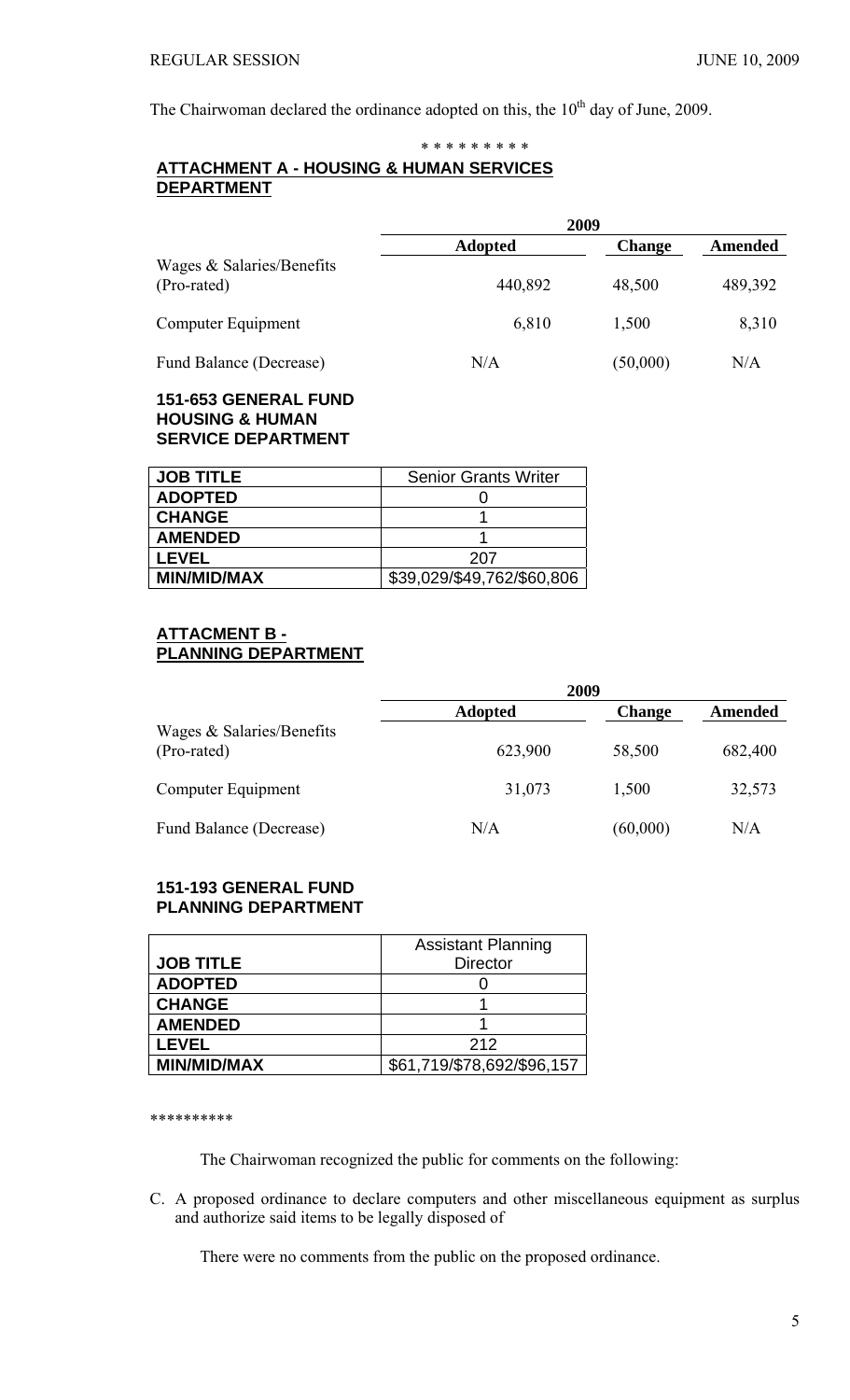Mr. A. Tillman moved, seconded by Mr. K. Voisin, "THAT, the Council close the aforementioned public hearing."

 The Chairwoman called for a vote on the motion offered by Mr. A. Tillman. UPON ROLL CALL THERE WAS RECORDED: YEAS: A. Williams, B. Hebert, T. Cavalier, J. Pizzolatto, K. Voisin, C. Voisin, J. Cehan, P. Lambert, and A. Tillman NAYS: None ABSENT: None The Chairwoman declared the motion adopted.

OFFERED BY: Mr. A. Tillman. SECONDED BY: Mr. B. Hebert and Mr. P. Lambert.

# ORDINANCE NO. 7645

An Ordinance to declare computer and other miscellaneous equipment from the Fire, Fleet Maintenance, Government Buildings, Information Technology, Houma Police, Housing & Human Services, Planning & Zoning, Purchasing, Warehouse, and Utilities departments as surplus as described in the attached Exhibit "A" and authorizing said items to be disposed of by public bid, negotiated sale, junked or by any other legally approved method.

### SECTION I

NOW THEREFORE BE IT ORDAINED that the Terrebonne Parish Council, on behalf of the Terrebonne Parish Consolidated Government, does hereby declare the attached Exhibit "A" surplus and authorizes the Parish President to dispose of said items by public bid, negotiated sale, junked or by any other legally approved method.

# SECTION II

If any word, clause, phrase, section or other portion of this ordinance shall be declared null, void, invalid, illegal, or unconstitutional, the remaining words, clauses, phrases, sections and other portions of this ordinance shall remain in force and effect, the provisions of this ordinance hereby being declared to be severable.

### SECTION III

This ordinance shall become effective upon approval by the Parish President or as otherwise provided in Section 2-13 (b) of the Home Rule Charter for a Consolidated Government for Terrebonne Parish, whichever occurs sooner.

This ordinance, having been introduced and laid on the table for at least two weeks, was voted upon as follows: THERE WAS RECORDED:

YEAS: A. Williams, B. Hebert, T. Cavalier, J. Pizzolatto, K. Voisin, C. Voisin, J. Cehan, P. Lambert and A. Tillman.

NAYS: None.

ABSTAINING: None.

ABSENT: None.

The Chairwoman declared the ordinance adopted on this, the 10<sup>th</sup> day of June, 2009.

# \* \* \* \* \* \* \* \* \*

# **EXHIBIT "A"**

**Surplus List 55 – Bunker Coats (Fire) 60 – Bunker Pants (Fire) 45 – Helmets (Fire) 2 – CPU (Fire) 3 – Computer Monitors (Fire)**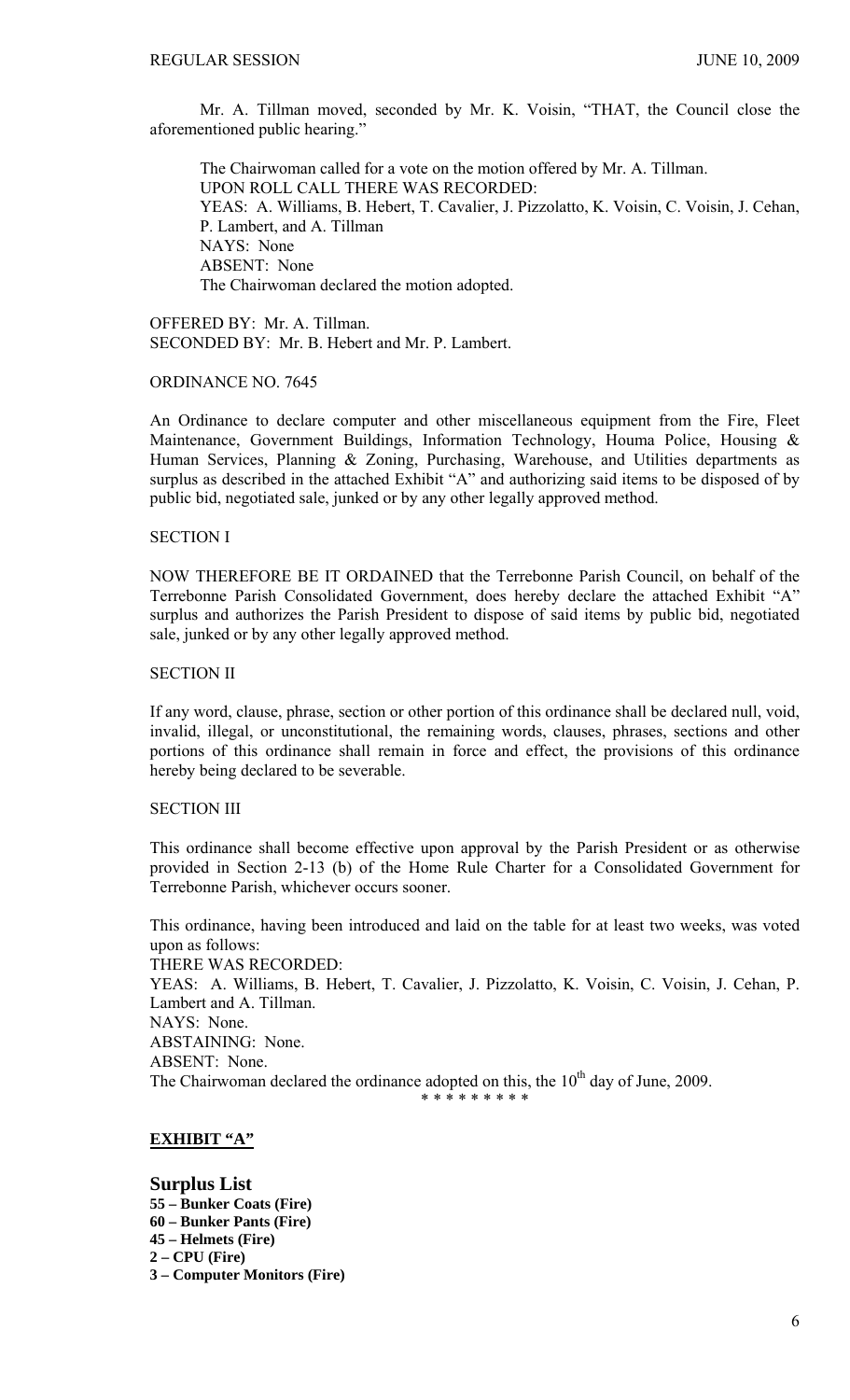- **1 Printer (Fleet Maintenance)**
- **6 CPU (Information Technology (I.T.))**
- **15 Computer Monitors (I. T.)**
- **1– Printer (I. T.)**
- **2 Paper Cutting Boards (I. T.)**
- **2 Chairs (I. T.)**
- **2 Laptops (I. T.)**
- **1- Form Detacher (I. T.)**
- **2 IBM Info Window (I. T.)**
- **1 IBM Total Storage (I. T.)**
- **2 IBM i Series (I. T.)**
- **1 Uninterrupted Power System (I. T.)**
- **2 IBM Modem (I. T.)**
- **4 Desks (I. T.)**
- **1 Plotter w/ network connection (I. T.)**
- **5 Cubicle Partitions w/ misc. attachments (I. T.)**
- **3– Storage Cabinets (I. T.)**
- **1 Cart (I. T.)**
- **2 Tables (I. T.)**
- **1 Safe (Government Buildings)**
- **2 CPU (Police)**
- **1 –Printer (Police)**
- **5 Chairs (Police)**
- **1 –Desk (Housing & Human Services)**
- **5 Cubicle Partitions (Planning)**
- **4 Printers (Planning)**
- **7 Computer System (Planning)**
- **11-Filing Cabinets (Planning)**
- **1 Docking Station (Purchasing)**
- **1 Printer (Warehouse)**
- **4 Computer Systems (Utilities)**

\*\*\*\*\*\*\*\*\*\*\*

The Chairwoman recognized the public for comments on the following:

D. A proposed ordinance to amend the 2009 Adopted Budgets to provide funding for the Citizens Corps Grant Award and for emergency generator connections

There were no comments from the public on the proposed ordinance.

 Mr. B. Hebert moved, seconded by Mr. K. Voisin, "THAT, the Council close the aforementioned public hearing."

 The Chairwoman called for a vote on the motion offered by Mr. B. Hebert. UPON ROLL CALL THERE WAS RECORDED: YEAS: A. Williams, B. Hebert, T. Cavalier, J. Pizzolatto, K. Voisin, C. Voisin, J. Cehan, P. Lambert, and A. Tillman NAYS: None ABSENT: None The Chairwoman declared the motion adopted.

OFFERED BY: Mr. B. Hebert. SECONDED BY: Mr. K. Voisin.

# ORDINANCE NO. 7646

AN ORDINANCE TO AMEND THE 2009 ADOPTED OPERATING AND THE 5-YEAR CAPIAL OUTLAY BUDGET FOR THE FOLLOWING ITEMS:

I. Citizen Corps Grant Award 2006 : \$14,535

II. Emergency Generator Connections: \$210,700

#### SECTION I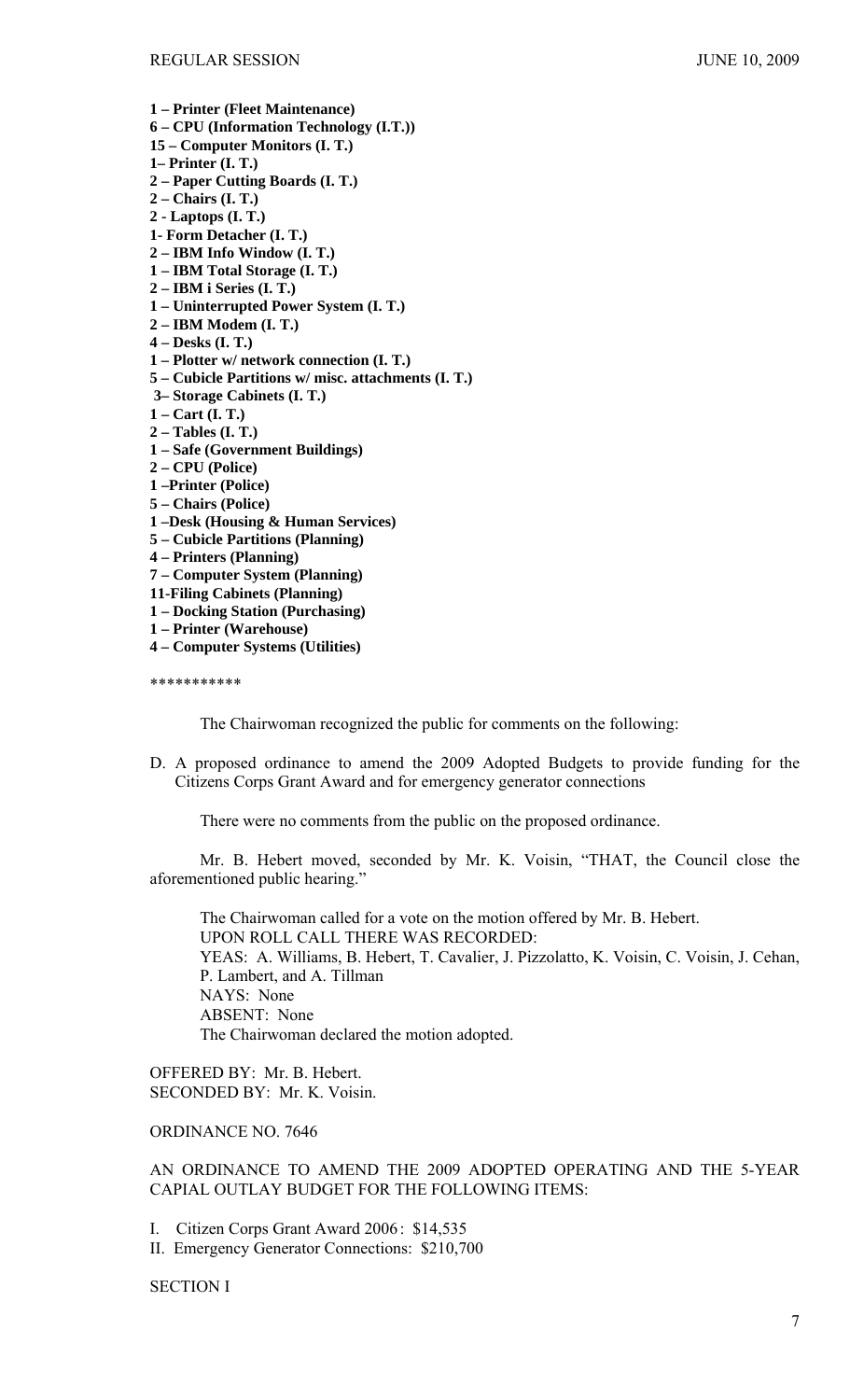WHEREAS, the Governor's Office of Homeland Security and Emergency Preparedness has announced that the Parish has received a grant for the Citizens Corps Award 2006 in the amount of \$14,535, and

WHEREAS, the performance period for this grant award will end May, 2009, and

WHEREAS, this grant monies will be used to purchase several items needed to enable the Emergency Preparedness Department to continue to operate efficiently.

 BE IT FURTHER ORDAINED, by the Terrebonne Parish Council, on behalf of the Terrebonne Parish Consolidated Government, that the 2009 Adopted Operating Budget be amended for the funding of the Citizen Corps Grant Award. (Attachment A)

### SECTION II

 WHEREAS, Administration desires to implement Emergency Generator Connections for four buildings for a total of \$210,700 which will be funded by General Fund, and

 WHEREAS, the amount of \$32,700 is estimated for the engineering services and \$178,000 is estimated for the construction/installation of the connections, and

WHEREAS, the four buildings that will be serviced are Government Tower, Court House, Court House Annex, and City Hall (Information Technology Building).

 BE IT FURTHER ORDAINED, by the Terrebonne Parish Council, on behalf of the Terrebonne Parish Consolidated Government, that the 2009 Adopted Budget and the 5-Year Capital Budget be amended for the funding for the Emergency Generator Connections. (Attachment B)

This ordinance, having been introduced and laid on the table for at least two weeks, was voted upon as follows:

THERE WAS RECORDED:

YEAS: A. Williams, B. Hebert, T. Cavalier, J. Pizzolatto, K. Voisin, C. Voisin, J. Cehan, P. Lambert and A. Tillman.

NAYS: None.

ABSTAINING: None. ABSENT: None. The Chairwoman declared the ordinance adopted on this, the  $10<sup>th</sup>$  day of June, 2009.

#### \* \* \* \* \* \* \* \* \*

#### **ATTACHMENT A - CITIZENS CORP AWARD**

|                               |                | 2009      |                |
|-------------------------------|----------------|-----------|----------------|
|                               | <b>Adopted</b> | Change    | <b>Amended</b> |
| Classified Ads                | 3,600          | 6,000     | 9,600          |
| <b>Citizen Corps Supplies</b> | 12,000         | 8.535     | 20,535         |
| <b>Citizen Corps Grant</b>    | (12,000)       | (14, 535) | (26, 535)      |

#### **ATTACHMENT B - EMERGENCY GENERATOR CONNECTIONS**

|                                           |                | ----       |           |
|-------------------------------------------|----------------|------------|-----------|
|                                           | <b>Adopted</b> | Change     | Amended   |
| Transfer to Capital Projects Control Fund | 1.475.000      | 210.700    | 1,685,700 |
| Fund Balance (Decrease)                   | N/A            | (210, 700) | N/A       |

**2009**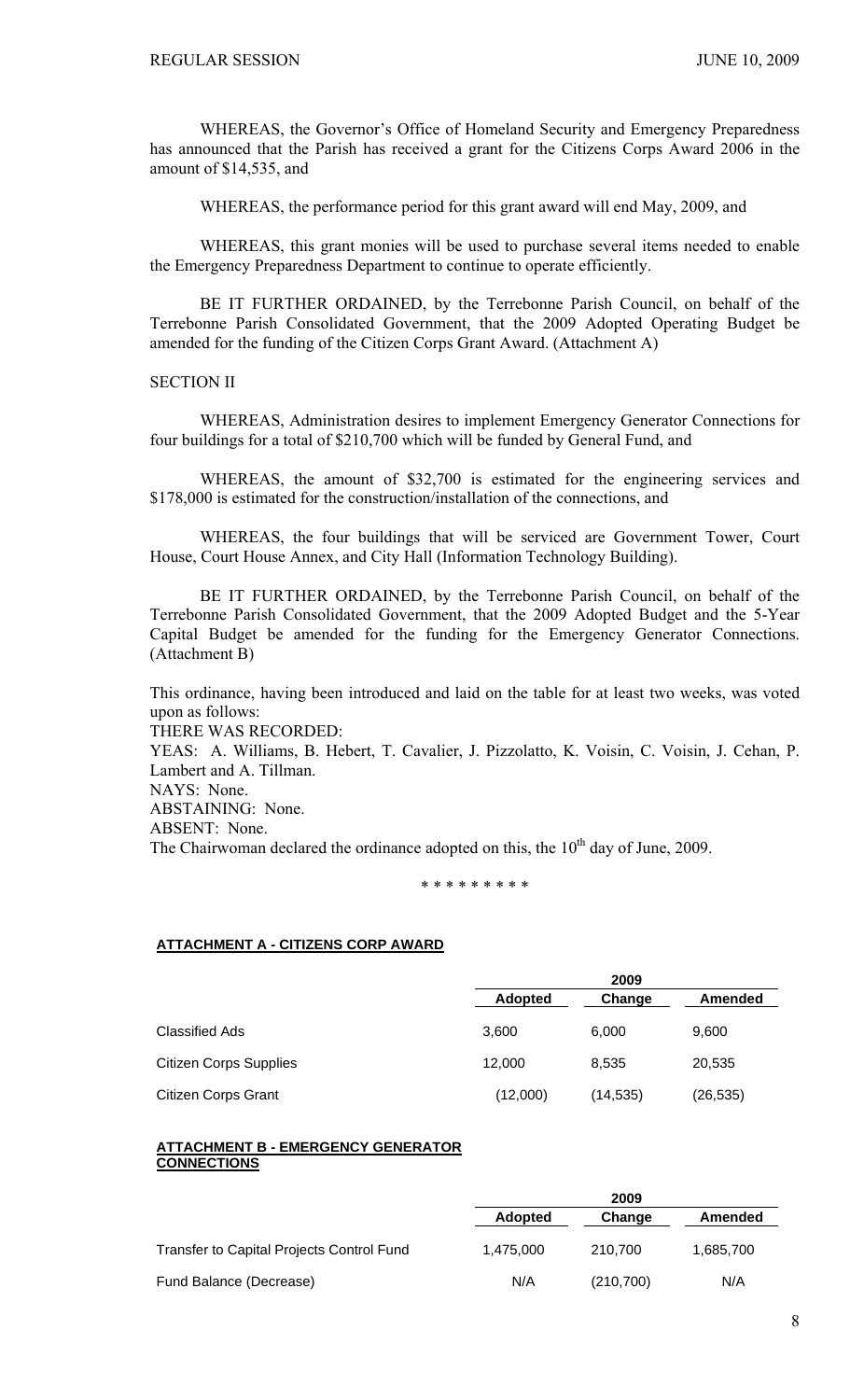| <b>Emergency Generator Connections</b> | $\sim$      | 210.700   | 210.700     |
|----------------------------------------|-------------|-----------|-------------|
| Transfer from General Fund             | (1,475,000) | (210.700) | (1,685,700) |

\*\*\*\*\*\*\*\*\*\*

The Chairwoman recognized the public for comments on the following:

E. A proposed ordinance to amend the boundaries of Recreation District No. 9 to embrace that portion of Ward 9 that is within the City Limits as defined in the 1977 Ordinance No. 3127 and to establish an effective date

There were no comments from the public on the proposed ordinance.

 Mr. C. Voisin moved, seconded by Mr. K. Voisin, "THAT, the Council close the aforementioned public hearing."

 The Chairwoman called for a vote on the motion offered by Mr. C. Voisin. UPON ROLL CALL THERE WAS RECORDED: YEAS: A. Williams, B. Hebert, T. Cavalier, J. Pizzolatto, K. Voisin, C. Voisin, J. Cehan, P. Lambert, and A. Tillman NAYS: None ABSENT: None The Chairwoman declared the motion adopted.

OFFERED BY: Mr. C. Voisin. SECONDED BY: Mr. K. Voisin.

# ORDINANCE NO. 7647

# AN ORDINANCE TO AMEND THE BOUNDARIES OF RECREATION DISTRICT NO. 9 SO AS TO EMBRACE THAT PORTION OF WARD 9 THAT IS WITHIN THE CITY LIMITS AS DEFINED IN THE 1977 ORDINANCE NUMBER 3127; TO ESTABLISH AN EFFECTIVE DATE; AND TO ADDRESS OTHER MATTERS RELATIVE THERETO.

WHEREAS, Sec. 1-06 of the Home Rule Charter for the Parish of Terrebonne provides that parish government shall have the right, power and authority to pass all ordinances requisite or necessary to promote, protect and preserve the general welfare, safety, health, peace and good order of the parish, including, but not by way of limitation, the right, power and authority to pass ordinances on all subject matters necessary, requisite or proper for the management of parish affairs, and all other subject matter without exception, subject only to the limitation that the same shall not be inconsistent with the constitution or expressly denied by general law applicable to the parish; and

WHEREAS, the Louisiana Constitution, the Home Rule Charter for Terrebonne Parish and the Louisiana Revised Statutes authorize local governing authorities to regulate the creation of Recreation Districts in Terrebonne Parish where it is in the best interest of the health, safety and general welfare of the citizens and consistent with the purpose of Recreation District to construct, maintain and operate recreational facilities; and

NOW, THEREFORE BE IT ORDAINED by the Terrebonne Parish Council, on behalf of the Terrebonne Parish Consolidated Government, that the boundaries of Recreation District No. 9 be hereby amended to include the area depicted on the attached plat.

# SECTION I

Section 21-86(8) shall be amended to read as follows:

Recreation District No. 9 of the Parish of Terrebonne, State of Louisiana shall comprise and embrace all of that territory within the police jury ward no. 9 lying outside and within the corporate limits of the City of Houma, Louisiana, as both are constituted on February 25, 1976.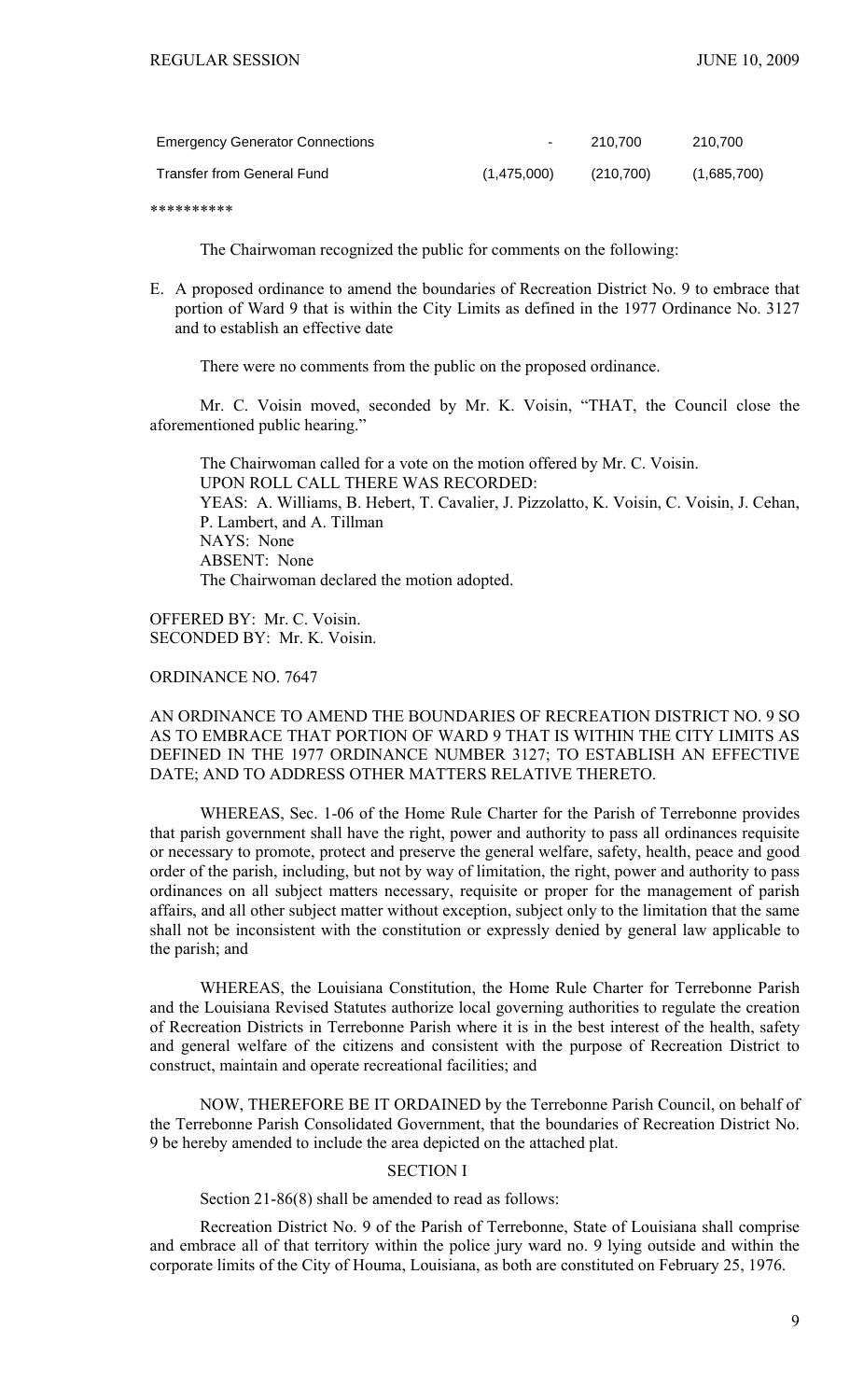### SECTION II

If any section, part, paragraph, sentence, or clause of this ordinance should be declared invalid or unenforceable, such invalidity or defect shall not affect the remaining sections, paragraphs, parts, sentences or clauses hereof and, to this end, the several provisions hereof are hereby declared to be severable.

#### SECTION III

This ordinance shall become effective upon approval by the Parish President or as otherwise provided in Section 2-13 (b) of the Home Rule Charter for a Consolidated Government for Terrebonne Parish, whichever occurs sooner.

This ordinance, having been introduced and laid on the table for at least two weeks, was voted upon as follows:

THERE WAS RECORDED:

YEAS: A. Williams, B. Hebert, T. Cavalier, J. Pizzolatto, K. Voisin, C. Voisin, J. Cehan, P. Lambert and A. Tillman.

NAYS: None.

ABSTAINING: None.

ABSENT: None.

The Chairwoman declared the ordinance adopted on this, the 10<sup>th</sup> day of June, 2009.

\* \* \* \* \* \* \* \* \*

The Chairwoman recognized the public for comments on the following:

F. A proposed ordinance to approve the acquisition of 7027 Shrimpers Row under the HMGP/Hurricane Rita funding

There were no comments from the public on the proposed ordinance.

 Mr. C. Voisin moved, seconded by Mr. J. Cehan, "THAT, the Council close the aforementioned public hearing."

 The Chairwoman called for a vote on the motion offered by Mr. C. Voisin. UPON ROLL CALL THERE WAS RECORDED: YEAS: A. Williams, B. Hebert, T. Cavalier, J. Pizzolatto, K. Voisin, C. Voisin, J. Cehan, P. Lambert, and A. Tillman NAYS: None ABSENT: None The Chairwoman declared the motion adopted.

OFFERED BY: Mr. C. Voisin. SECONDED BY: Mr. J. Cehan and Mr. P. Lambert.

ORDINANCE NO. 7648

AN ORDINANCE AUTHORIZING THE ACOUISITION OF STRUCTURES AND LANDS UNDER THE TERMS AND CONDITIONS OF THE TERREBONNE PARISH HURRICANE RITA HAZARD MITIGATION GRANT PROGRAM (HMGP), PROJECT NO. 1603-109- 0001; TO AUTHORIZE THE PARISH PRESIDENT TO EXECUTE ANY AND ALL DOCUMENTS NECESSARY TO EFFECT ACQUISITION; AND ADDRESSING OTHER MATTERS RELATIVE THERETO.

WHEREAS, the Terrebonne Parish Consolidated Government, in the implementation of its Hurricane Rita Hazard Mitigation Grant Program, Project No. 1603-109-001, has executed all necessary documents with the following property owners to acquire the structure and land located at the address and for the amount stipulated below:

Owner(s): Mr. Patrick and Mrs. Samantha Luke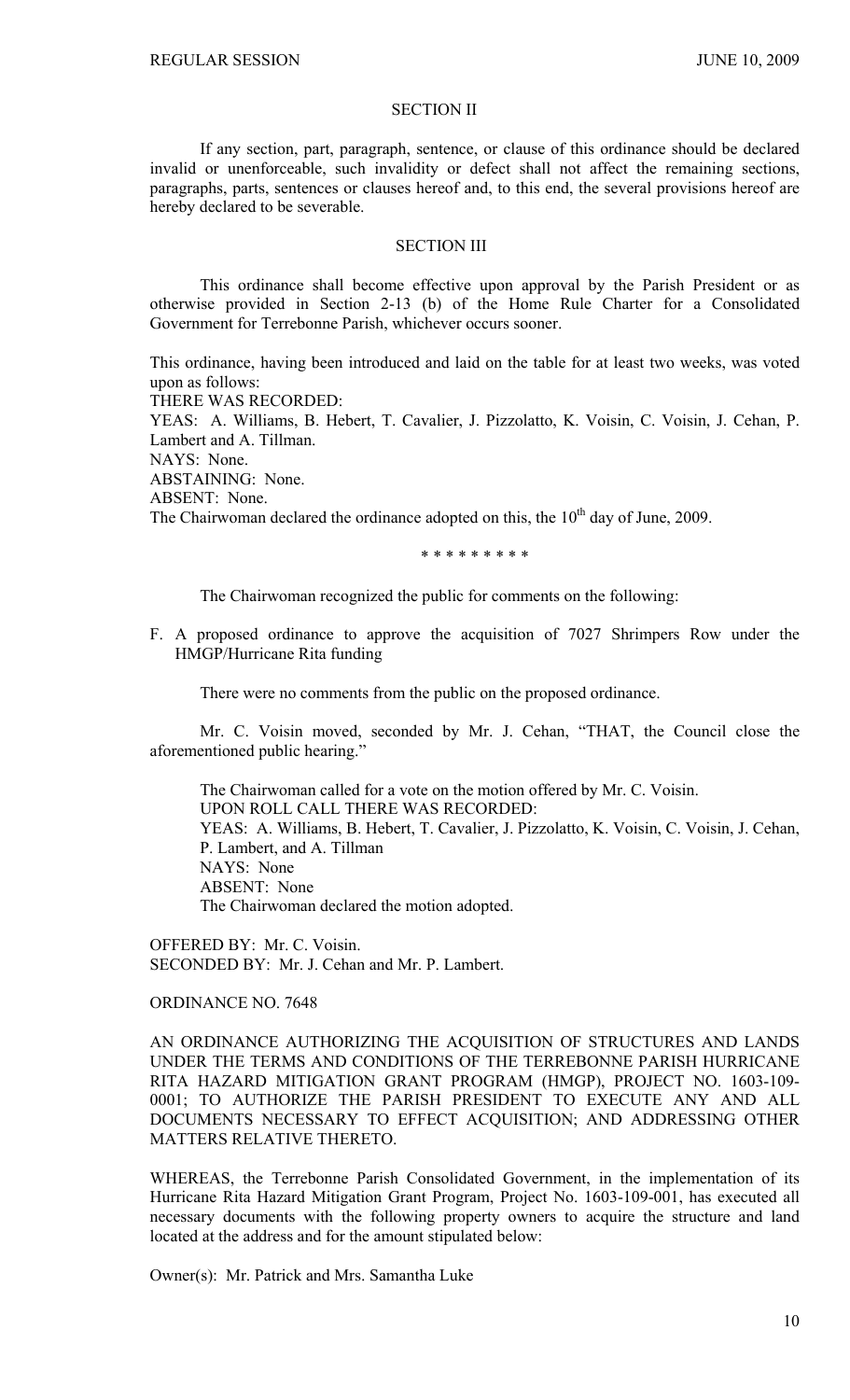Address: 7027 Shrimper's Row Dulac, LA 70353

Appraised Value: \$150,000.00

Offer Amount: \$150,300.00

Legal Description: A tract of land within points A-B-C-F-E-D-A on plat showing "Survey of Tract" A-B-C-F-E-D-A in Section 85, T19SR17E the above property is a portion of Lot 15 & Southernmost 2'X170.92' of Lot 14 of A.J. Authement Estate.

WHEREAS, the above listed property owners have agreed to the offer to purchase at the amounts stipulated.

NOW, THEREFORE, BE IT ORDAINED by the Terrebonne Parish Council that authorization is hereby given to acquire the structure and land listed herein under the terms and conditions of the Terrebonne Parish Hurricane Rita Grant Program (HMGP), Project No. 1603-109-001; and

BE IT FURTHER ORDAINED, that the Parish President is hereby authorized to execute any and all documents necessary to effect acquisition.

This ordinance, having been introduced and laid on the table for at least two weeks, was voted upon as follows:

THERE WAS RECORDED:

YEAS: A. Williams, B. Hebert, T. Cavalier, J. Pizzolatto, K. Voisin, C. Voisin, J. Cehan, P. Lambert and A. Tillman. NAYS: None.

ABSTAINING: None. ABSENT: None. The Chairwoman declared the ordinance adopted on this, the  $10<sup>th</sup>$  day of June, 2009.

\* \* \* \* \* \* \* \* \*

The Chairwoman recognized the public for comments on the following:

G. A proposed ordinance to rezone property located at 5619 Highway 311 (Revised Tract 3, property belonging to Bayou Surgical Specialists, LLC) from C-2 (General Commercial District) and R-3 (Multi-Family Residential District) to C-2 (General Commercial District)

There were no comments from the public on the proposed ordinance.

 Mr. J. Pizzolatto moved, seconded by Mr. K. Voisin, "THAT, the Council close the aforementioned public hearing."

 The Chairwoman called for a vote on the motion offered by Mr. J. Pizzolatto. UPON ROLL CALL THERE WAS RECORDED: YEAS: A. Williams, B. Hebert, T. Cavalier, J. Pizzolatto, K. Voisin, C. Voisin, J. Cehan, P. Lambert, and A. Tillman NAYS: None ABSENT: None The Chairwoman declared the motion adopted.

OFFERED BY: Mr. J. Pizzolatto. SECONDED BY: Mr. C. Voisin.

ORDINANCE NO. 7649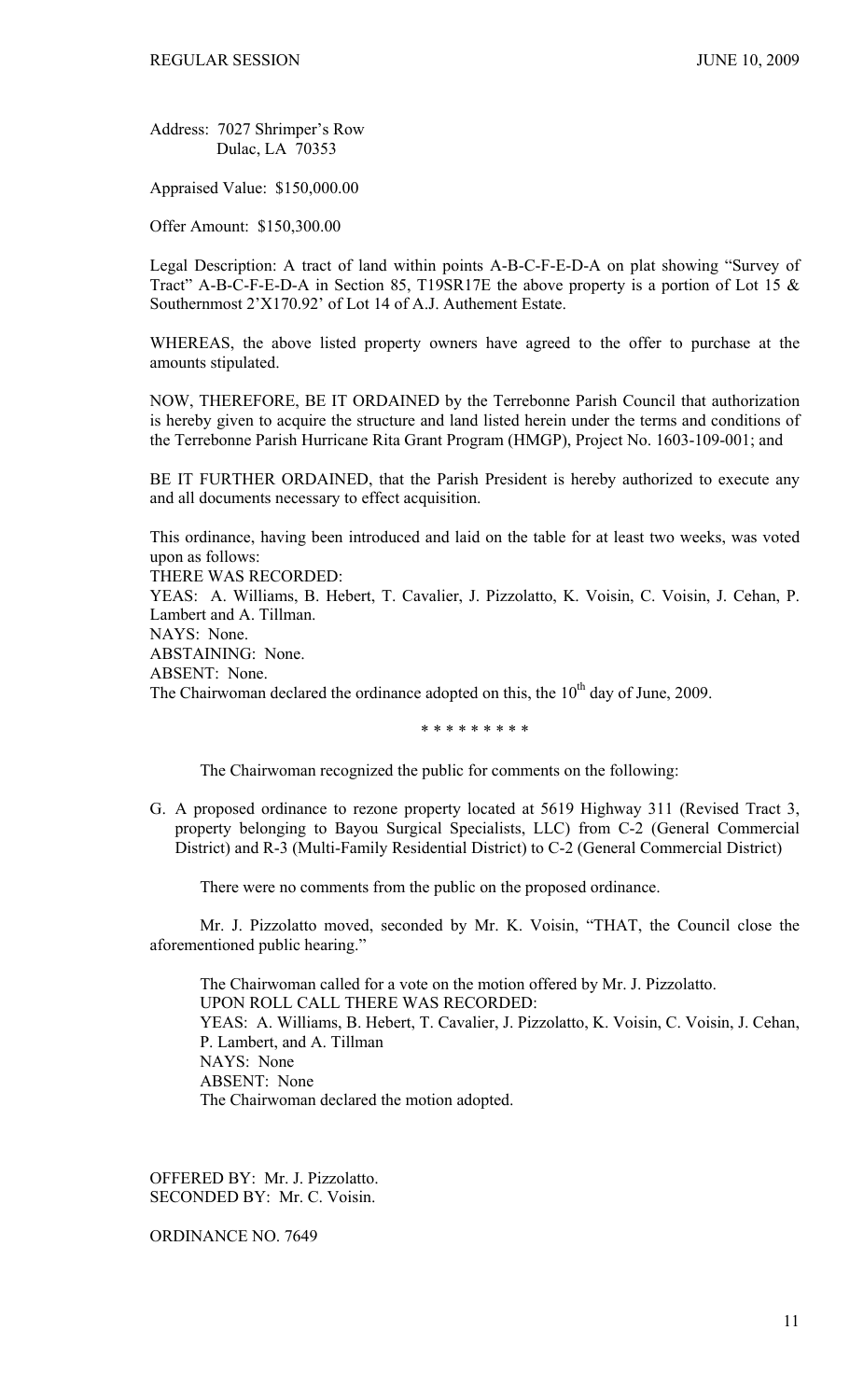AN ORDINANCE TO AMEND THE ZONING MAP OF THE PARISH OF TERREBONNE SO AS TO REZONE FROM C-2 (GENERAL COMMERCIAL DISTRICT) AND R-3 (MULTI-FAMILY RESIDENTIAL DISTRICT) TO C-2 (GENERAL COMMERCIAL DISTRICT), 5619 HWY. 311; REVISED TRACT 3, PROPERTY BELONGING TO BAYOU SURGICAL SPECIALISTS, L.L.C.; DR. DONALD P. SCHWAB, JR., APPLICANT.

WHEREAS, the Terrebonne Parish Council, on behalf of the Terrebonne Parish Consolidated Government, hereby declares that it has adopted a resolution giving notice of intent to adopt the following ordinance hereto; and

WHEREAS, the Terrebonne Parish Council, on behalf of the Terrebonne Parish Consolidated Government, has conducted a public hearing on Wednesday, June 10, 2009; and

WHEREAS, after considering all comments received, if any, the following action is hereby taken.

NOW, THEREFORE, BE IT ORDAINED by the Terrebonne Parish Council, on behalf of the Terrebonne Parish Consolidated Government, that the Zoning Map of the Parish of Terrebonne be hereby amended so as to rezone from C-2 (General Commercial District) And R-3 (Multi-Family Residential District) to C-2 (General Commercial District), 5619 Hwy. 311; Revised Tract 3, Property Belonging To Bayou Surgical Specialists, L.L.C.

This ordinance, having been introduced and laid on the table for at least two weeks, was voted upon as follows:

THERE WAS RECORDED:

YEAS: A. Williams, B. Hebert, T. Cavalier, J. Pizzolatto, K. Voisin, C. Voisin, J. Cehan, P. Lambert and A. Tillman.

NAYS: None.

ABSTAINING: None. ABSENT: None.

The Chairwoman declared the ordinance adopted on this, the  $10<sup>th</sup>$  day of June, 2009.

\* \* \* \* \* \* \* \* \*

The Chairwoman recognized the public for comments on the following:

H. A proposed ordinance to rezone property located at 115 Simmons Drive (Revised Tract "B", Honduras Plantation Subdivision) fromC-3 (Neighborhood Commercial District) to R-3 (Multi-Family Residential District)

 Parish Attorney C. Alcock pointed out both agenda items 6:30 H and 6:30 I, proposed rezoning, were recommended for denial by the Planning Commission and if the Council wishes to vote against the rezoning, the ordinance should be moved and voted nay upon.

There were no comments from the public on the proposed ordinance.

 Mr. A. Tillman moved, seconded by Mr. B. Hebert, "THAT, the Council close the aforementioned public hearing."

 The Chairwoman called for a vote on the motion offered by Mr. A. Tillman. UPON ROLL CALL THERE WAS RECORDED: YEAS: A. Williams, B. Hebert, T. Cavalier, J. Pizzolatto, K. Voisin, C. Voisin, J. Cehan, P. Lambert, and A. Tillman NAYS: None ABSENT: None The Chairwoman declared the motion adopted.

 Mr. A. Tillman moved, seconded by Mr. B. Hebert, "THAT, the Council concur with the recommendation of the Planning Commission to deny rezoning property located at 115 Simmons Drive (Revised Tract "B" Honduras Plantation Subdivision) from C-3 (Neighborhood Commercial District) to R-3 (Multi-Family Residential District). **\*(MOTION PULLED AFTER BRIEF DISCUSSION.)**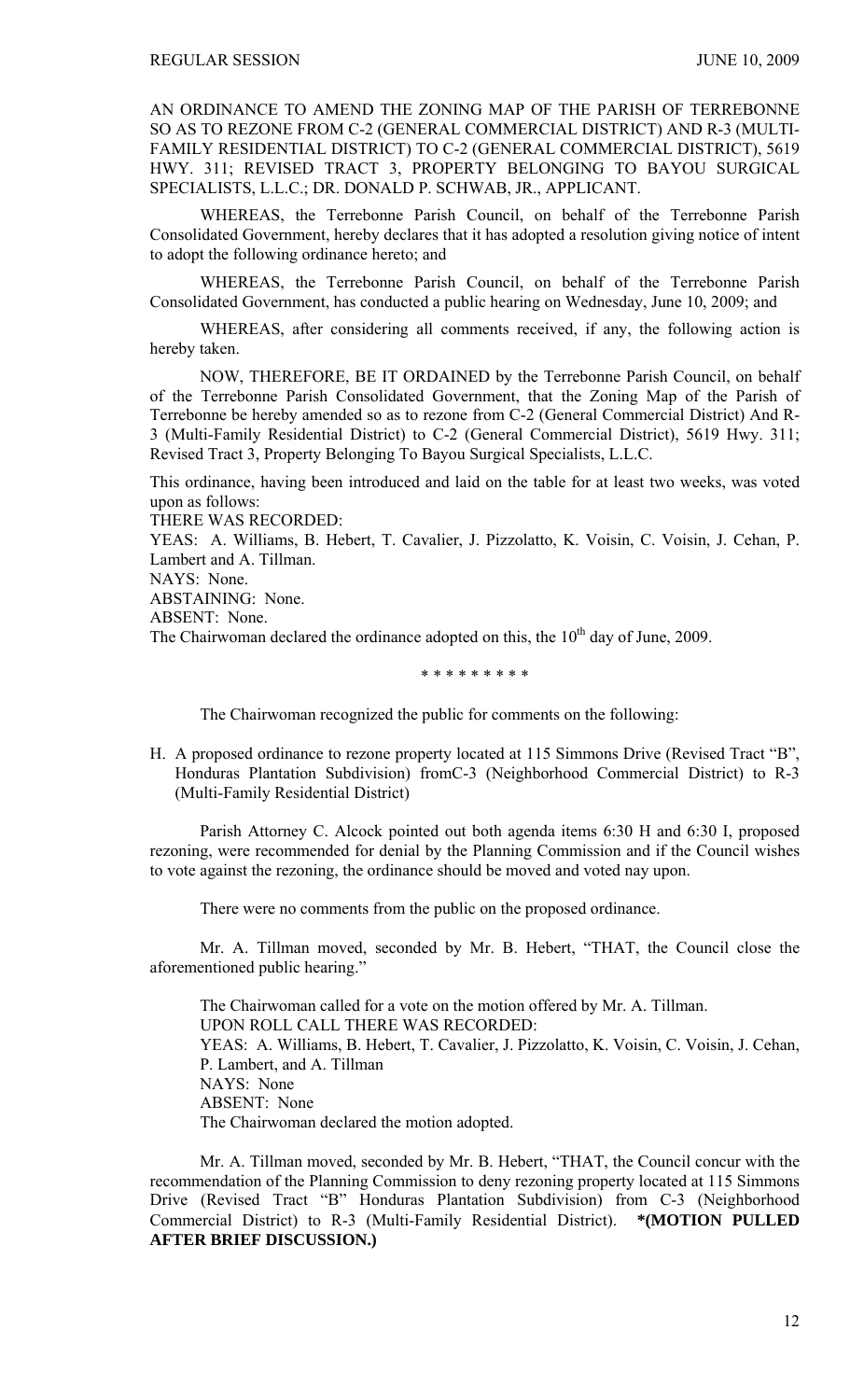Parish Attorney C. Alcock stated that if the Council does not wish the ordinance to be adopted, they should vote "nay" on the proposed ordinance.

 A discussion ensued relative to the appropriate action of the Council to deny the aforementioned rezoning.

Mr. A. Tillman withdrew the motion and Mr. B. Hebert withdrew the second.

 Mr. J. Pizzolatto moved, seconded by Mr. A. Tillman, "THAT, the Council move the proposed ordinance to deny rezoning property located at 115 Simmons Drive (Revised Tract "B" Honduras Plantation Subdivision) from C-3 (Neighborhood Commercial District) to R-3 (Multi-Family Residential District)."

 The Chairwoman called for a vote on the motion offered by Mr. J. Pizzolatto. UPON ROLL CALL THERE WAS RECORDED: YEAS: None NAYS: A. Williams, B. Hebert, T. Cavalier, J. Pizzolatto, K. Voisin, C. Voisin, J. Cehan, P. Lambert, and A. Tillman NAYS: None ABSENT: None The Chairwoman declared the motion to adopt the ordinance failed.

The Chairwoman recognized the public for comments on the following:

I. A proposed ordinance to rezone from R-1 (Single Family Residential) to R-2M (Two-Family Residential, High Density) property located at 219 Carolyn Avenue

There were no comments from the public on the proposed ordinance.

 Mr. J. Cehan moved, seconded by Mr. A. Tillman and Mr. C. Voisin, "THAT, the Council close the aforementioned public hearing."

 The Chairwoman called for a vote on the motion offered by Mr. J. Cehan. UPON ROLL CALL THERE WAS RECORDED: YEAS: A. Williams, B. Hebert, T. Cavalier, J. Pizzolatto, K. Voisin, C. Voisin, J. Cehan, P. Lambert, and A. Tillman NAYS: None ABSENT: None The Chairwoman declared the motion adopted.

OFFERED BY: Mr. J. Cehan. SECONDED BY: Mr. A. Tillman.

ORDINANCE NO. 7650

AN ORDINANCE TO AMEND THE ZONING MAP OF THE PARISH OF TERREBONNE SO AS TO REZONE FROM R-1 (SINGLE-FAMILY RESIDENTIAL DISTRICT) TO R-2M (TWO-FAMILY RESIDENTIAL DISTRICT, HIGH DENSITY), 219 CAROLYN AVENUE; LOT 9, BLOCK 4, GRAND CAILLOU HEIGHTS SUBDIVISION; RANDY PIAZZA, APPLICANT.

WHEREAS, the Terrebonne Parish Council, on behalf of the Terrebonne Parish Consolidated Government, hereby declares that it has adopted a resolution giving notice of intent to adopt the following ordinance hereto; and

WHEREAS, the Terrebonne Parish Council, on behalf of the Terrebonne Parish Consolidated Government, has conducted a public hearing on Wednesday, June 10, 2009; and

WHEREAS, after considering all comments received, if any, the following action is hereby taken.

NOW, THEREFORE, BE IT ORDAINED by the Terrebonne Parish Council, on behalf of the Terrebonne Parish Consolidated Government, that the Zoning Map of the Parish of Terrebonne be hereby amended so as to rezone from R-1 (Single-Family Residential District) to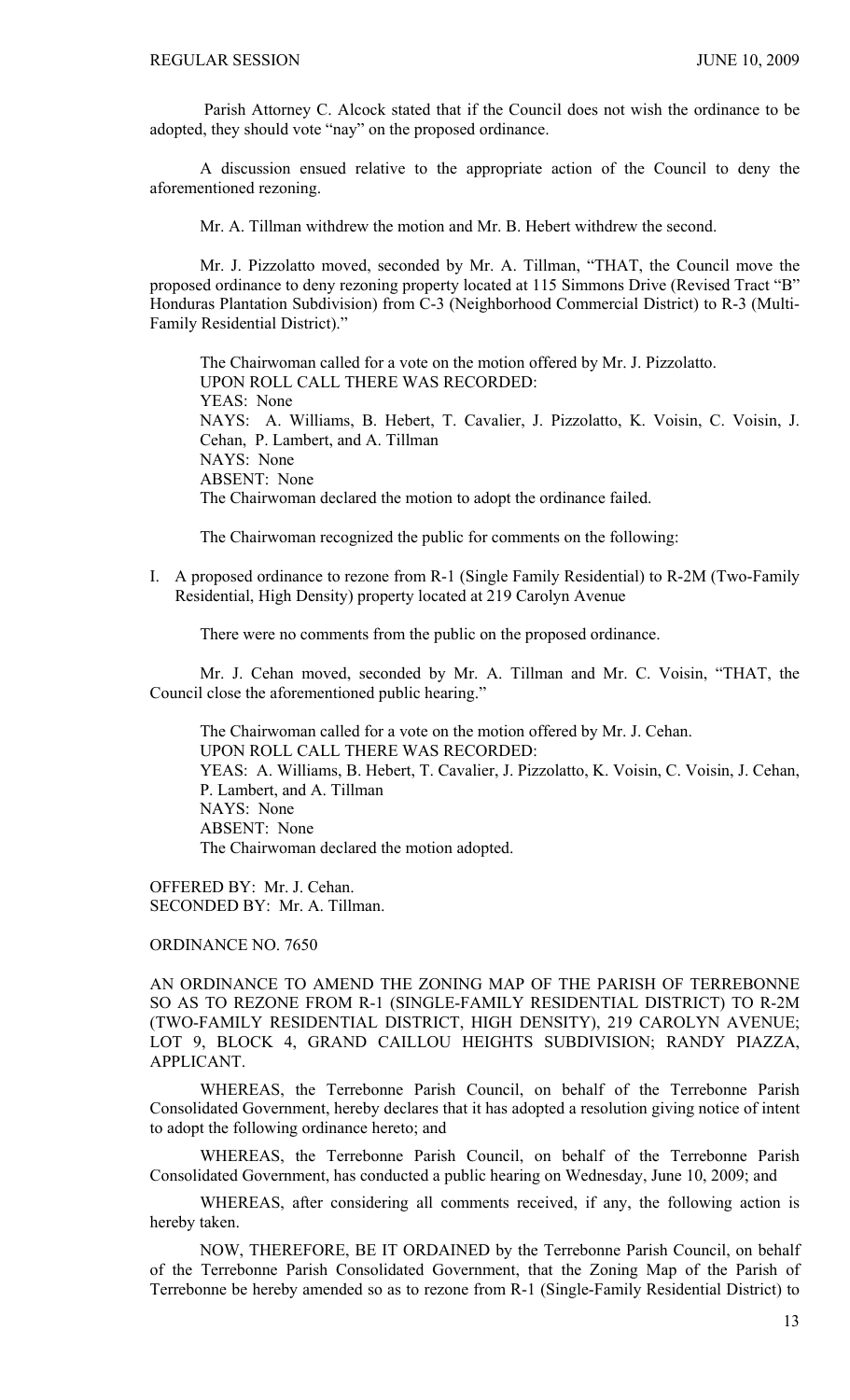R-2M (Two-Family Residential District, High Density), 219 Carolyn Avenue; Lot 9, Block 4, Grand Caillou Heights Subdivision.

This ordinance, having been introduced and laid on the table for at least two weeks, was voted upon as follows:

THERE WAS RECORDED:

YEAS: A. Williams, B. Hebert, J. Pizzolatto, K. Voisin, C. Voisin, J. Cehan, P. Lambert and A. Tillman. NAYS: T. Cavalier.

ABSTAINING: None.

ABSENT: None.

The Chairwoman declared the ordinance adopted on this, the  $10<sup>th</sup>$  day of June, 2009.

\* \* \* \* \* \* \* \* \*

The Chairwoman recognized the public for comments on the following:

J. A proposed ordinance to rezone from R-2M (Two-Family Residential, High Density) to R-3M (Multi-Family Townhouse Condominium) property designated as Lots 1-10, Village Square Subdivision

There were no comments from the public on the proposed ordinance.

 Mr. J. Cehan moved, seconded by Mr. B. Hebert, "THAT, the Council close the aforementioned public hearing."

 The Chairwoman called for a vote on the motion offered by Mr. J. Cehan. UPON ROLL CALL THERE WAS RECORDED: YEAS: A. Williams, B. Hebert, T. Cavalier, J. Pizzolatto, K. Voisin, C. Voisin, J. Cehan, P. Lambert, and A. Tillman NAYS: None ABSENT: None The Chairwoman declared the motion adopted.

OFFERED BY: Mr. J. Cehan. SECONDED BY: Mr. B. Hebert and Mr. C. Voisin.

ORDINANCE NO. 7651

AN ORDINANCE TO AMEND THE ZONING MAP OF THE PARISH OF TERREBONNE SO AS TO REZONE FROM R-2M (TWO-FAMILY RESIDENTIAL DISTRICT, HIGH DENSITY) TO R-3M (MULTI-FAMILY TOWN HOUSE CONDOMINIUM DISTRICT), LOTS 1-10, VILLAGE SQUARE SUBDIVISION; MICHELLE PARSONS PROPERTIES, L.L.C., APPLICANT.

WHEREAS, the Terrebonne Parish Council, on behalf of the Terrebonne Parish Consolidated Government, hereby declares that it has adopted a resolution giving notice of intent to adopt the following ordinance hereto; and

WHEREAS, the Terrebonne Parish Council, on behalf of the Terrebonne Parish Consolidated Government, has conducted a public hearing on Wednesday, June 10, 2009; and

WHEREAS, after considering all comments received, if any, the following action is hereby taken.

NOW, THEREFORE, BE IT ORDAINED by the Terrebonne Parish Council, on behalf of the Terrebonne Parish Consolidated Government, that the Zoning Map of the Parish of Terrebonne be hereby amended so as to rezone from R-2M (Two-Family Residential District, High Density) to R-3M (Multi-Family Town House Condominium District), Lots 1-10, Village Square Subdivision.

This ordinance, having been introduced and laid on the table for at least two weeks, was voted upon as follows:

THERE WAS RECORDED: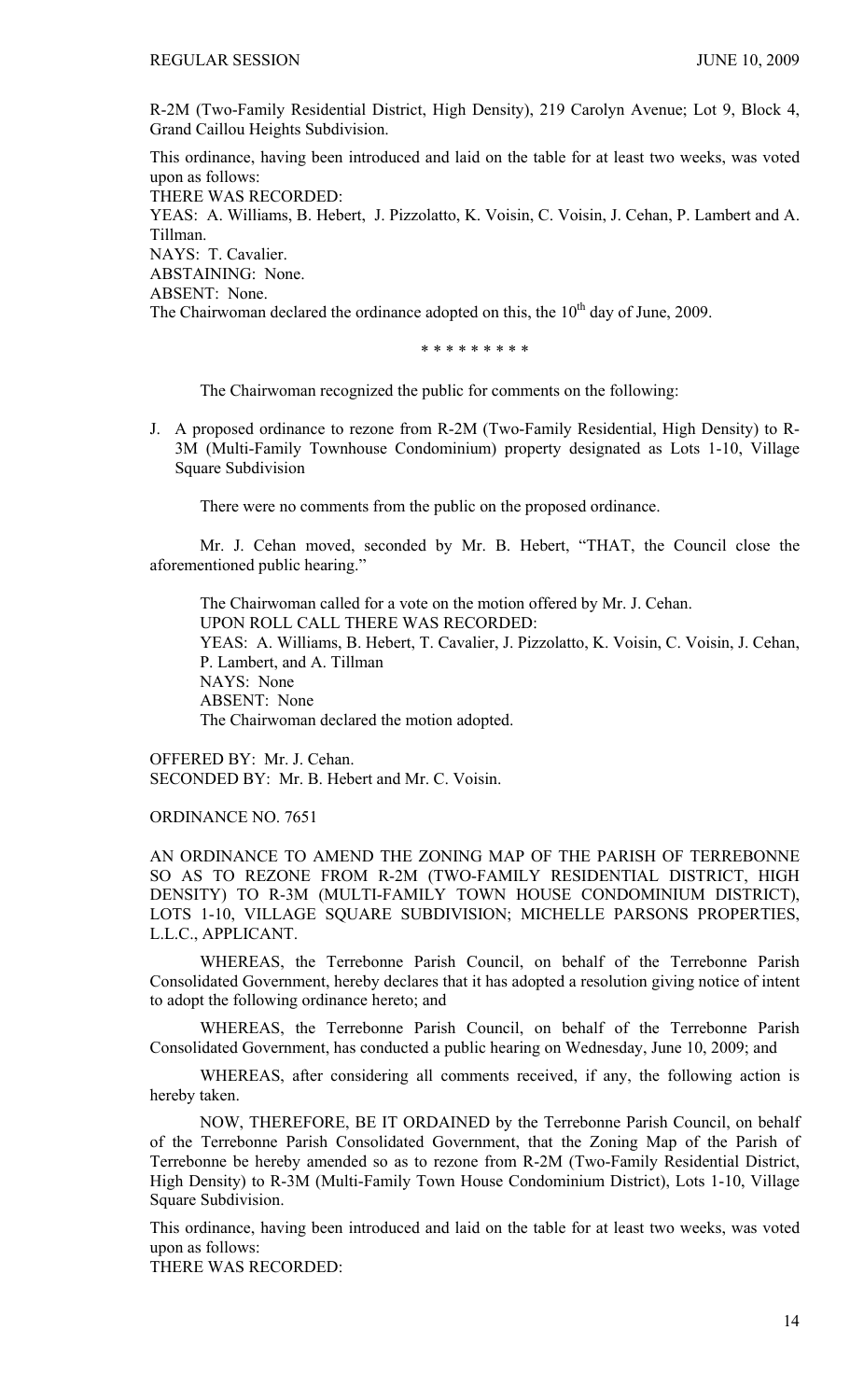YEAS: A. Williams, B. Hebert, T. Cavalier, J. Pizzolatto, K. Voisin, C. Voisin, J. Cehan, P. Lambert and A. Tillman. NAYS: None. ABSTAINING: None. ABSENT: None. The Chairwoman declared the ordinance adopted on this, the  $10<sup>th</sup>$  day of June, 2009.

\* \* \* \* \* \* \* \* \*

The Chairwoman recognized the public for comments on the following:

K. A proposed ordinance to amend Chapter 19 of the Terrebonne Parish Code to include Section 19-309 to authorize an advertising business component for the Terrebonne Parish Consolidated Government Public Transit System as approved by the Council on April 6, 2009

There were no comments from the public on the proposed ordinance.

 Mr. K. Voisin moved, seconded by Mr. J. Cehan, "THAT, the Council close the aforementioned public hearing."

 The Chairwoman called for a vote on the motion offered by Mr. K. Voisin. UPON ROLL CALL THERE WAS RECORDED: YEAS: A. Williams, B. Hebert, T. Cavalier, J. Pizzolatto, K. Voisin, C. Voisin, J. Cehan, P. Lambert, and A. Tillman NAYS: None ABSENT: None The Chairwoman declared the motion adopted.

OFFERED BY: Mr. K. Voisin. SECONDED BY: Mr. P. Lambert.

ORDINANCE NO. 7652

AN ORDINANCE TO AMEND CHAPTER 19 OF THE PARISH CODE OF TERREBONNE PARISH, LOUISIANA, TO INCLUDE SECTION 19-309 TO AUTHORIZE AN ADVERTISING BUSINESS COMPONENT FOR THE TERREBONNE PARISH CONSOLIDATED GOVERNMENT PUBLIC TRANSIT SYSTEM AS APPROVED BY THE COUNCIL ON APRIL 6, 2009.

 WHEREAS, Terrebonne Parish Consolidated Government provides for the transportation needs of the general public through operation of a public transportation system; and

 WHEREAS, in order to reduce the cost of the public transportation system to the general public, The Public Transportation Division is authorized to sell advertisement and collect fees; and

 NOW THEREFORE, BE IT ORDAINED by the Terrebonne Parish Council, on behalf of the Terrebonne Parish Consolidated Government, that Chapter 19, Article V, Section 309 of the Parish Code of Terrebonne Parish, Louisiana, be established to grant the Public Transit Division the legal authority to sell advertisement and collect fees under the Parish Charter as follows:

## SECTION I

Chapter 19 of the Terrebonne Parish Code is amended to include:

Sec. 19-309 Advertisement and Fees

a. Terrebonne Parish Consolidated Government provides for the transportation needs of the general public through the operation of a public transportation system. In order to help reduce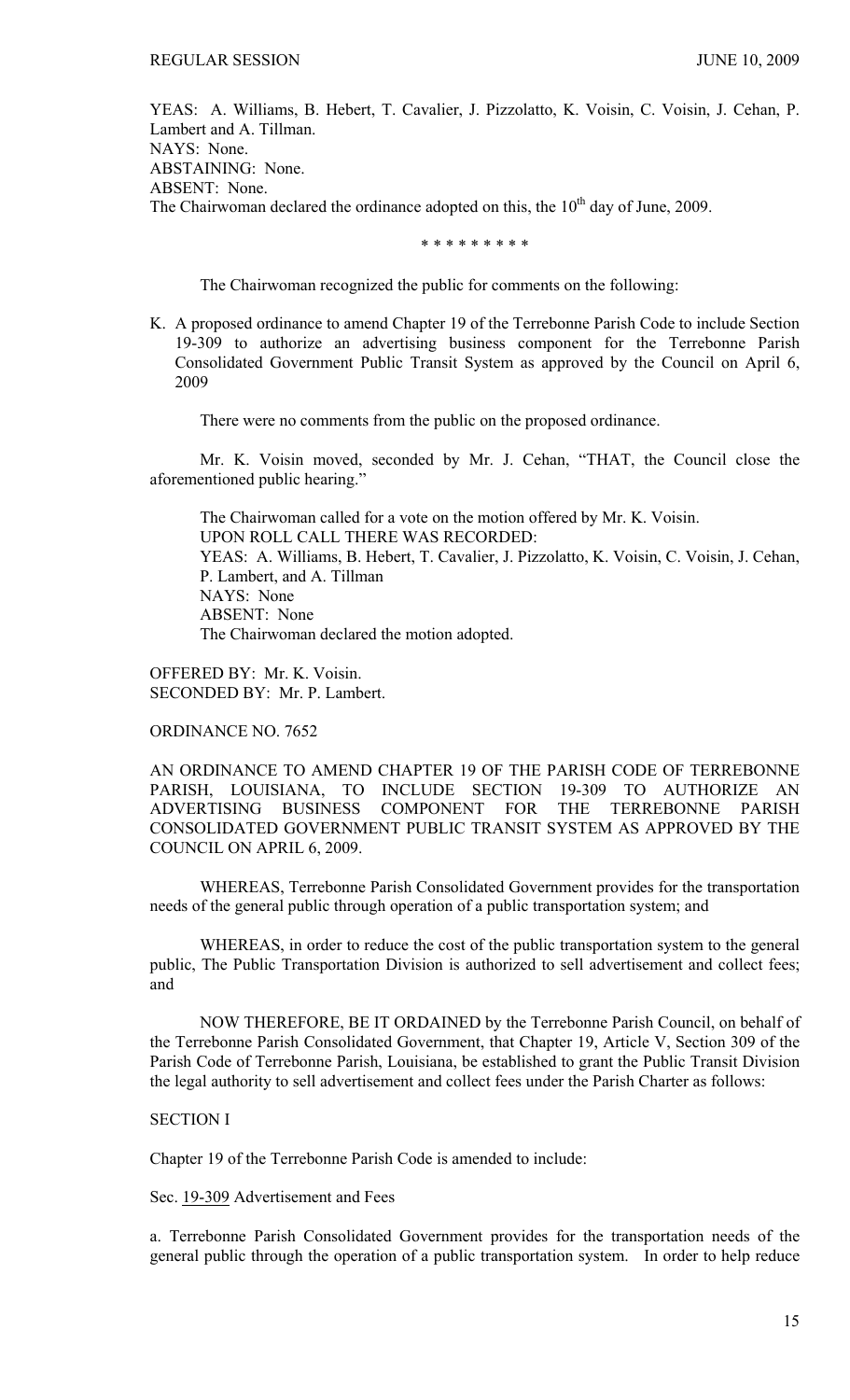the cost of the public transportation system to the public, the public transportation division is authorized to sell advertisement and collect fees according to the schedule of fees below:

| <b>Bus Exterior Signs</b>         |                             |
|-----------------------------------|-----------------------------|
| Sizes:                            | Rates:                      |
| $17"$ x $84"$ Rear                | \$140.00 per sign per month |
| 24" x 72" Curbside                | \$140.00 per sign per month |
| 24" x 144" Streetside             | \$280.00 per sign per month |
| <b>Bus Interior Signs</b>         |                             |
| Sizes:                            | Rates:                      |
| $8\frac{1}{2}$ " x 36" Left side  | \$25.00 per sign per month  |
| $8\frac{1}{2}$ " x 58" Left side  | \$25.00 per sign per month  |
| $8\frac{1}{2}$ " x 43" Left side  | \$25.00 per sign per month  |
| $8\frac{1}{2}$ " x 84" Right side | \$25.00 per sign per month  |
| $8\frac{1}{2}$ " x 65" Right side | \$25.00 per sign per month  |
| $8\frac{1}{2}$ " x 43" Right side | \$25.00 per sign per month  |
| <b>Bus Shelters</b>               |                             |
| Sizes:                            | Rates:                      |
| $2x 4$ Traffic side               | \$140.00 per sign per month |
| $2x 4'$ Opposite side             | \$70.00 per sign per month  |
| 2'x 4' Inside side                | \$25.00 per sign per month  |
| <b>Bus Benches</b>                |                             |
| Sizes:                            | Rates:                      |
| 24"x 72" Front                    | \$75.00 per month           |
| 24"x 72" Back                     | \$70.00 per month           |

b. The advertising fee structure is subject to annual review. Upon recommendation of the Public Transportation Division and within the constraints federal and state regulations, the Parish President is authorized to adjust the advertising fees set out in (a) of this section by up to five (5) percent.

# SECTION II

 If any sentence, clause, section or part of this ordinance is for any reason found to be unconstitutional, illegal or invalid, such unconstitutionality, illegality or invalidity shall not affect or impair any of the remaining provisions, sentences, clauses, sections or parts of this ordinance. It is hereby declared as the intent of the Parish Council that this ordinance would have been adopted had such unconstitutional, illegal or invalid sentence, clause, section or part thereof not been included herein.

# SECTION III

 All ordinances or parts of ordinances conflicting with the provisions of this ordinance are hereby repealed insofar as they are inconsistent with this ordinance, except that the repeal shall not affect or prevent the prosecution or punishment of any person or any act done or committed in violation of any ordinance hereby repealed, prior to this ordinance taking effect.

## SECTION IV

 This ordinance shall become effective upon signing by the Parish President or, if not signed by the Parish President, in accordance with Sections 2-12 and 2-13 of the Terrebonne Parish Home Rule Charter.

This ordinance, having been introduced and laid on the table for at least two weeks, was voted upon as follows: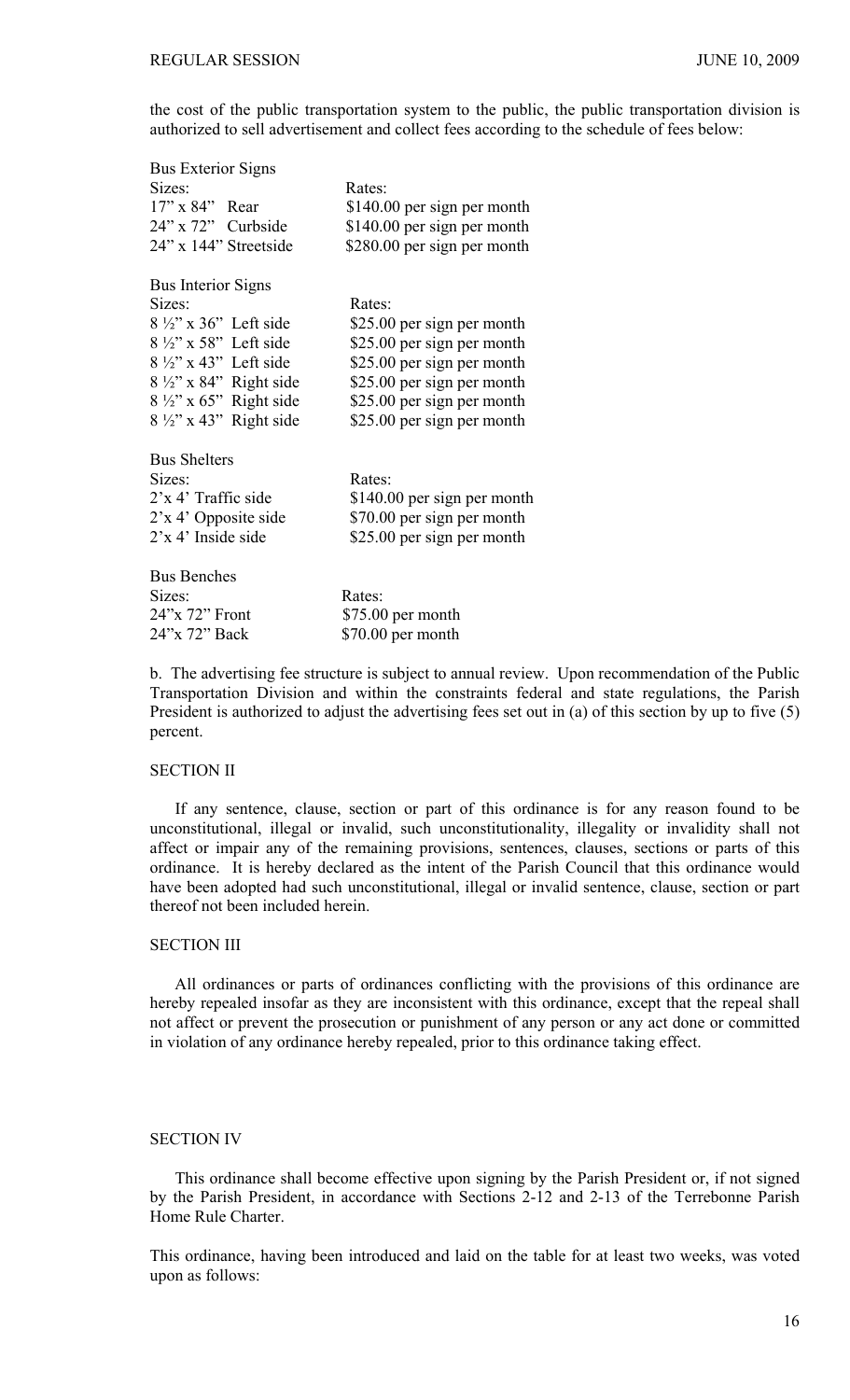#### THERE WAS RECORDED:

YEAS: A. Williams, B. Hebert, T. Cavalier, J. Pizzolatto, K. Voisin, C. Voisin, J. Cehan, P. Lambert and A. Tillman. NAYS: None. ABSTAINING: None. ABSENT: None. The Chairwoman declared the ordinance adopted on this, the  $10<sup>th</sup>$  day of June, 2009.

\* \* \* \* \* \* \* \* \*

Mr. J. Cehan moved, seconded by Mr. K. Voisin, "THAT, the Council continue with the regular order of business."

 The Chairwoman called for a vote on the motion offered by Mr. J. Cehan. UPON ROLL CALL THERE WAS RECORDED: YEAS: A. Williams, B. Hebert, T. Cavalier, J. Pizzolatto, K. Voisin, C. Voisin, J. Cehan, P. Lambert, and A. Tillman NAYS: None ABSENT: None The Chairwoman declared the motion adopted.

 Mr. B. Hebert moved, seconded by Mr. J. Cehan, "THAT, the Council accept the minutes of the Terrebonne Parish Sales and Use Tax Advisory Board meeting dated June 3, 2009 and ratify the following recommendation: 1) Accept the 2008 Financial Audit Report as prepared by Bourgeois Bennett, L.L.C."

 The Chairwoman called for a vote on the motion offered by Mr. B. Hebert. UPON ROLL CALL THERE WAS RECORDED: YEAS: A. Williams, B. Hebert, T. Cavalier, J. Pizzolatto, K. Voisin, C. Voisin, J. Cehan, P. Lambert, and A. Tillman NAYS: None ABSENT: None The Chairwoman declared the motion adopted.

 The Chairwoman called for a report on the Budget & Finance Committee meeting held on 6/8/09, whereupon the Committee Chairman, noting that ratification of the minutes calls public hearings on 6/24/09, rendered the following:

# **BUDGET & FINANCE COMMITTEE**

### **JUNE 8, 2009**

 The Chairman, Billy Hebert, called the Budget & Finance Committee meeting to order at 5:33 p. m. in the Terrebonne Parish Council Meeting Room with the Invocation led by Mr. J. Cehan and the Pledge of Allegiance led by Mr. C. Voisin. Upon roll call, Committee Members recorded as present were: T. Cavalier, J. Cehan, B. Hebert, P. Lambert, J. Pizzolatto, A. Tillman, C. Voisin, K. Voisin, and A. Williams. A quorum was declared present.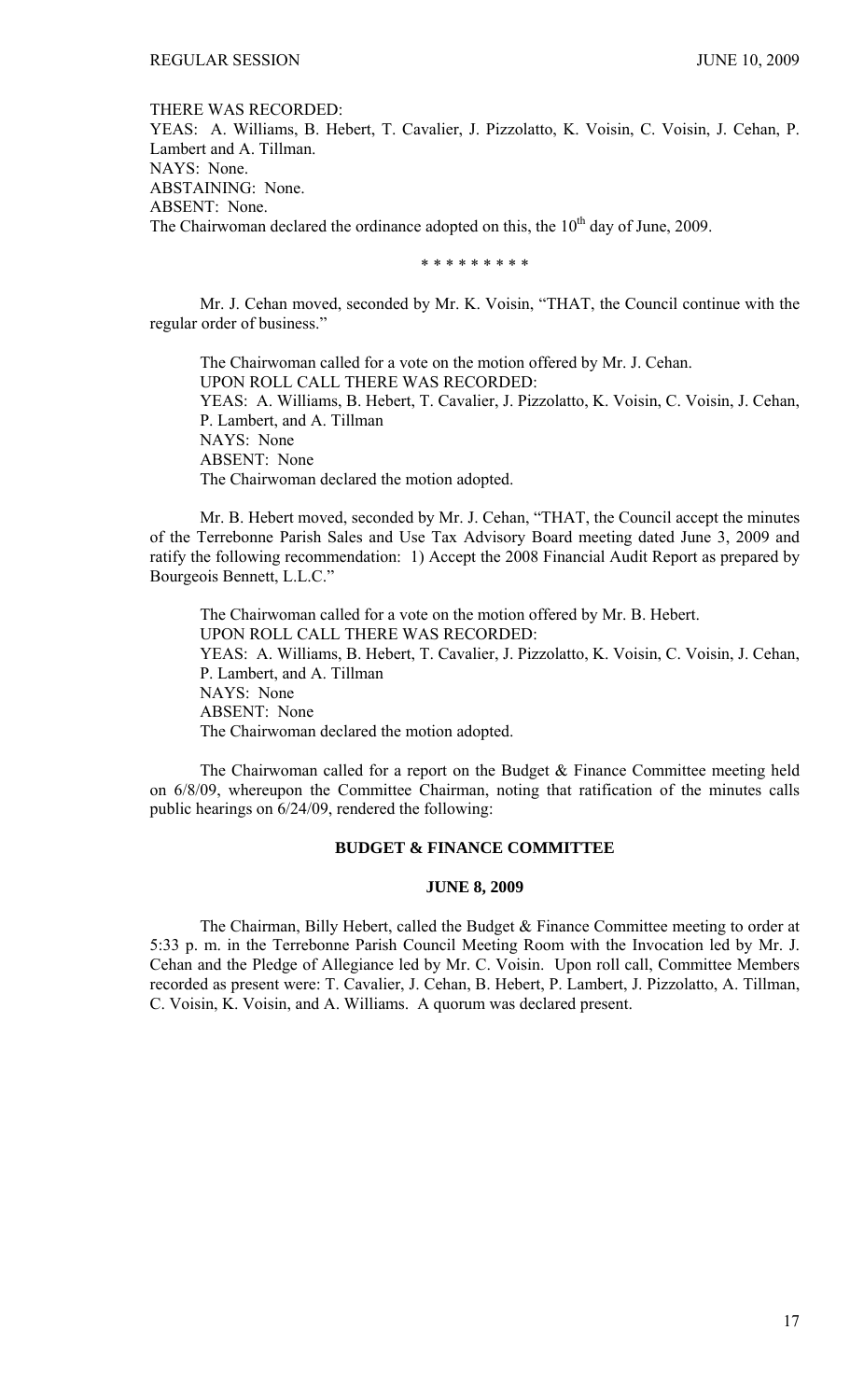OFFERED BY: Mr. A. Tillman. SECONDED BY: Mr. K. Voisin.

RESOLUTION NO. 09-281

 WHEREAS, the Louisiana Compliance Questionnaire is a required part of a financial audit of Louisiana governmental units, and

 WHEREAS, upon completion, the questionnaire must be presented to and adopted by the governing body by means of a formal resolution in an open meeting, and

 WHEREAS, the completed questionnaire and a copy of the adoption instrument, must be given to the auditor, and

 NOW, THEREFORE BE IT RESOLVED, by the Terrebonne Parish Council (Budget and Finance Committee), on behalf of the Terrebonne Parish Consolidated Government, that the Louisiana Compliance Questionnaire for Fiscal Year 2008 as presented by the Parish Administration, be hereby accepted and approved and that a certified copy of this resolution be forwarded to the firm of Bourgeois, Bennett, L.L.C.

THERE WAS RECORDED:

YEAS: T. Cavalier, J. Cehan, B. Hebert, P. Lambert, J. Pizzolatto, A. Tillman, C. Voisin, K. Voisin and A. Williams. NAYS: None. ABSTAINING: None. NOT VOTING: None. ABSENT: None. The Chairman declared the resolution adopted on this, the  $8<sup>th</sup>$  day of June, 2009. \* \* \* \* \* \* \* \* \*

 Mr. C. Voisin moved, seconded by Mr. P. Lambert, "THAT, the Budget & Finance Committee introduce an ordinance to amend the 2009 Adopted Budget and 5-Year Capital Outlay to provide additional funding for the Ashland North Major Lift Station and Force Main Project and call a public hearing on said matter on June 24, 2009 at 6:30 p.m."

 The Chairman called for the vote on the motion offered by Mr. C. Voisin. UPON ROLL CALL THERE WAS RECORDED: YEAS: T. Cavalier, J. Cehan, B. Hebert, P. Lambert, J. Pizzolatto, A. Tillman, C. Voisin, K. Voisin, and A. Williams. NAYS: None. ABSENT: None. The Chairman declared the motion adopted.

 Mr. J. Cehan moved, seconded by Mr. J. Pizzolatto and Ms. A. Williams, "THAT, the Budget & Finance Committee introduce an ordinance to amend the 2009 Adopted Budget and the 5-Year Capital Outlay budget for the following items:

- Village East Force Main \$350,000.00
- Sunset Park Subdivision Drainage Improvement 430,000.00
- Upper Ward 7 Levee Improvement \$1,305,000.00
- Texas Gulf Road Bridge \$100,000.00

and call a public hearing on said matter on June 24, 2009 at 6:30 p. m." (\*\*MOTION ADOPTED AFTER DISCUSSION)

 Parish President Michel Claudet stated that funding was previously allocated for the Lower Ward 7 levee improvements from Clinton Street to Boudreaux Canal.

 Capital Projects Manager Al Levron explained that the aforementioned action recognizes previously approved State grant funding for said projects.

\*\*The Chairman called for the vote on the motion offered by Mr. J. Cehan.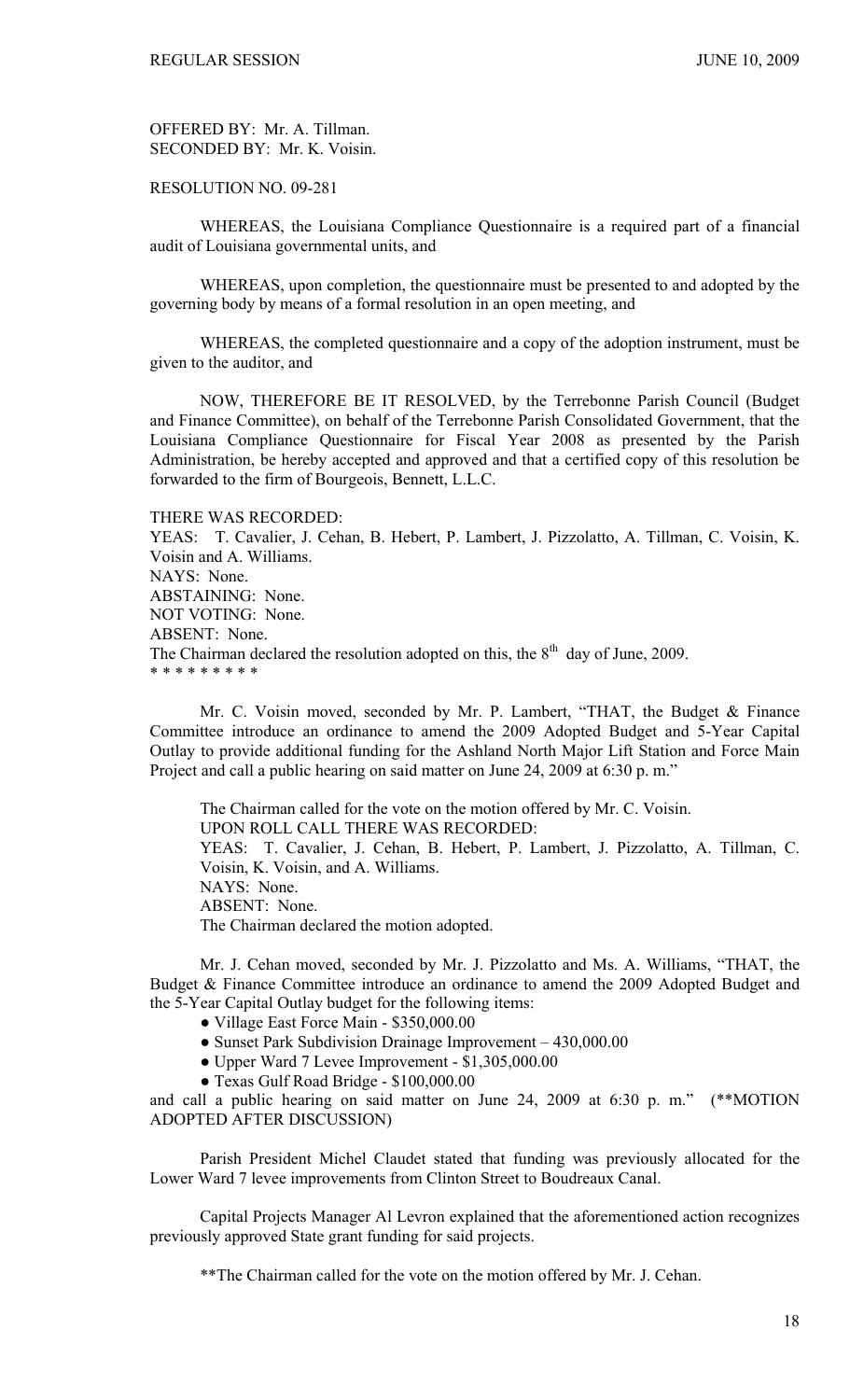UPON ROLL CALL THERE WAS RECORDED: YEAS: T. Cavalier, J. Cehan, B. Hebert, P. Lambert, J. Pizzolatto, A. Tillman, C. Voisin, K. Voisin, and A. Williams. NAYS: None. ABSENT: None. The Chairman declared the motion adopted.

 Mr. C. Voisin moved, seconded by Mr. J. Cehan, "THAT, the Budget & Finance Committee introduce an ordinance to amend the 2009 Adopted Budget to include funding from FEMA to remove a boat in Bayou Grand Caillou; to authorize the Parish President to execute an agreement to have the boat removed; and to call a public hearing on said matter on June 24, 2009 at 6:30 p. m."

The Chairman called for the vote on the motion offered by Mr. C. Voisin. UPON ROLL CALL THERE WAS RECORDED: YEAS: T. Cavalier, J. Cehan, B. Hebert, P. Lambert, J. Pizzolatto, A. Tillman, C. Voisin, K. Voisin, and A. Williams. NAYS: None. ABSENT: None. The Chairman declared the motion adopted.

OFFERED BY: Mr. C. Voisin. SECONDED BY: Mr. K. Voisin.

# RESOLUTION NO. 09-282

WHEREAS, on May 8, 2009 bids were received by the Terrebonne Parish Consolidated Government for Bid No. 09-1/9-12 for the Purchase of Four New Unused Padmount Transformers (Warehouse Inventory), and

WHEREAS, after careful review by the Purchasing Division and approved by Mary Crochet, Warehouse Manager, and Jamie Elfert, Chief Financial Officer, it has been determined that the bid of H.D. Supply in the amount of \$24,796.00 is the lowest qualified bid, and

WHEREAS, the Department of Finance has verified that funds are budgeted and available for said equipment, and

WHEREAS, the Parish Administration has concurred with the recommendation that the bid of H.D. Supply is the lowest qualified bid for Bid No. 09-1/9-12 for the Purchase of Four New Unused Padmount Transformers (Warehouse Inventory) as per the attached bid forms.

NOW, THEREFORE BE IT RESOLVED by the Terrebonne Parish Council (Budget and Finance Committee), on behalf of the Terrebonne Parish Consolidated Government, that the recommendation of Parish Administration is approved and the bid of H.D. Supply in the amount of \$24,796.00 be accepted as the lowest qualified bid as per the attached bid forms.

#### THERE WAS RECORDED:

YEAS: T. Cavalier, J. Cehan, B. Hebert, P. Lambert, J. Pizzolatto, A. Tillman, C. Voisin, K. Voisin and A. Williams. NAYS: None. ABSTAINING: None. NOT VOTING: None. ABSENT: None. The Chairman declared the resolution adopted on this, the  $8<sup>th</sup>$  day of June, 2009. \* \* \* \* \* \* \* \* \*

(The attachments for the previous document are on file in the office of the Terrebonne Parish Council, 8026 Main Street, Government Tower, Suite 600, Houma, Louisiana, and are available for inspection during regular business hours weekdays, Monday through Friday.) \*\*\*\*\*\*\*\*\*\*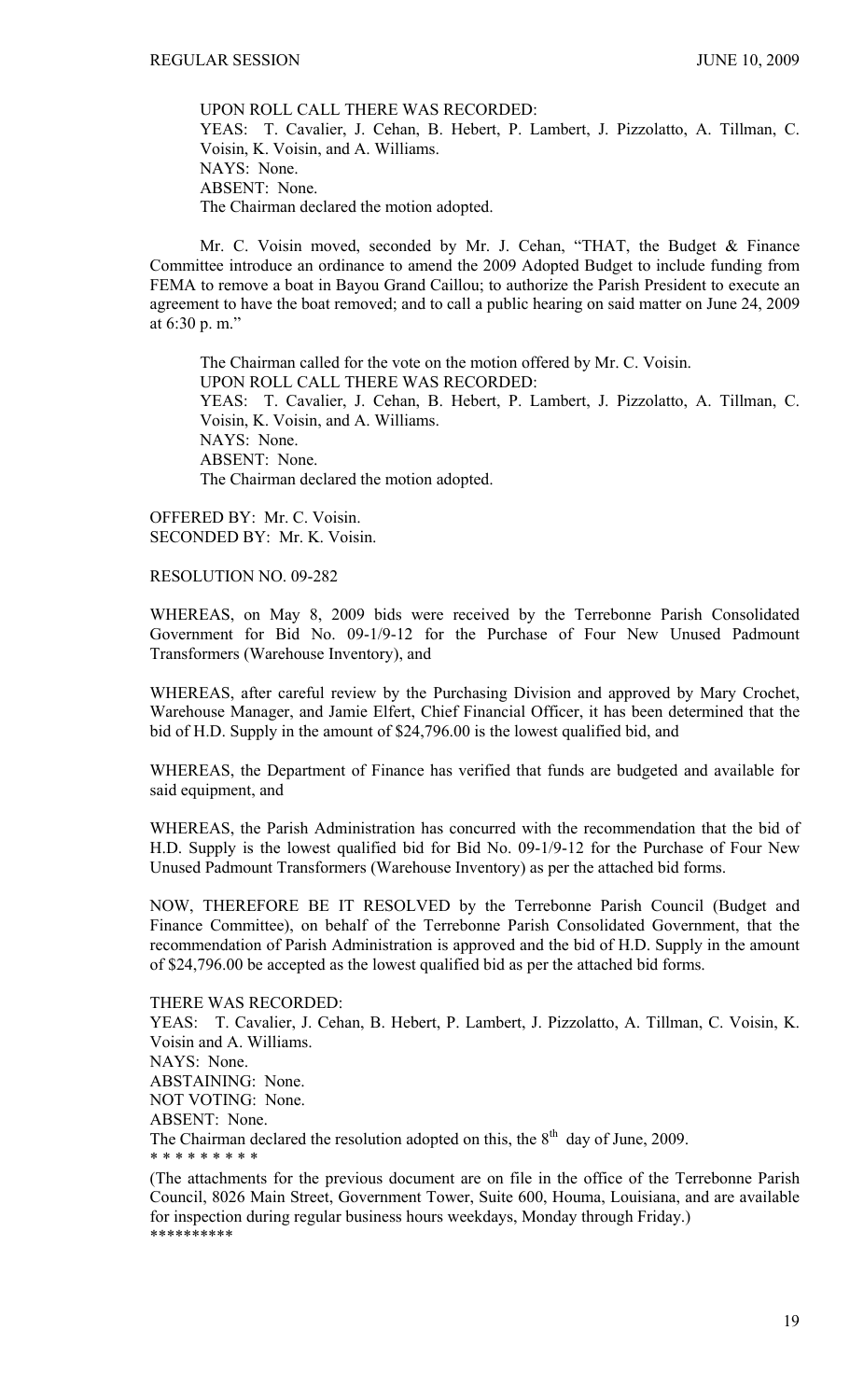Mr. C. Voisin moved, seconded by Mr. P. Lambert and Mr. J. Cehan, "THAT, the Budget & Finance Committee introduce an ordinance authorizing the Parish President to execute a Cooperative Endeavor Agreement for the lease of Hazard Mitigation Grant Program (HMGP) property located at 6103 Grand Caillou Road to Mr. Kenneth Champagne and Mrs. Monna Champagne and call a public hearing on said matter on June 24, 2009 at 6:30 p. m."

The Chairman called for the vote on the motion offered by Mr. C. Voisin. UPON ROLL CALL THERE WAS RECORDED: YEAS: T. Cavalier, J. Cehan, B. Hebert, P. Lambert, J. Pizzolatto, A. Tillman, C. Voisin, K. Voisin, and A. Williams. NAYS: None. ABSENT: None. The Chairman declared the motion adopted.

OFFERED BY: Mr. K. Voisin. SECONDED BY: Ms. A. Williams.

# RESOLUTION NO. 09-283

 WHEREAS, prices were obtained through the Louisiana State Commodity Catalog by the Terrebonne Parish Consolidated Government for the purpose of purchasing one (1) Custom Multimedia System (audiovisual equipment) for the Office of Homeland Security Emergency Preparedness under State Contract #405150, and

 WHEREAS, after careful review by the Parish Administration it has been determined that the total price of Seventy-seven Thousand, Seven Hundred Nineteen Dollars and Thirty-nine Cents (\$77,719.39) from Intermedia Technologies, Inc. for the purchase of one (1) Custom Multimedia System (audiovisual equipment) should be accepted as per the State Contract Catalog, and,

 WHEREAS, the Parish Finance Department has verified that funds are available for the purchase of the aforementioned audiovisual equipment, and

 WHEREAS, the Parish Administration has recommended the acceptance of the price for the aforementioned audiovisual equipment at a total cost of Seventy-seven Thousand, Seven Hundred Nineteen Dollars and Thirty-nine Cents (\$77,719.39) as per the attached State Purchasing Contract Catalog.

 NOW, THEREFORE BE IT RESOLVED by the Terrebonne Parish Council (Budget and Finance Committee), on behalf of the Terrebonne Parish Consolidated Government, that the recommendation of the Parish Administration be approved and that the purchase of the audiovisual equipment be accepted.

THERE WAS RECORDED: YEAS: T. Cavalier, J. Cehan, B. Hebert, P. Lambert, J. Pizzolatto, A. Tillman, C. Voisin, K. Voisin and A. Williams. NAYS: None. ABSTAINING: None. NOT VOTING: None. ABSENT: None. The Chairman declared the resolution adopted on this, the  $8<sup>th</sup>$  day of June, 2009. \* \* \* \* \* \* \* \* \*

OFFERED BY: Mr. K. Voisin. SECONDED BY: Mr. J. Cehan and Mr. J. Pizzolatto.

# RESOLUTION NO. 09-284

 WHEREAS, prices were obtained through the Louisiana State Commodity Catalog by the Terrebonne Parish Consolidated Government for the purpose of purchasing one (1) I D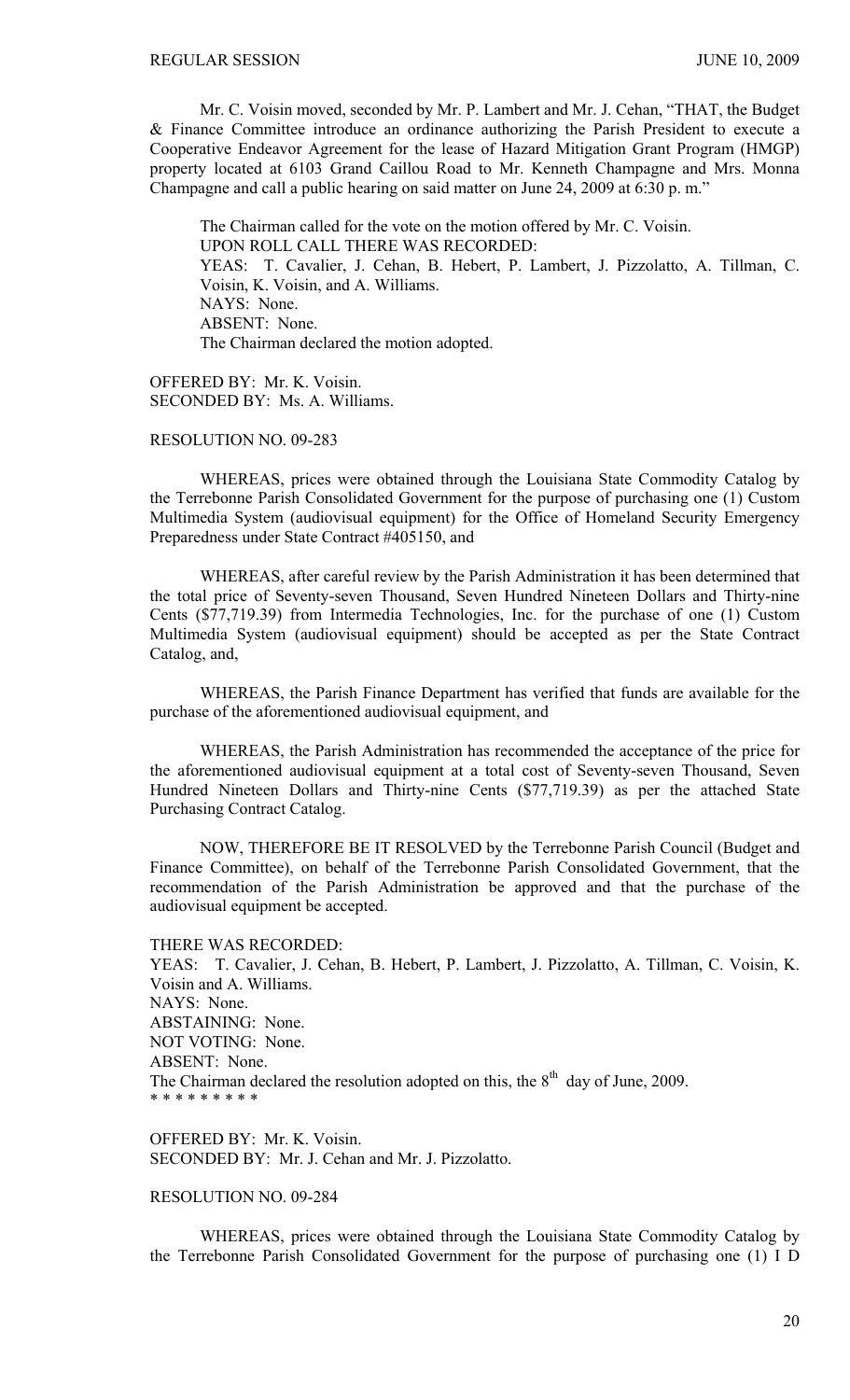System (hardware and software) for the Office of Homeland Security and Emergency Preparedness under State Contract #407438, and

 WHEREAS, after careful review by the Parish Administration it has been determined that the total price of Thirty-eight Thousand, Six Hundred Sixty-nine Dollars and Zero Cents (\$38,669.00) from Benecom Technologies for the purchase of one (1) ID System (hardware and software) should be accepted as per the State Contract Catalog, and,

 WHEREAS, the Parish Finance Department has verified that funds are available for the purchase of the aforementioned I D System, and

 WHEREAS, the Parish Administration has recommended the acceptance of the price for the aforementioned I D System at a total cost of Thirty-eight Thousand, Six Hundred Sixty-nine Dollars and Zero Cents (\$38,669.00) as per the attached State Purchasing Contract Catalog.

 NOW, THEREFORE BE IT RESOLVED by the Terrebonne Parish Council (Budget and Finance Committee), on behalf of the Terrebonne Parish Consolidated Government, that the recommendation of the Parish Administration be approved and that the purchase of the I D System (hardware and software) be accepted.

THERE WAS RECORDED: YEAS: T. Cavalier, J. Cehan, B. Hebert, P. Lambert, J. Pizzolatto, A. Tillman, C. Voisin, K. Voisin and A. Williams. NAYS: None. ABSTAINING: None. NOT VOTING: None. ABSENT: None. The Chairman declared the resolution adopted on this, the  $8<sup>th</sup>$  day of June, 2009. \* \* \* \* \* \* \* \* \*

OFFERED BY: Mr. C. Voisin. SECONDED BY: Mr. J. Cehan and Mr. J. Pizzolatto.

### RESOLUTION NO. 09-285

 WHEREAS, on April 30, 2008 bids were received by the Terrebonne Parish Consolidated Government for Bid No. 04-1/9-30 (Re-Bid) Surplus Sale of Lot 15 Block 4, Addendum 2 to A. J. Authement Subdivision #2, Orange Street, Dulac, La. and

 WHEREAS, on May 29, 2008 the Terrebonne Parish Council accepted the bid of Christine Racine to purchase the above mentioned property, and

 WHEREAS, the bid accepted from Christine Racine was disqualified for failure to execute a "Bill of Sale" with the Terrebonne parish Consolidated Government, and

 WHEREAS, on May 13, 2009 bids were received by the Terrebonne Parish Consolidated Government for Bid No. 04-1/9-30 (Re-Bid) Surplus Sale of Lot 15 Block 4, Addendum 2 to A. J. Authement Subdivision #2, Orange Street, Dulac, La., and

 WHEREAS, after review by Parish Administration it has been determined that the highest bid received was that of Willis Trosclair Jr. in the amount of One Thousand Five Hundred Dollars (\$1,500.00) and that the bid should be accepted as per the attached bid forms, and

 WHEREAS, The Parish Administration has recommended the acceptance of the aforementioned bid for Bid No. 04-1/9-30 (Re-Bid) Surplus Sale of Lot 15 Block 4, Addendum 2 to A. J. Authement Subdivision #2, Orange Street, Dulac, La. In the amount of One Thousand Five Hundred Dollars (\$1,500.00) as described in attached hereto and made a part hereof.

NOW, THEREFORE BE IT RESOLVED by Terrebonne Parish Council (Budget and Finance Committee), on behalf of the Terrebonne Parish Consolidated Government, that the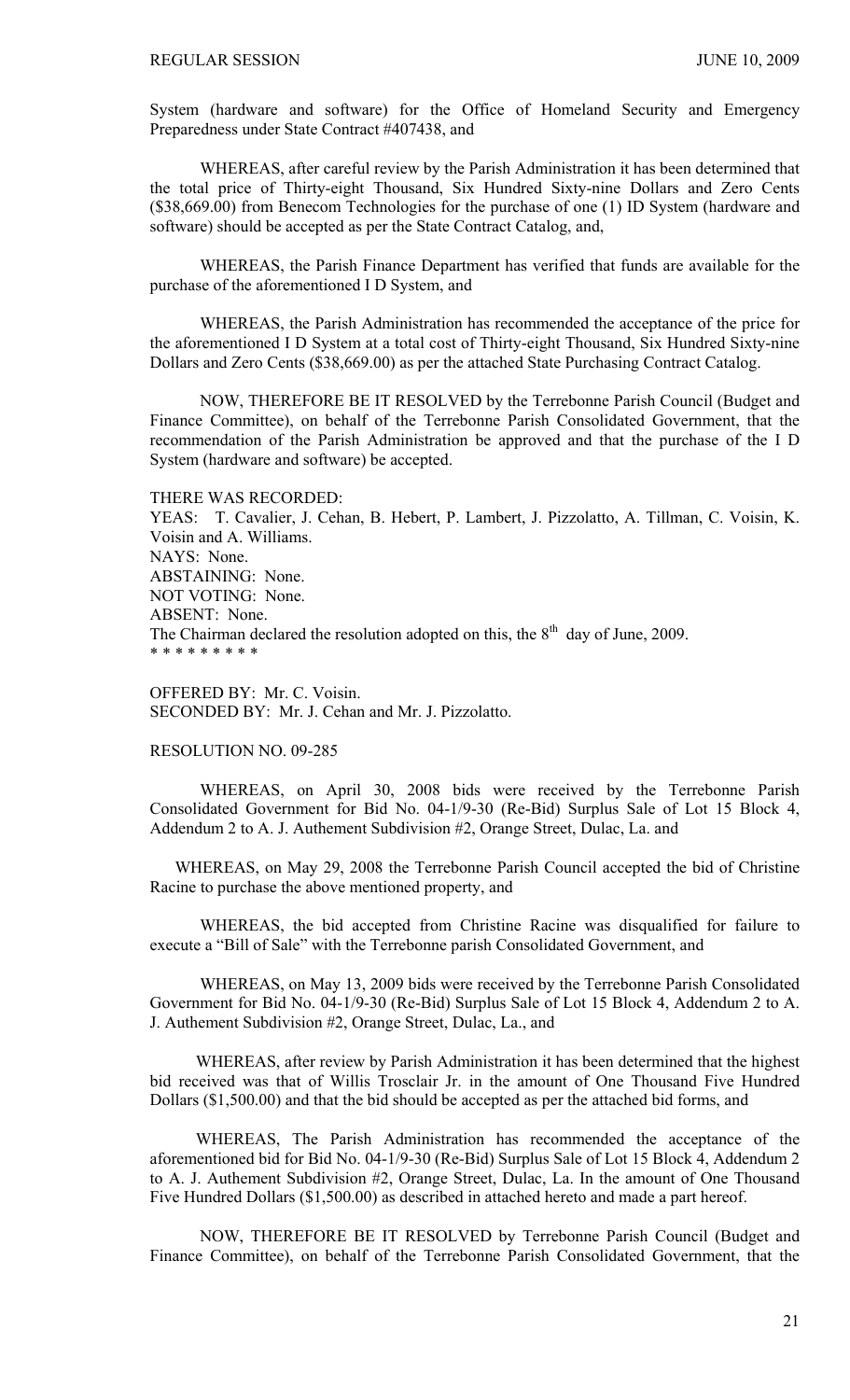recommendation of the Parish Administration is approved and the bid of Willis Trosclair Jr. is accepted.

THERE WAS RECORDED: YEAS: T. Cavalier, J. Cehan, B. Hebert, P. Lambert, J. Pizzolatto, A. Tillman, C. Voisin, K. Voisin and A. Williams. NAYS: None. ABSTAINING: None. NOT VOTING: None. ABSENT: None. The Chairman declared the resolution adopted on this, the  $8<sup>th</sup>$  day of June, 2009. \* \* \* \* \* \* \* \* \*

 Housing and Human Services Director Darrel Waire presented information with respect to grant applications prepared, submitted, and pending consideration for Terrebonne Parish and other outside agencies.

 Lengthy discussion transpired with respect to the information presented not providing an actual and definitive assessment of the number of grants applied for, received, or pending; when the grants were applied for; and what additional information is being taken on pending grants or the submission of grant information to various departments/entities who have not responded to the communication submitted to them.

During the aforementioned discussion, Mr. Waire noted problems with the Parish's sole grants writer being able to apply for other grants because of her workload.

Committee Member A. Tillman requested that Administration submit a report of grant opportunities (i.e., application, submission, pending, and receipt of funding) every six (6) months.

Mr. K. Voisin moved, seconded by Mr. C. Voisin, "THAT, the Budget & Finance Committee request Administration to submit a detailed report of Parish grant funding opportunities noting specifics in the date an grant application was applied for, the number of pending grants, the number of grants received, the amount of grant funding received, etc." (\*\*MOTION ADOPTED AFTER DISCUSSION)

Committee Member C. Voisin requested that if the information regarding grant opportunities can be compiled by Wednesday's Council meeting, he would like to review the information.

\*\*The Chairman called for the vote on the motion offered by Mr. K. Voisin. UPON ROLL CALL THERE WAS RECORDED: YEAS: T. Cavalier, J. Cehan, B. Hebert, P. Lambert, J. Pizzolatto, A. Tillman, C. Voisin, K. Voisin, and A. Williams. NAYS: None. ABSENT: None. The Chairman declared the motion adopted.

 Mr. J. Pizzolatto moved, seconded by Mr. K. Voisin, "THAT, there being no further business to come before the Budget & Finance Committee, the meeting be adjourned."

 The Chairman called for the vote on the motion offered by Mr. J. Pizzolatto. UPON ROLL CALL THERE WAS RECORDED: YEAS: T. Cavalier, J. Cehan, B. Hebert, P. Lambert, J. Pizzolatto, A. Tillman, C. Voisin, K. Voisin, and A. Williams. NAYS: None. ABSENT: None. The Chairman declared the motion adopted and the meeting was adjourned at 6:02 p.m.

> Billy Hebert, Chairman Suzette Thomas, Minute Clerk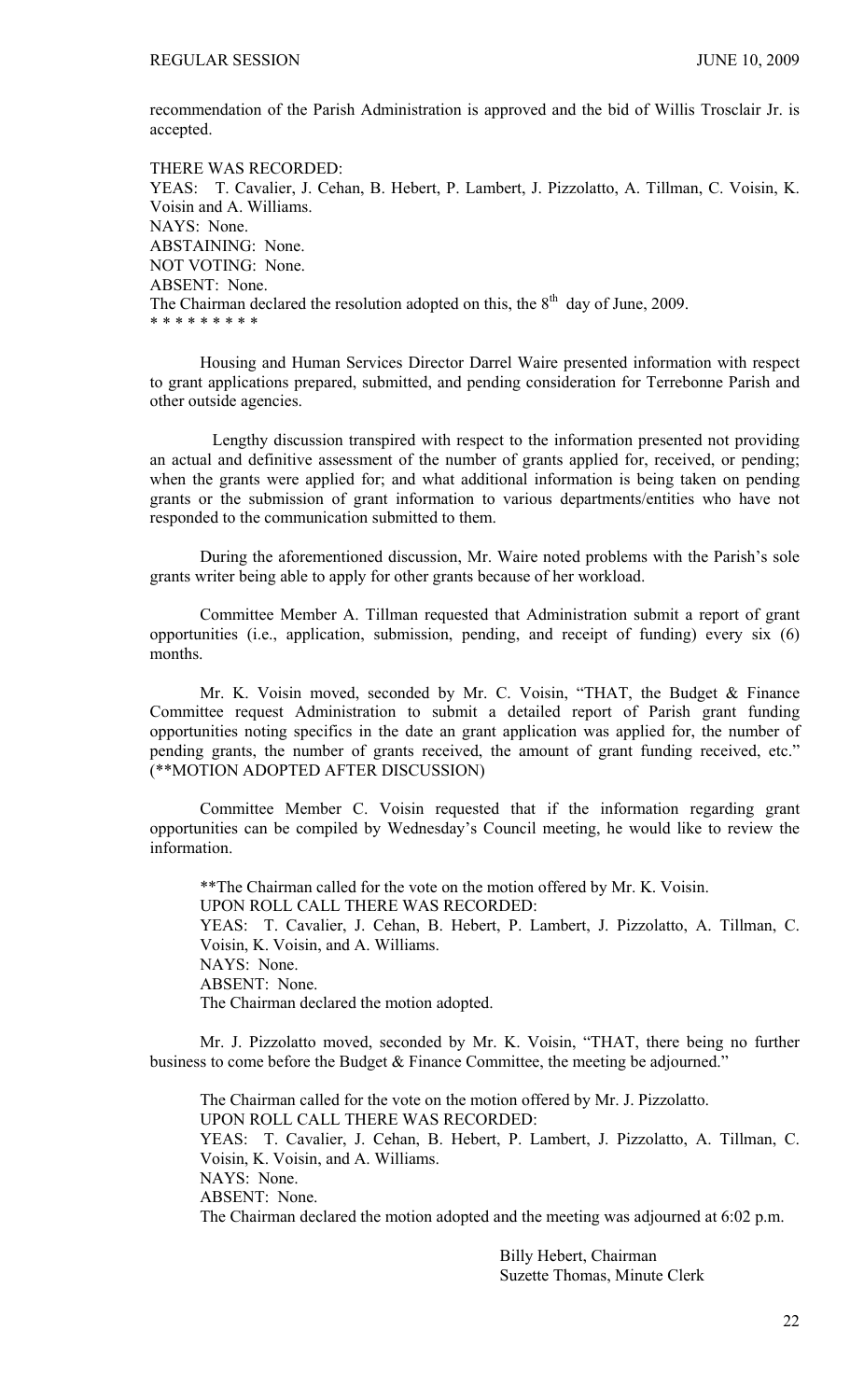Mr. B. Hebert moved, seconded by Mr. J. Cehan, "THAT, the Council accept and ratify the minutes of the Budget & Finance Committee meeting held on 6/8/09."

 The Chairwoman called for a vote on the motion offered by Mr. B. Hebert. UPON ROLL CALL THERE WAS RECORDED: YEAS: A. Williams, B. Hebert, T. Cavalier, J. Pizzolatto, K. Voisin, C. Voisin, J. Cehan, P. Lambert, and A. Tillman NAYS: None ABSENT: None The Chairwoman declared the motion adopted.

 The Chairwoman called for a report on the Policy, Procedure, & Legal Committee meeting held on 6/8/09, whereupon the Committee Chairman, noting that ratification of the minutes calls public hearings on 6/24/09, rendered the following:

# **POLICY, PROCEDURE, & LEGAL COMMITTEE**

#### **JUNE 8, 2009**

 The Chairman, Clayton J. Voisin, called the Policy, Procedure, & Legal Committee meeting to order at 6:07 p. m. in the Terrebonne Parish Council Meeting Room with the Invocation led by Mr. A. Tillman and the Pledge of Allegiance led by Mr. J. Pizzolatto. Upon roll call, Committee Members recorded as present were: T. Cavalier, J. Cehan, B. Hebert, P. Lambert, J. Pizzolatto, A. Tillman, C. Voisin, K. Voisin, and A. Williams. A quorum was declared present.

 Mr. B. Hebert moved, seconded by Mr. A. Tillman, "THAT, the Policy, Procedure, & Legal Committee concur with Administration to co-sponsor the Hayden's Pool Safety Awareness Month Program on June 28, 2009 in the Court Yard Square."

 The Chairman called for the vote on the motion offered by Mr. B. Hebert. UPON ROLL CALL THERE WAS RECORDED: YEAS: T. Cavalier, J. Cehan, B. Hebert, P. Lambert, J. Pizzolatto, A. Tillman, C. Voisin, K. Voisin, and A. Williams. NAYS: None. ABSENT: None. The Chairman declared the motion adopted.

OFFERED BY: Mr. J. Pizzolatto. SECONDED BY: Mr. A. Tillman.

#### RESOLUTION NO. 09-286

# A RESOLUTION AUTHORIZING THE PARISH PRESIDENT TO EXECUTE AN INTERGOVERNMENTAL AGREEMENT AND LEASE BETWEEN THE TERREBONNE PARISH CONSOLIDATED GOVERNMENT AND RECREATION DISTRICT 11

WHEREAS, Louisiana Revised Statute 33:1324 provides that any parish or political subdivision of the state may make agreements between or among themselves to engage jointly in the acquisition or improvement of any public project or improvement provided that at least one of the participants to the agreement is authorized under a provision of law to perform such activity for completion of the undertaking; and

 WHEREAS, the purpose of this agreement is to further the goals and purpose of the Recreation District 11 which include constructing, maintaining and operating recreational facilities, including the purchase of equipment; and

WHEREAS, Recreation District 11 and TPCG recognize and acknowledge that all of the assumptions of responsibilities for maintenance and upkeep, agreements as to the use and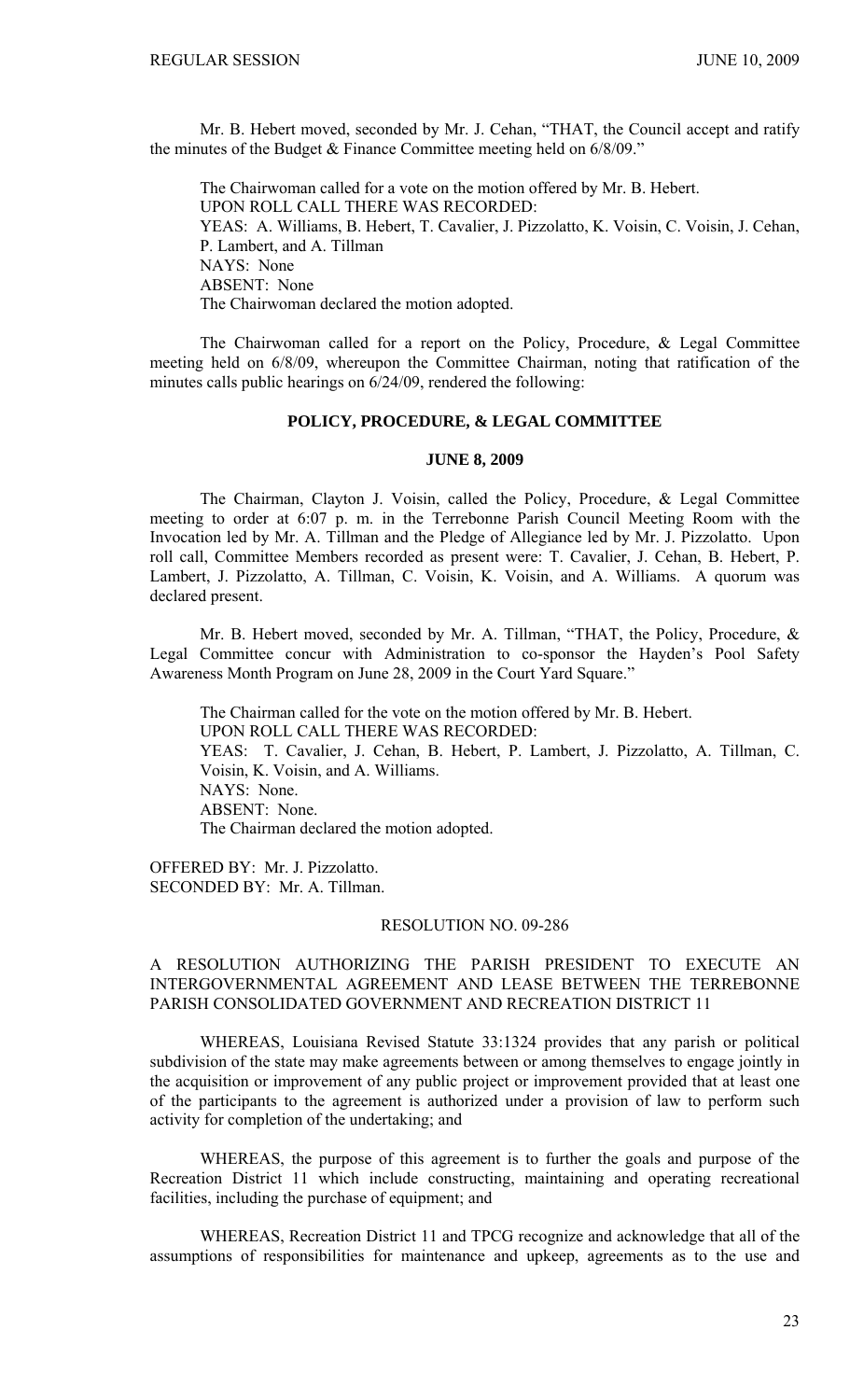occupancy of certain premises and all other acts of in-kind services are made and entered into are in consideration for the use of the property; and

 WHEREAS, Recreation District 11 is to take sole responsibility for the maintenance, upkeep and repairs of all facilities and equipment and immovable property for the parks listed in the attached agreement; and

 WHEREAS, Recreation District 11 is fully and solely responsible for the financial burden of replacing and repairing all equipment, facilities, and labor-intensive maintenance.

NOW THEREFORE, BE IT RESOLOVED by the Terrebonne Parish Council (Policy, Procedure and Legal Committee), on behalf of Terrebonne Parish Consolidated Government that the Parish President, Michel H. Claudet, is hereby authorized to execute an Intergovernmental Agreement with the Recreation District 11containing substantially the same terms as those contained within attached agreement.

THERE WAS RECORDED:

YEAS: T. Cavalier, J. Cehan, B. Hebert, P. Lambert, J. Pizzolatto, A. Tillman, C. Voisin, K. Voisin and A. Williams. NAYS: None. ABSTAINING: None. NOT VOTING: None. ABSENT: None. The Chairman declared the resolution adopted on this, the  $8<sup>th</sup>$  day of June, 2009. \* \* \* \* \* \* \* \* \*

(The attachments for the previous document are on file in the office of the Terrebonne Parish Council, 8026 Main Street, Government Tower, Suite 600, Houma, Louisiana, and are available for inspection during regular business hours weekdays, Monday through Friday.) \*\*\*\*\*\*\*\*\*\*

In response to questioning, Recreation District No. 11 Chairman Joseph Thompson stated that the board has signed an agreement with the Parish to commence maintenance of certain parks in Terrebonne Parish.

Parish President Michel Claudet stated that as soon as approval by the Council is granted, the Recreation District No. 11 would take over the maintenance of the parks.

 Ms. A. Williams moved, seconded by Mr. K. Voisin and Mr. B. Hebert, "THAT, the Policy, Procedure, & Legal Committee introduce an ordinance to amend the boundaries of Recreation District No. 2,3 to encompass all of Police Jury Ward 2; to establish an effective date; and to call a public hearing on said matter on June 24, 2009 at 6:30 p.m." (\*\*MOTION ADOPTED AFTER DISCUSSION)

 Council Clerk Paul Labat stated that the ordinance has been amended to include the district's legal description as opposed to the term "Police Jury Ward 2."

 Upon questioning, Parish President Michel Claudet explained the discrepancy in whereby some residents in vicinity of the Recreation District No. 2,3 are not paying recreation taxes although they are utilizing the services. He continued that the aforementioned action expands the boundaries of the Recreation District No. 2,3; that the expansion would become effective immediately; that taxation become effective once the electorate approves the referendum; and that the Recreation District No. 2,3 would take over the auspices of certain parks in the area.

 \*\*The Chairman called for the vote on the motion offered by Ms. A. Williams. UPON ROLL CALL THERE WAS RECORDED: YEAS: T. Cavalier, J. Cehan, B. Hebert, P. Lambert, J. Pizzolatto, A. Tillman, C. Voisin, K. Voisin, and A. Williams. NAYS: None. ABSENT: None. The Chairman declared the motion adopted.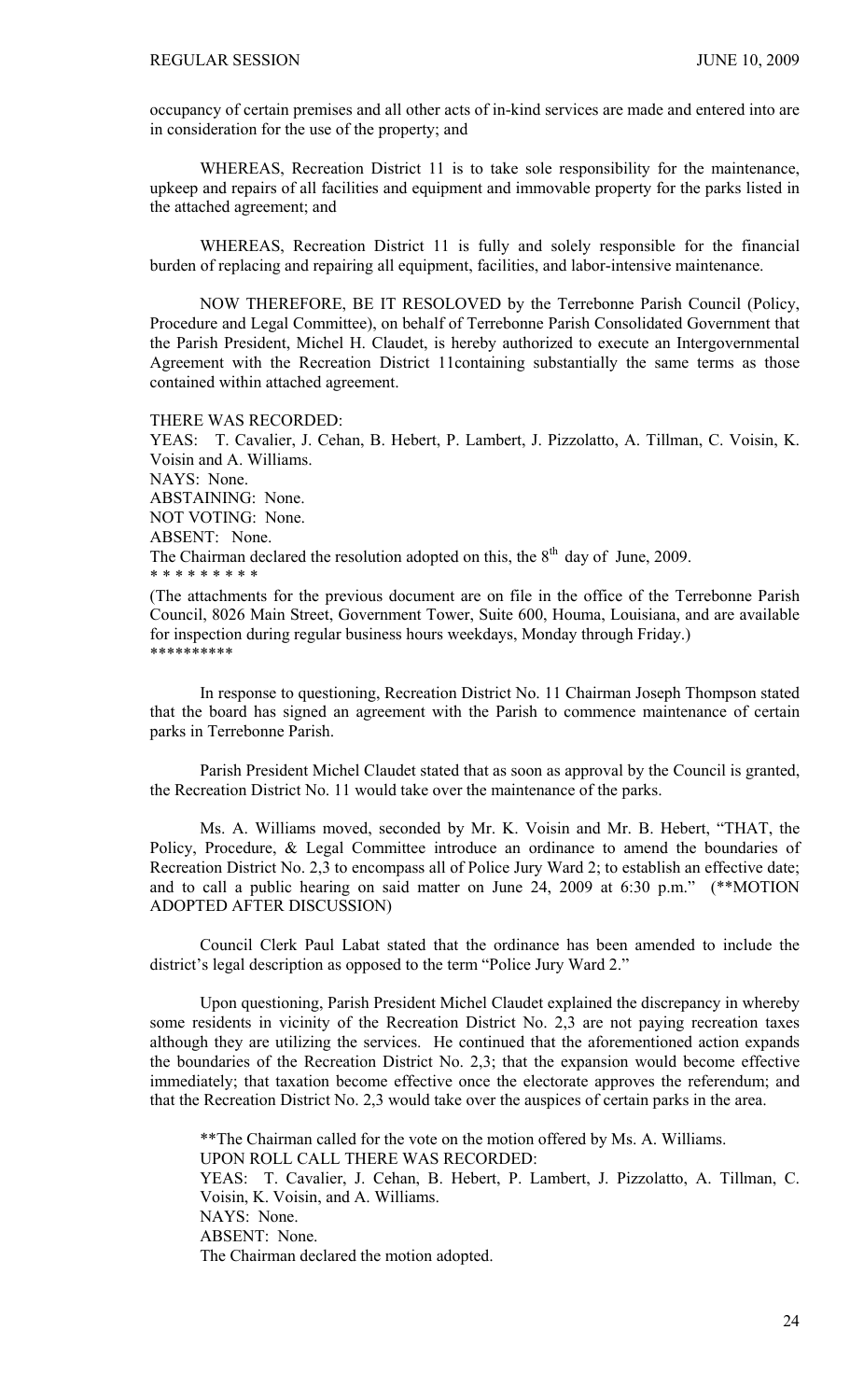Mr. J. Pizzolatto moved, seconded by Mr. A. Tillman, "THAT, the Policy, Procedure, & Legal Committee retain the matter relative to providing insurance coverage to full-time employees of 'outside agencies' in committee for thirty (30) days."

 The Chairman called for the vote on the motion offered by Mr. J. Pizzolatto. UPON ROLL CALL THERE WAS RECORDED: YEAS: T. Cavalier, J. Cehan, B. Hebert, P. Lambert, J. Pizzolatto, A. Tillman, C. Voisin, K. Voisin, and A. Williams. NAYS: None. ABSENT: None. The Chairman declared the motion adopted.

 Mr. K. Voisin moved, seconded by Ms. A. Williams, "THAT, the Policy, Procedure, & Legal Committee introduce an ordinance to amend pertinent sections of Chapter 14, 'Nuisance Abatement' of the Parish Code in order to increase nuisance violation fines and criminal enforcement for various nuisance violations; shorten the time period for compliance and disallow the use of fences/screen planting for compliance purposes; and call a public hearing on said matter on June 24, 2009 at 6:30 p.m." (\*\*MOTION ADOPTED AFTER DISCUSSION)

 Discussion transpired with respect to strengthening the penalties for nuisance violations; providing for a thirty (30) day re-inspection time period for those properties that have been cited; and disallowing the placement of fencing to conceal nuisance violation in residential areas.

 Parish Attorney Courtney Alcock noted that by further defining a "commercial junkyard", those types of businesses would be precluded from the proposed regulations with respect to fencing.

The Chairman relinquished the chair to the Vice Chairman.

 Ms. Alcock further noted that residents would be unable to avoid citation by placing a fence to obstruct the nuisance.

 Interim Parish Manager Patrick Gordon stated that the aforementioned ordinance would provide regulations for the entirety of the Parish and noted that there are no fencing provisions for tall grass violations

 Additional discussion ensued with respect to fencing concealment of violations and determining what constitutes a "junkyard".

Committee Member J. Pizzolatto called for the question to cease all debate.

\*\*The Vice Chairman called for the vote on the motion offered by Mr. K. Voisin. UPON ROLL CALL THERE WAS RECORDED: YEAS: T. Cavalier, B. Hebert, J. Pizzolatto, K. Voisin, A. Tillman, and A. Williams. NAYS: J. Cehan, P. Lambert, and C. Voisin.

ABSENT: None.

The Chairman declared the motion adopted.

 Mr. J. Pizzolatto moved, seconded by Mr. K. Voisin, "THAT, there being no further business to come before the Policy, Procedure, & Legal Committee, the meeting be adjourned."

 The Chairman called for the vote on the motion offered by Mr. J. Pizzolatto. UPON ROLL CALL THERE WAS RECORDED: YEAS: T. Cavalier, J. Cehan, B. Hebert, P. Lambert, J. Pizzolatto, A. Tillman, C. Voisin, K. Voisin, and A. Williams. NAYS: None. ABSENT: None. The Chairman declared the motion adopted and the meeting was adjourned at 6:49 p.m.

> Clayton J. Voisin, Chairman Suzette Thomas, Minute Clerk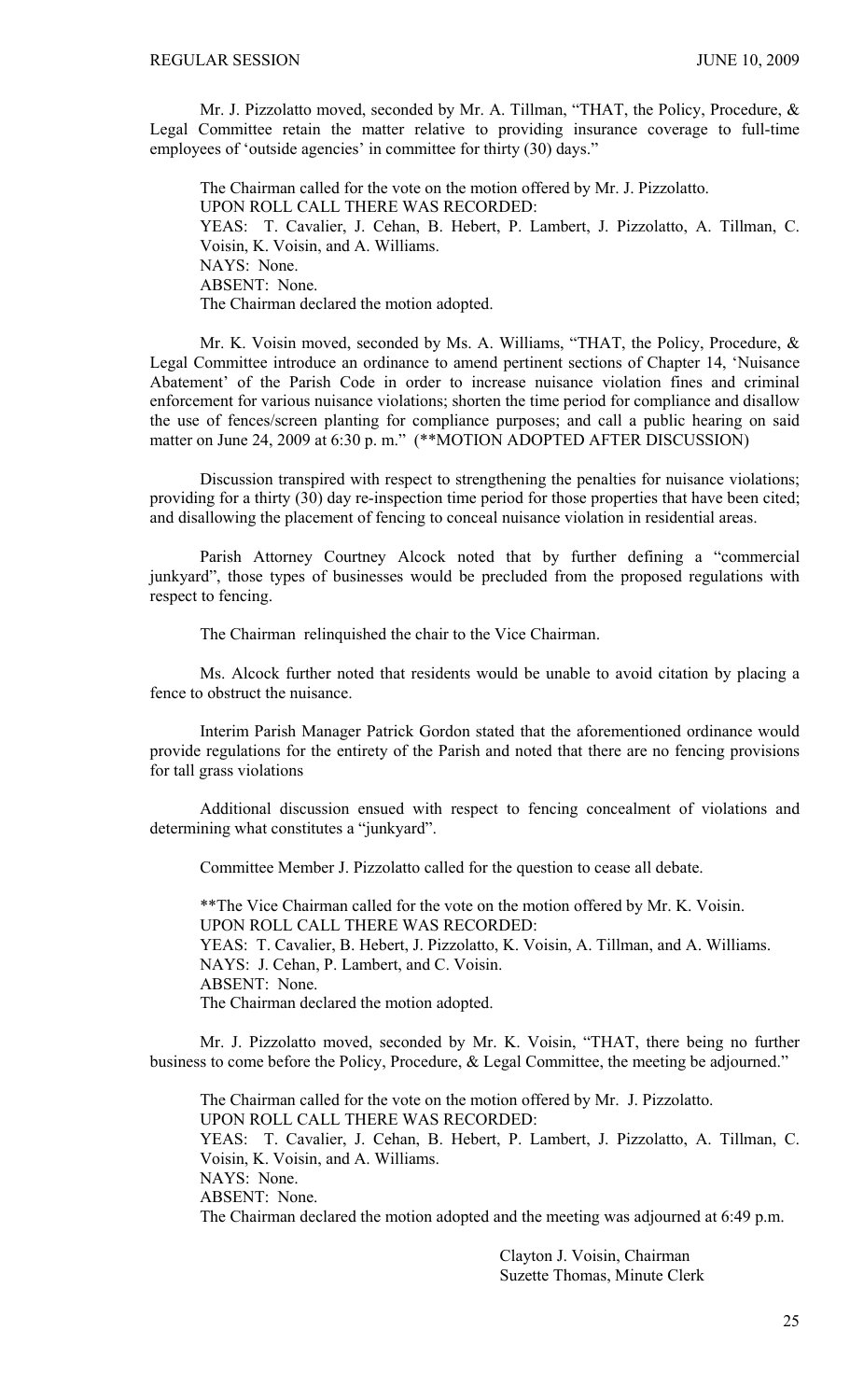Mr. C. Voisin, seconded by Mr. J. Pizzolatto, "THAT, the Council accept and ratify the minutes of the Policy, Procedure, & Legal Committee meeting held on 6/8/09." **\*(MOTION VOTED ON AFTER BRIEF DISCUSSION.)** 

Councilman J. Pizzolatto requested that abandoned buildings that are boarded up for over two years be addressed in the nuisance abatement ordinance in the future.

 Planning and Zoning Director P. Gordon stated that a couple of parishes have contacted him regarding whether the placement of boards on abandoned buildings for a certain period of time are prohibited.

 Councilman C. Voisin requested that the Parish Attorney review the matter of whether or not a Council District could be excluded from the affects of portions of the nuisance abatement ordinance if the Council representative chooses to.

# **\*The Chairwoman called for a vote on the motion offered by Mr. C Voisin.**

UPON ROLL CALL THERE WAS RECORDED: YEAS: A. Williams, B. Hebert, T. Cavalier, J. Pizzolatto, K. Voisin, C. Voisin, J. Cehan, P. Lambert, and A. Tillman NAYS: None ABSENT: None The Chairwoman declared the motion adopted.

 The Chairwoman called for a report on the Public Services Committee meeting held on 6/8/09, whereupon the Committee Chairman, noting that ratification of the minutes calls public hearings on 6/24/09, rendered the following:

# **PUBLIC SERVICES COMMITTEE**

### **JUNE 8, 2009**

 The Chairman, Joey Cehan, called the Public Services Committee meeting to order at 6:54 p. m. in the Terrebonne Parish Council Meeting Room with the Invocation led by Minute Clerk S. Thomas and the Pledge of Allegiance led by Mr. P. Lambert. Upon roll call, Committee Members recorded as present were: T. Cavalier, J. Cehan, B. Hebert, P. Lambert, J. Pizzolatto, A. Tillman, C. Voisin, K. Voisin, and A. Williams. A quorum was declared present.

 Public Works Director Lt. Col. (Ret.) Greg Bush stated that Administration is still in the information gathering stage of assessing drainage concerns in the areas of Broadmoor, Lisa Park, Bayou Cane, Bayou Terrebonne, and other area; that Staff will meet with project engineers tomorrow regarding the matter; and then requested 2 or 3 additional weeks to compile the information on said matter. (NO ACTION TAKEN)

 Mr. C. Voisin moved, seconded by Mr. J. Pizzolatto and Mr. B. Hebert, "THAT, the Public Services Committee introduce an ordinance that will authorize the acquisition of sites and/or servitudes required for the Upper Ward 7 Levee (Reach 2B); that will authorize the Parish President to execute any and all documents necessary with respect to said servitudes; and that will authorize the Legal Staff to commence expropriation proceedings in the event the sites and/or servitudes cannot be obtained conventionally, and call a public hearing on said matter on June 24, 2009 at 6:30 p. m."

 The Chairman called for the vote on the motion offered by Mr. C. Voisin. UPON ROLL CALL THERE WAS RECORDED: YEAS: T. Cavalier, J. Cehan, B. Hebert, P. Lambert, J. Pizzolatto, A. Tillman, C. Voisin, K. Voisin, and A. Williams. NAYS: None. ABSENT: None. The Chairman declared the motion adopted.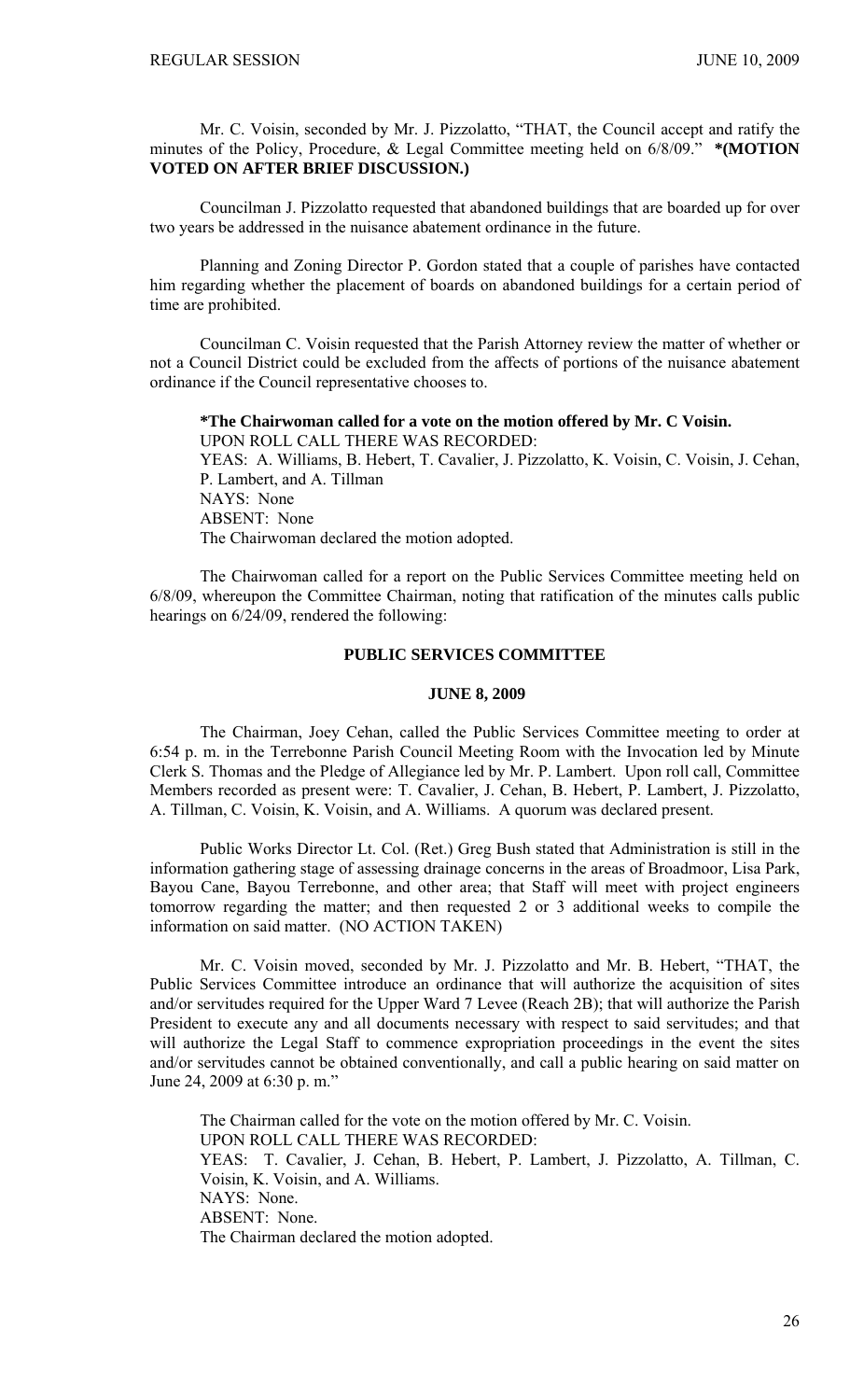OFFERED BY: Mr. J. Pizzolatto. SECONDED BY: Mr. P. Lambert.

### RESOLUTION NO. 09-287

A resolution providing for the acceptance of work performed by Toltest, Inc., in accordance with the Certificate of Substantial Completion for the Cleaning of Storm Drains Project in Impacted Areas of Terrebonne Parish, Parish Project No. 08-IKE-38, Terrebonne Parish, Louisiana

 WHEREAS, the Terrebonne Parish Consolidated Government entered into a contract dated December 11, 2008 with Toltest, Inc., for the Cleaning of Storm Drains Project in Impacted Areas of Terrebonne Parish, Parish Project No. 08-IK-38, Terrebonne Parish, Louisiana, and

 WHEREAS, the work performed has been inspected by authorized representatives of the Owner, Engineer, and Contractor and found to be substantially complete, and

 WHEREAS, the Engineer for this project, Beck Disaster Recovery, Inc., recommends the acceptance of the substantial completion.

 NOW, THEREFORE BE IT RESOLVED, that the Terrebonne Parish Council (Public Services Committee), on behalf of the Terrebonne Parish Consolidated Government, does hereby accept the work performed, effective as of the date of recording of this resolution, and does authorize and direct the Clerk of Court and Ex-Officio Recorder of Mortgages of Terrebonne Parish to note this acceptance thereof in the margin of the inscription of said contract under Entry 1311462 of the Records of Terrebonne Parish, Louisiana, and

 BE IT FURTHER RESOLVED that a certified copy of the resolution be forwarded to the Engineer, Beck Disaster Recovery, Inc., and

 BE IT FURTHER RESOLVED that a certified copy of the resolution be recorded in the office of the Clerk of Court of Terrebonne Parish to commence a 45-day clear lien period, and

 BE IT FURTHER RESOLVED that the Administration is authorized to make payment of retainage upon the presentation of a Clear Lien Certificate.

THERE WAS RECORDED:

YEAS: T. Cavalier, J. Cehan, B. Hebert, P. Lambert, J. Pizzolatto, A. Tillman, C. Voisin, K. Voisin and A. Williams. NAYS: None. ABSTAINING: None. NOT VOTING: None. ABSENT: None. The Chairman declared the resolution adopted on this, the  $8<sup>th</sup>$  day of June, 2009. \* \* \* \* \* \* \* \* \*

 Public Works Director Lt. Col. (Ret.) Greg Bush stated that Administration cannot sign the aforementioned documentation until after the Council approves the matter.

OFFERED BY: Ms. A. Williams. SECONDED BY: Mr. K. Voisin.

### RESOLUTION NO. 09-288

A resolution providing for the acceptance of work performed by Sealevel Construction, Inc., in accordance with the Certificate of Substantial Completion for Parish Project No. 07-DRA-11, Canal Street Improvements and Little Bayou Black Bulkhead, Terrebonne Parish, Louisiana

 WHEREAS, by contract dated December 1, 2008, Terrebonne Parish Consolidated Government did award a contract to Sealevel Construction, Inc. for Parish Project No. 07-DRA-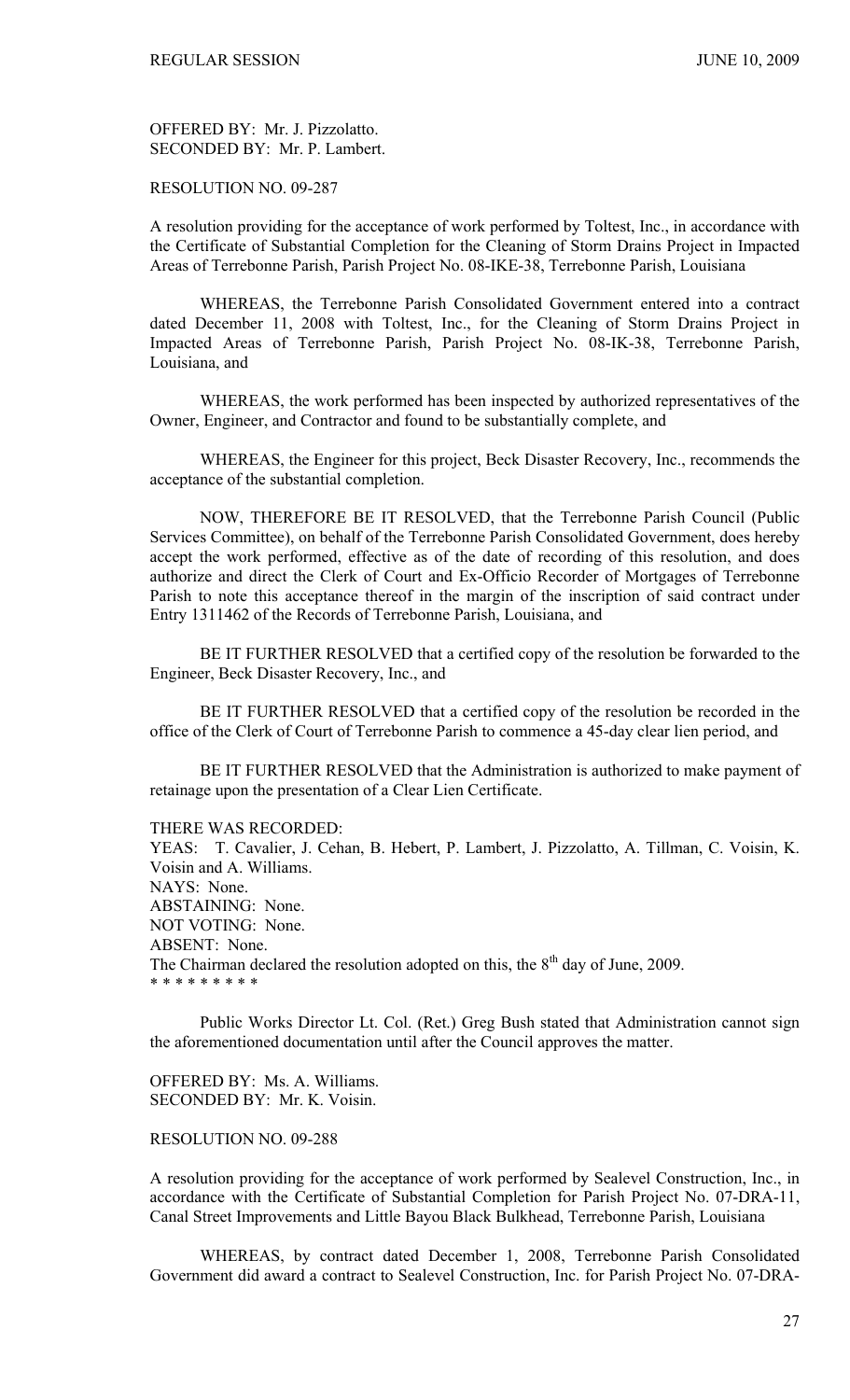11, Canal Street Improvements and Little Bayou Black Bulkhead, Terrebonne Parish, Louisiana, as will be seen by reference to said contract which is recorded under Entry No. 1310847 of the Records of Terrebonne Parish, and

 WHEREAS, the work performed has been inspected by authorized representatives of the Owner, Engineer, and Contractor and found to be substantially complete, and

 NOW, THEREFORE BE IT RESOLVED that the Terrebonne Parish Council (Public Services Committee), on behalf of the Terrebonne Parish Consolidated Government, does hereby accept the work performed, effective as of the date of recording of this resolution, and does authorize and direct the Clerk of Court and Ex-Officio Recorder of Mortgages of Terrebonne Parish to note this acceptance thereof in the margin of the inscription of said contract under Entry No. 1310847 of the Records of Terrebonne Parish, Louisiana, and

 BE IT FURTHER RESOLVED that a certified copy of the resolution be recorded in the office of the Clerk of Court of Terrebonne Parish to commence a 45-day clear lien period, and

 BE IT FURTHER RESOLVED that the Administration is authorized to make payment of retainage upon the presentation of a Clear Lien Certificate.

THERE WAS RECORDED: YEAS: T. Cavalier, J. Cehan, B. Hebert, P. Lambert, J. Pizzolatto, A. Tillman, C. Voisin, K. Voisin and A. Williams. NAYS: None. ABSTAINING: None. NOT VOTING: None. ABSENT: None. The Chairman declared the resolution adopted on this, the  $8<sup>th</sup>$  day of June, 2009. \* \* \* \* \* \* \* \* \*

 Public Works Director Lt. Col. (Ret.) Greg Bush stated that there are a few minor punch list items.

OFFERED BY: Mr. C. Voisin. SECONDED BY: Mr. P. Lambert.

RESOLUTION NO. 09-289

COOPERATIVE AGREEMENT BETWEEN THE LOUISIANA BOARD OF SUPERVISORS OF LOUISIANA STATE UNIVERSITY AND AGRICULTURAL AND MECHANICAL COLLEGE on behalf of LOUISIANA STATE UNIVERSITY HEALTH CARE SERVICES DIVISION on behalf of LEONARD J. CHABERT MEDICAL CENTER AND TERREBONNE PARISH CONSOLIDATED GOVENMENT

BE IT RESOLVED, by the Terrebonne Parish Council (Public Services Committee), on behalf of the Terrebonne Parish Consolidated Government, that the Parish President, Michel Claudet, is hereby authorized to execute a Cooperative Agreement with LOUISIANA BOARD OF SUPERVISORS OF LOUISIANA STATE UNIVERSITY AND AGRICULTURAL AND MECHANICAL COLLEGE for the "Chabert Hospital Levee Project", substantially in conformance with the Exhibit A attached hereto.

THERE WAS RECORDED: YEAS: T. Cavalier, J. Cehan, B. Hebert, P. Lambert, J. Pizzolatto, A. Tillman, C. Voisin, K. Voisin and A. Williams. NAYS: None. ABSTAINING: None. NOT VOTING: None. ABSENT: None. The Chairman declared the resolution adopted on this, the  $8<sup>th</sup>$  day of June, 2009. \* \* \* \* \* \* \* \* \*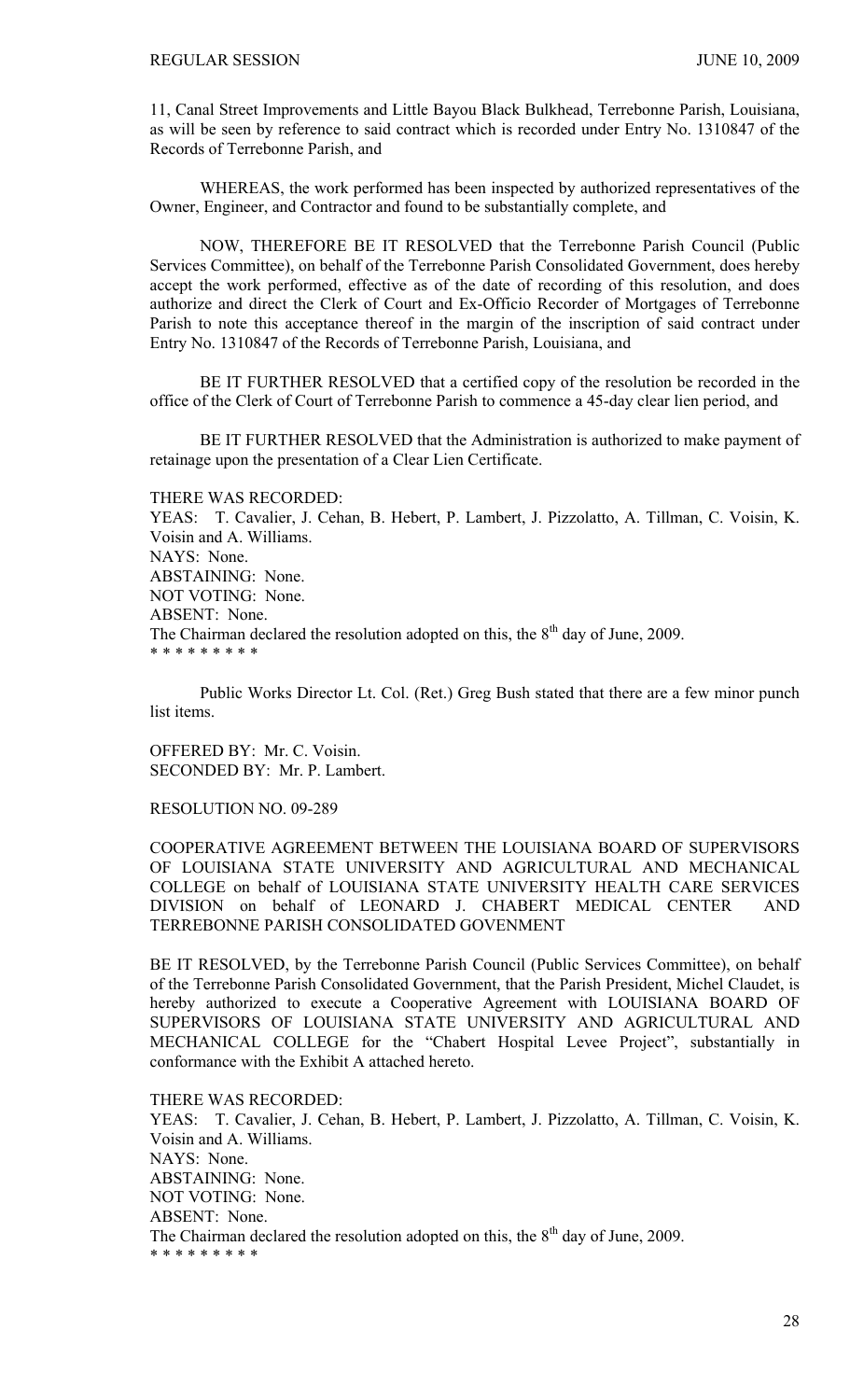(The attachments for the previous document are on file in the office of the Terrebonne Parish Council, 8026 Main Street, Government Tower, Suite 600, Houma, Louisiana, and are available for inspection during regular business hours weekdays, Monday through Friday.) \*\*\*\*\*\*\*\*\*\*

OFFERED BY: Mr. C. Voisin. SECONDED BY: Mr. B. Hebert.

RESOLUTION NO. 09-290

A resolution introducing and calling a public hearing on an ordinance authorizing the grant of a permanent servitude to Consolidated Waterworks District No. 1 along Bayou Dularge Road in the vicinity of and across Falgout Canal.

NOW THEREFORE BE IT RESOLVED, that the Terrebonne Parish Council on behalf of the Terrebonne Parish Consolidated Government that a public hearing shall be held on June 24, 2009 to consider public comment on an ordinance authorizing the grant of a permanent servitude to Consolidated Waterworks District No. 1 along Bayou Dularge Road in the vicinity of and across Falgout Canal, and

BE IT FURTHER RESOLVED, that after having considered public comment, the Terrebonne Parish Council may, at its discretion, take action on this matter.

THERE WAS RECORDED: YEAS: T. Cavalier, J. Cehan, B. Hebert, P. Lambert, J. Pizzolatto, A. Tillman, C. Voisin, K. Voisin and A. Williams. NAYS: None. ABSTAINING: None. NOT VOTING: None. ABSENT: None. The Chairman declared the resolution adopted on this, the  $8<sup>th</sup>$  day of June, 2009. \* \* \* \* \* \* \* \* \*

 The Chairman explained the request to provide better traffic flow at the intersection of Grand Caillou Road at its approaches to the east and west side of Van Avenue.

 Council Clerk Paul Labat stated that Staff would revise the proposed resolution to note the installation of "left turn arrows" at the aforementioned intersections.

OFFERED BY: Mr. C. Voisin. SECONDED BY: Mr. A. Tillman.

RESOLUTION NO. 09-291

WHEREAS, Van Avenue is a state owned roadway under the auspices of the Louisiana Department of Transportation and Development, and,

WHEREAS, the volume of traffic on Van Avenue has increased over the years and will certainly increase even more when the Prospect Street Bridge will be out of commission due to the replacement project, and

WHEREAS, motorists on Van Avenue wanting to turn left onto Grand Caillou Highway often block traffic for quite some time due to the large number of vehicles using Van Avenue, and

WHEREAS, the installation of left turn arrows on the traffic light at the intersection of Van Avenue and Grand Caillou Road would be the simplest and most cost effective method of allowing a better and safer flow of traffic at this busy intersection.

NOW THEREFORE BE IT RESOLVED that the Terrebonne Parish Council (Public Services Committee), on behalf of the Terrebonne Parish Consolidated Government, that the Louisiana Department of Transportation and Development be requested to allocate funds for the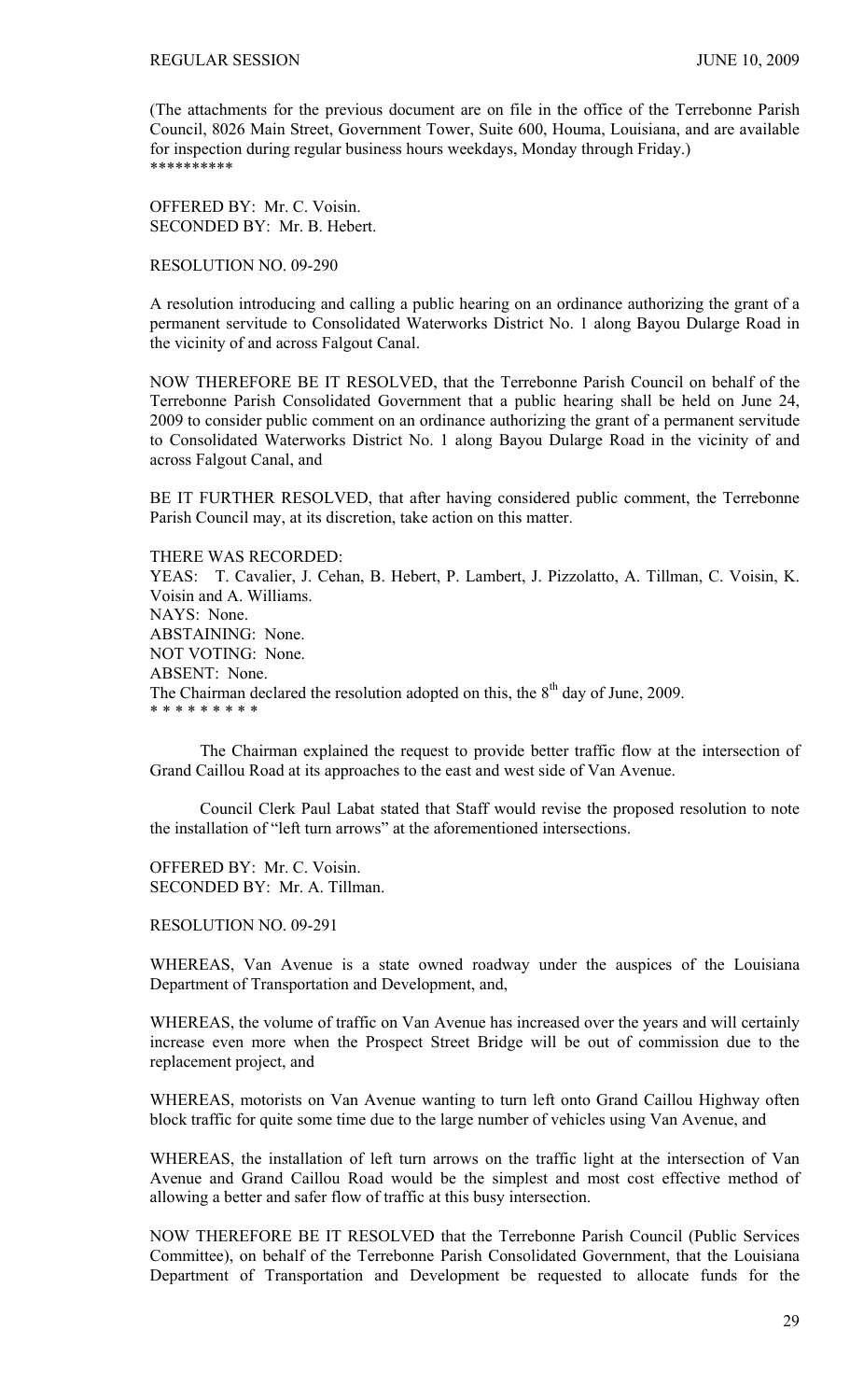installation of left turn arrows on the traffic light at the intersection of Van Avenue and Grand Caillou Road so that traffic in this area could flow in a safer and more effective manner, and

BE IT FURTHER RESOLVED that a copy of this resolution be sent to all members of Terrebonne Parish's Legislative Delegation asking for their support of this request.

THERE WAS RECORDED: YEAS: T. Cavalier, J. Cehan, B. Hebert, P. Lambert, J. Pizzolatto, A. Tillman, C. Voisin, K. Voisin and A. Williams. NAYS: None. ABSTAINING: None. NOT VOTING: None. ABSENT: None. The Chairman declared the resolution adopted on this, the  $8<sup>th</sup>$  day of June, 2009. \* \* \* \* \* \* \* \* \*

 Public Works Director Lt. Col. (Ret.) Greg Bush stated that Administration has reviewed drainage concerns in Southern Estates Subdivision; that both crossings have been assessed noting that water flow flows downstream; and that permanent drainage pipes were recently installed.

 Committee Member T. Cavalier questioned whether or not Administration has assessed the "dip" in the roadway in the middle portion of the subdivision.

 Mr. Bush stated that he would contact Ms. Cavalier to set-up an appointment to meet her onsite to assess drainage concerns in Southern Estates Subdivision. (NO ACTION TAKEN)

 Interim Parish Manager Patrick Gordon stated that Administration has submitted information relative to a traffic assessment on Bon Jovi Boulevard and that Staff recommends decreasing the speed limit on said roadway to 15 mph. He noted that the development was designed for a planned unit development with high density.

Ms. T. Cavalier moved, seconded by Mr. K. Voisin, "THAT, the Public Services Committee introduce an ordinance to create a '15 mph speed limit' along the entirety of Bon Jovi Boulevard and call a public hearing on said matter June 24, 2009 at 6:30 p. m."

 The Chairman called for the vote on the motion offered by Ms. T. Cavalier. UPON ROLL CALL THERE WAS RECORDED: YEAS: T. Cavalier, J. Cehan, B. Hebert, P. Lambert, J. Pizzolatto, A. Tillman, C. Voisin, K. Voisin, and A. Williams. NAYS: None. ABSENT: None. The Chairman declared the motion adopted.

 Public Works Director Lt. Col. (Ret.) Greg Bush presented an update on the Allemand Street Drainage Project noting that a contract has been devised; that staff met with the project engineer regarding the outfall ditch; and that the several culverts have been identified and designated for removal. Lt. Col. (Ret.) Bush requested thirty (30) days to investigate the matter further. (NO ACTION TAKEN)

 Pollution Control Administrator Michael Ordogne recommended a traditional gravity flow sewerage system on private property for the Gibson/Jarvis area and noted that the project is within the \$380,000.00 budget allocation.

 Ms. A. Williams moved, seconded by Mr. C. Voisin, "THAT, the Public Services Committee concur with the recommendation of Administration to construct a traditional gravity flow sewerage system on private property in the Gibson/Jarvis community and to authorize Administration to proceed with the next phase of said project."

 The Chairman called for the vote on the motion offered by Ms. A. Williams. UPON ROLL CALL THERE WAS RECORDED: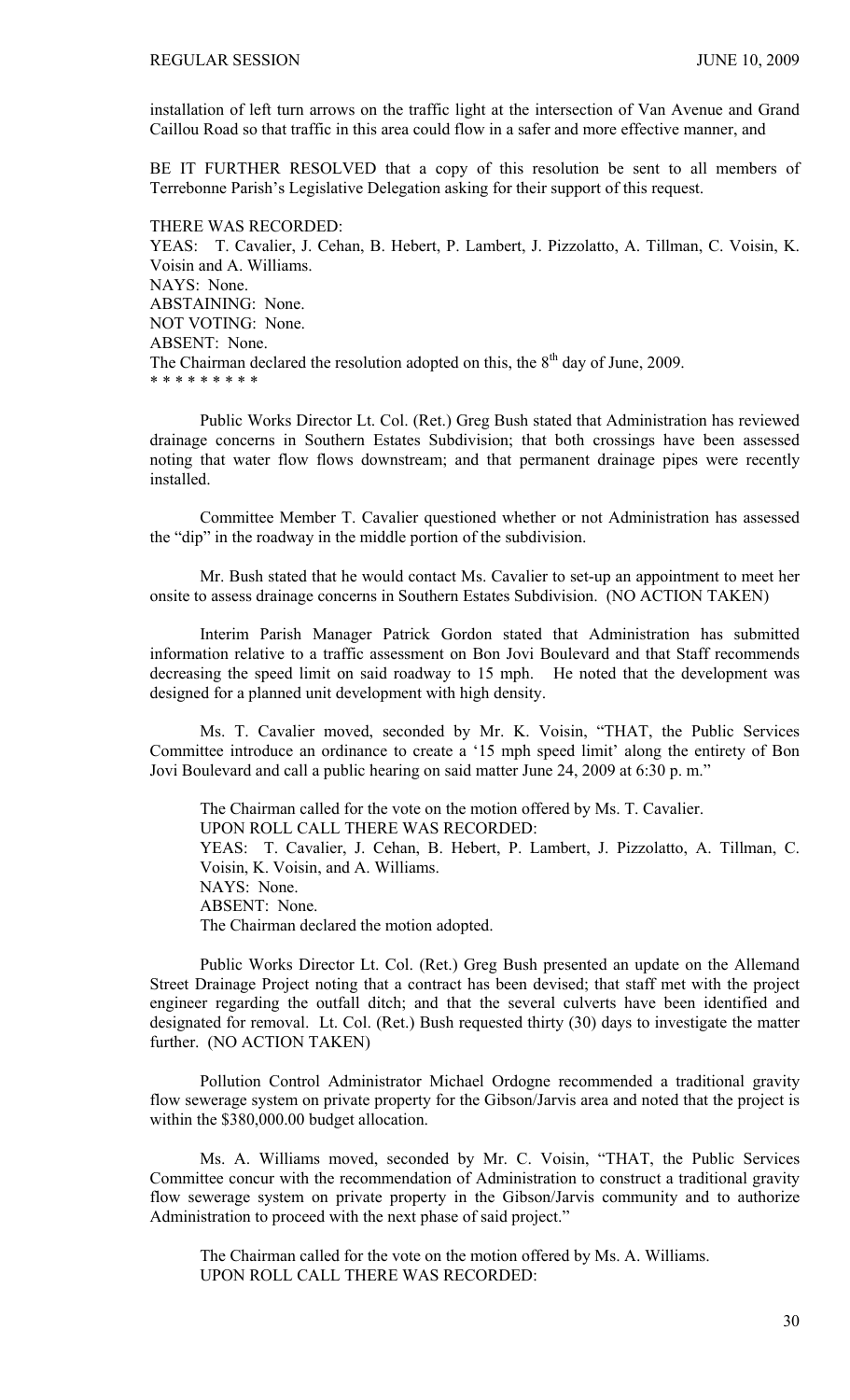YEAS: T. Cavalier, J. Cehan, B. Hebert, P. Lambert, J. Pizzolatto, A. Tillman, C. Voisin, K. Voisin, and A. Williams. NAYS: None. ABSENT: None. The Chairman declared the motion adopted.

 Public Works Director Lt. Col. (Ret.) Greg Bush stated that Administration has not completed an assessment of Westgate Subdivision, Addendum No. 6 drainage problems and requested two additional weeks to complete the assessment.

 Committee Member K. Voisin noted numerous calls regarding drainage in the vicinity of Venture Boulevard. (NO ACTION TAKEN)

 The Chairman announced that the Bayou Lafourche Fresh Water District will hold a public meeting on the Bayou Lafourche Channel Capacity Improvement Project (dredge project) on June 9, 2009 at 6:00 pm at the Donaldsonville High School located at 3473 Highway 1in Donaldsonville, LA.

 Mr. J. Pizzolatto moved, seconded by Mr. B. Hebert, "THAT, there being no further business to come before the Public Services Committee, the meeting be adjourned."

 The Chairman called for the vote on the motion offered by Mr. J. Pizzolatto. UPON ROLL CALL THERE WAS RECORDED: YEAS: T. Cavalier, J. Cehan, B. Hebert, P. Lambert, J. Pizzolatto, A. Tillman, C. Voisin, K. Voisin, and A. Williams. NAYS: None. ABSENT: None.

The Chairman declared the motion adopted and the meeting was adjourned at 7:15 p.m.

Joey Cehan, Chairman

Suzette Thomas, Minute Clerk

Mr. J. Cehan moved, seconded by Mr. K. Voisin, "THAT, the Council accept and ratify the minutes of the Public Services Committee meeting held on 6/8/09."

 The Chairwoman called for a vote on the motion offered by Mr. J. Cehan. UPON ROLL CALL THERE WAS RECORDED: YEAS: A. Williams, B. Hebert, T. Cavalier, J. Pizzolatto, K. Voisin, C. Voisin, J. Cehan, P. Lambert, and A. Tillman NAYS: None ABSENT: None The Chairwoman declared the motion adopted.

 The Chairwoman called for a report on the Community Development & Planning Committee meeting held on 6/8/09, whereupon the Committee Chairman, noting that ratification of the minutes calls condemnation hearings on 6/23/09 and public hearings on 7/8/09, rendered the following:

# **COMMUNITY DEVELOPMENT & PLANNING COMMITTEE**

### **JUNE 8, 2009**

 The Chairman, A. Tillman, called the Community Development & Planning Committee meeting to order at 7:16 p. m. in the Terrebonne Parish Council Meeting Room with the Invocation led by Ms. A. Williams and the Pledge of Allegiance led by Mr. P. Lambert. Upon roll call, Committee Members recorded as present were: T. Cavalier, J. Cehan, B. Hebert, P. Lambert, J. Pizzolatto, A. Tillman, C. Voisin, K. Voisin, and A. Williams. A quorum was declared present.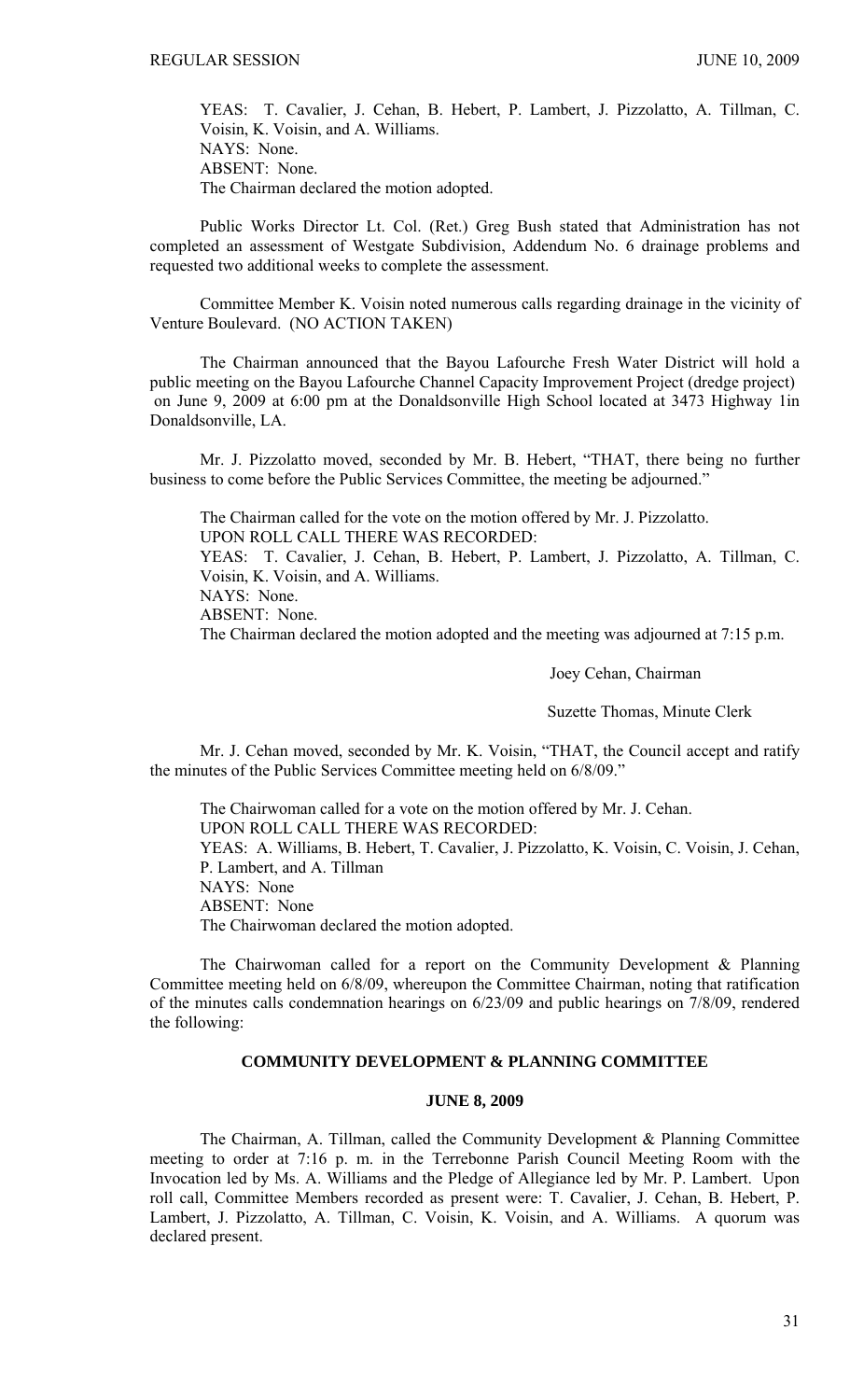OFFERED BY: Mr. C. Voisin. SECONDED BY: Ms. A. Williams.

RESOLUTION NO. 09-292

WHEREAS, owners of Bonne Terre Village are desirous of an addition to their facility and,

WHEREAS, TPCG is holder of certain agreements on Bonne Terre Village,

NOW THEREFORE BE IT RESOLVED that the Terrebonne Parish Council (Community Development and Planning Committee), on behalf of the Terrebonne Parish Consolidated Government, hereby authorizes the Parish President to execute a "Partial Release of Regulatory Agreement" between Terrebonne Elderly Housing Limited Partnership and Terrebonne Parish Consolidated Government, dated April 19, 1995, Louisiana Entry No. 954089, M.O.B. 1013, Folio 207.

THERE WAS RECORDED:

YEAS: T. Cavalier, J. Cehan, B. Hebert, P. Lambert, J. Pizzolatto, A. Tillman, C. Voisin, K. Voisin and A. Williams. NAYS: None. ABSTAINING: None. NOT VOTING: None. ABSENT: None. The Chairman declared the resolution adopted on this, the  $8<sup>th</sup>$  day of June, 2009. \* \* \* \* \* \* \* \* \*

OFFERED BY: Ms. A. Williams. SECONDED BY: Mr. C. Voisin.

RESOLUTION NO. 09-293

WHEREAS, owners of Bonne Terre Village are desirous of an addition to their facility and,

WHEREAS, TPCG is holder of certain agreements on Bonne Terre Village,

NOW THEREFORE BE IT RESOLVED that the Terrebonne Parish Council (Community Development and Planning Committee), on behalf of the Terrebonne Parish Consolidated Government, hereby authorizes the Parish President to execute a "Consent and Subordination of Lender" for a "Servitude Agreement" by Terrebonne Elderly Housing Limited Partnership to Bonne Terre Village, LLC.

THERE WAS RECORDED: YEAS: T. Cavalier, J. Cehan, B. Hebert, P. Lambert, J. Pizzolatto, A. Tillman, C. Voisin, K. Voisin and A. Williams. NAYS: None. ABSTAINING: None. NOT VOTING: None. ABSENT: None. The Chairman declared the resolution adopted on this, the  $8<sup>th</sup>$  day of June, 2009. \* \* \* \* \* \* \* \* \*

OFFERED BY: Ms. A. Williams. SECONDED BY: Mr. C. Voisin.

RESOLUTION NO. 09-294

WHEREAS, owners of Bonne Terre Village are desirous of an addition to their facility and,

WHEREAS, TPCG is holder of certain agreements on Bonne Terre Village,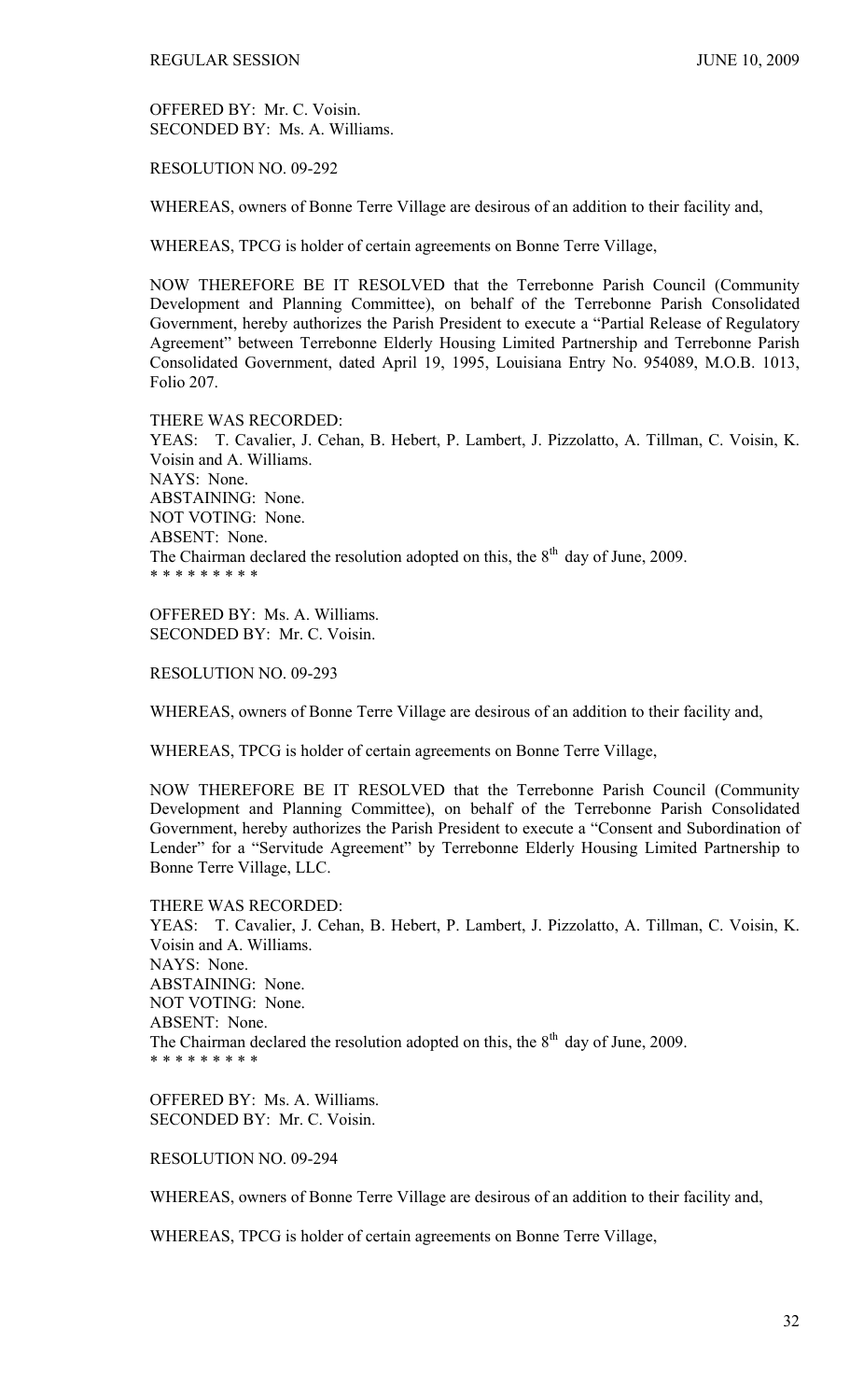NOW THEREFORE BE IT RESOLVED that the Terrebonne Parish Council (Community Development and Planning Committee), on behalf of the Terrebonne Parish Consolidated Government, hereby authorizes the Parish President to execute a "Partial Release of Mortgage" between Terrebonne Elderly Housing Limited Partnership and Terrebonne Parish Consolidated Government, dated April 19, 1995, Louisiana Entry No. 954088, M.O.B. 1013, Folio 2.

THERE WAS RECORDED:

YEAS: T. Cavalier, J. Cehan, B. Hebert, P. Lambert, J. Pizzolatto, A. Tillman, C. Voisin, K. Voisin and A. Williams. NAYS: None. ABSTAINING: None. NOT VOTING: None. ABSENT: None. The Chairman declared the resolution adopted on this, the  $8<sup>th</sup>$  day of June, 2009. \* \* \* \* \* \* \* \* \*

OFFERED BY: Mr. J. Pizzolatto. SECONDED BY: Mr. K. Voisin.

## RESOLUTION NO. 09-295

A RESOLUTION CALLING A CONDEMNATION HEARING ON THE MOBILE HOME STRUCTURE SITUATED AT 10317 EAST MAIN STREET, LOTS 18 & 19, BLOCK 2, EDGEWATER SUBDIVISION FOR TUESDAY, JUNE 23, 2009, AT 6:00 P.M. AND ADDRESSING OTHER MATTERS RELATIVE THERETO.

WHEREAS, on February 14, 2008 the Department of Planning and Zoning was notified of extensive violations to the Terrebonne Parish Nuisance Abatement Ordinance occurring at 10317 East Main Street; and

WHEREAS, from an inspection of the property conducted by the Department of Planning and Zoning on March 4, 2008, it was found that the structure located at 10317 East Main Street was, in fact, in such condition that it has been formally declared a derelict and abandoned structure, as defined under Section 14-26 of the Terrebonne Parish Code of Ordinances and, therefore, constitutes a nuisance; and

WHEREAS, the owner of record has been issued the required warning via certified mail by the Department of Planning and Zoning, of the violations occurring on the property; and

WHEREAS, subsequent to the required notifications and inspections of the property, the last of which occurring on May 7, 2009, no work to remedy the violations has occurred

 NOW, THEREFORE, BE IT RESOLVED by the Terrebonne Parish Council (Community Development and Planning Committee), on behalf of the Terrebonne Parish Consolidated Government, that a condemnation hearing on the structure located at 10317 East Main Street be called for Tuesday, June 23, 2009, at 6:00 p. m.; and

 BE IT FURTHER RESOLVED that the appropriate notice be sent to the property owner(s) requiring him/her to show just cause at the hearing as to why the structure should not be condemned; and

 BE IT FURTHER RESOLVED that the Parish President is hereby authorized to appoint an attorney ad hoc to ensure that the property owner(s) are given proper notice and representation, if needed.

THERE WAS RECORDED: YEAS: T. Cavalier, J. Cehan, B. Hebert, P. Lambert, J. Pizzolatto, A. Tillman, C. Voisin, K. Voisin and A. Williams. NAYS: None. ABSTAINING: None. NOT VOTING: None.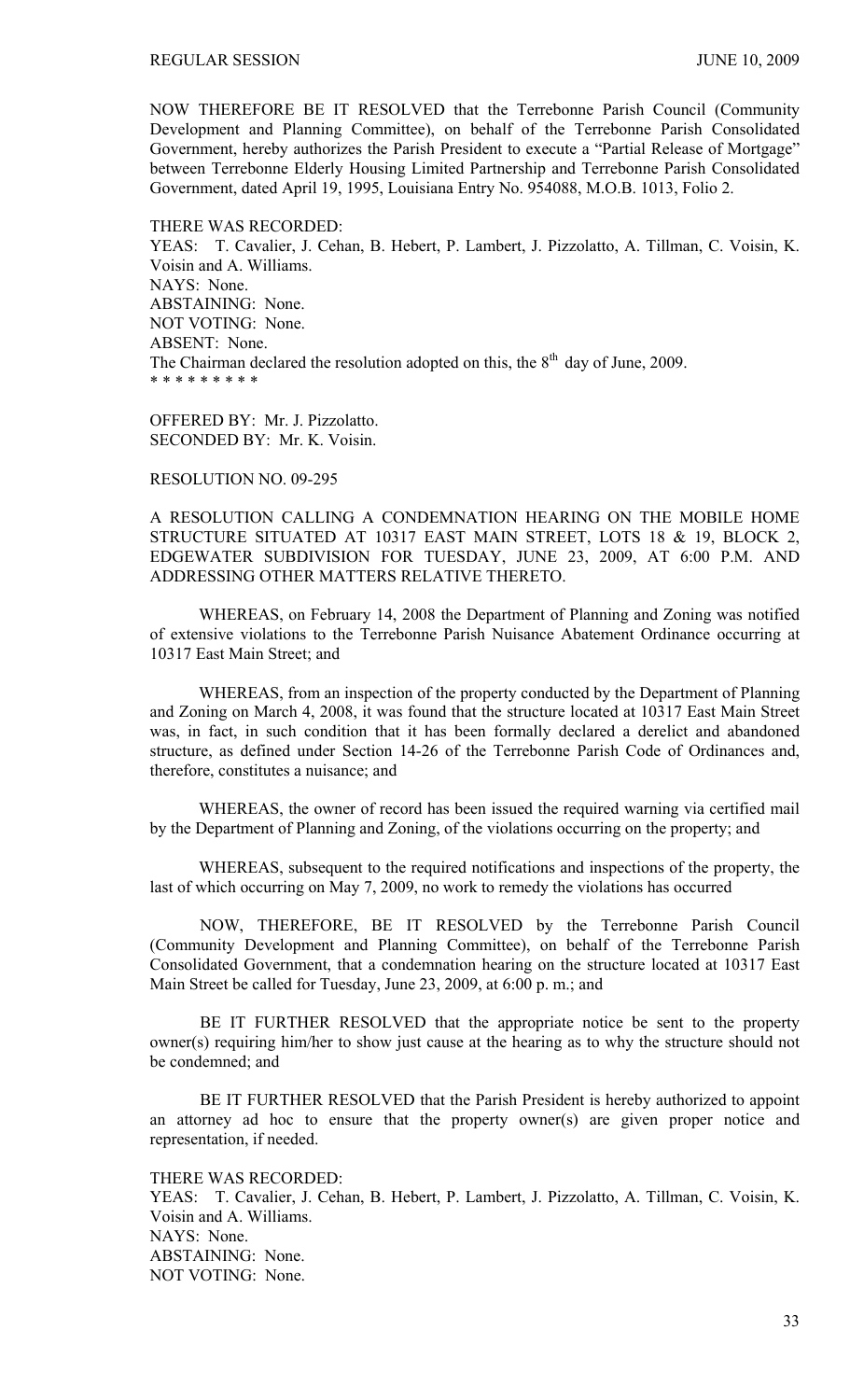ABSENT: None. The Chairman declared the resolution adopted on this, the  $8<sup>th</sup>$  day of June, 2009. \* \* \* \* \* \* \* \* \*

OFFERED BY: Mr. J. Cehan. SECONDED BY: Mr. B. Hebert.

RESOLUTION NO. 09-296

A RESOLUTION CALLING A CONDEMNATION HEARING ON THE RESIDENTIAL STRUCTURE SITUATED AT 113 JANE STREET, LOT 8, BLOCK 1, CALVIN L. MARTIN SUBDIVISION FOR TUESDAY, JUNE 23, 2009, AT 6:00 P.M. AND ADDRESSING OTHER MATTERS RELATIVE THERETO.

WHEREAS, on July 2, 2007 the Department of Planning and Zoning was notified of extensive violations to the Terrebonne Parish Nuisance Abatement Ordinance occurring at 113 Jane Street; and

WHEREAS, from an inspection of the property conducted by the Department of Planning and Zoning on July 5, 2007, it was found that the structure located at 113 Jane Street was, in fact, in such condition that it has been formally declared a derelict and abandoned structure, as defined under Section 14-26 of the Terrebonne Parish Code of Ordinances and, therefore, constitutes a nuisance; and

WHEREAS, the owner of record has been issued the required warning via certified mail by the Department of Planning and Zoning, of the violations occurring on the property; and

WHEREAS, subsequent to the required notifications and inspections of the property, the last of which occurring on May 4, 2009, no work to remedy the violations has occurred

NOW, THEREFORE, BE IT RESOLVED by the Terrebonne Parish Council (Community Development and Planning Committee), on behalf of the Terrebonne Parish Consolidated Government, that a condemnation hearing on the structure located at 113 Jane Street be called for Tuesday, June 23, 2009, at 6:00 p. m.; and

BE IT FURTHER RESOLVED that the appropriate notice be sent to the property owner(s) requiring him/her to show just cause at the hearing as to why the structures should not be condemned; and

BE IT FURTHER RESOLVED that the Parish President is hereby authorized to appoint an attorney ad hoc to ensure that the property owner(s) are given proper notice and representation, if needed.

THERE WAS RECORDED: YEAS: T. Cavalier, J. Cehan, B. Hebert, P. Lambert, J. Pizzolatto, A. Tillman, C. Voisin, K. Voisin and A. Williams. NAYS: None. ABSTAINING: None. NOT VOTING: None. ABSENT: None. The Chairman declared the resolution adopted on this, the  $8<sup>th</sup>$  day of June, 2009. \* \* \* \* \* \* \* \* \*

Mr. P. Lambert moved, seconded by Ms. A. Williams, "THAT, the Community Development & Planning Committee retain the matter relative to calling a condemnation hearing on the commercial structure located at 1165 Highway 55, owned by Mr. Milton Bourg and Ms. Caroline Bourg for two (2) weeks."

The Chairman called for the vote on the motion offered by Mr. P. Lambert. UPON ROLL CALL THERE WAS RECORDED: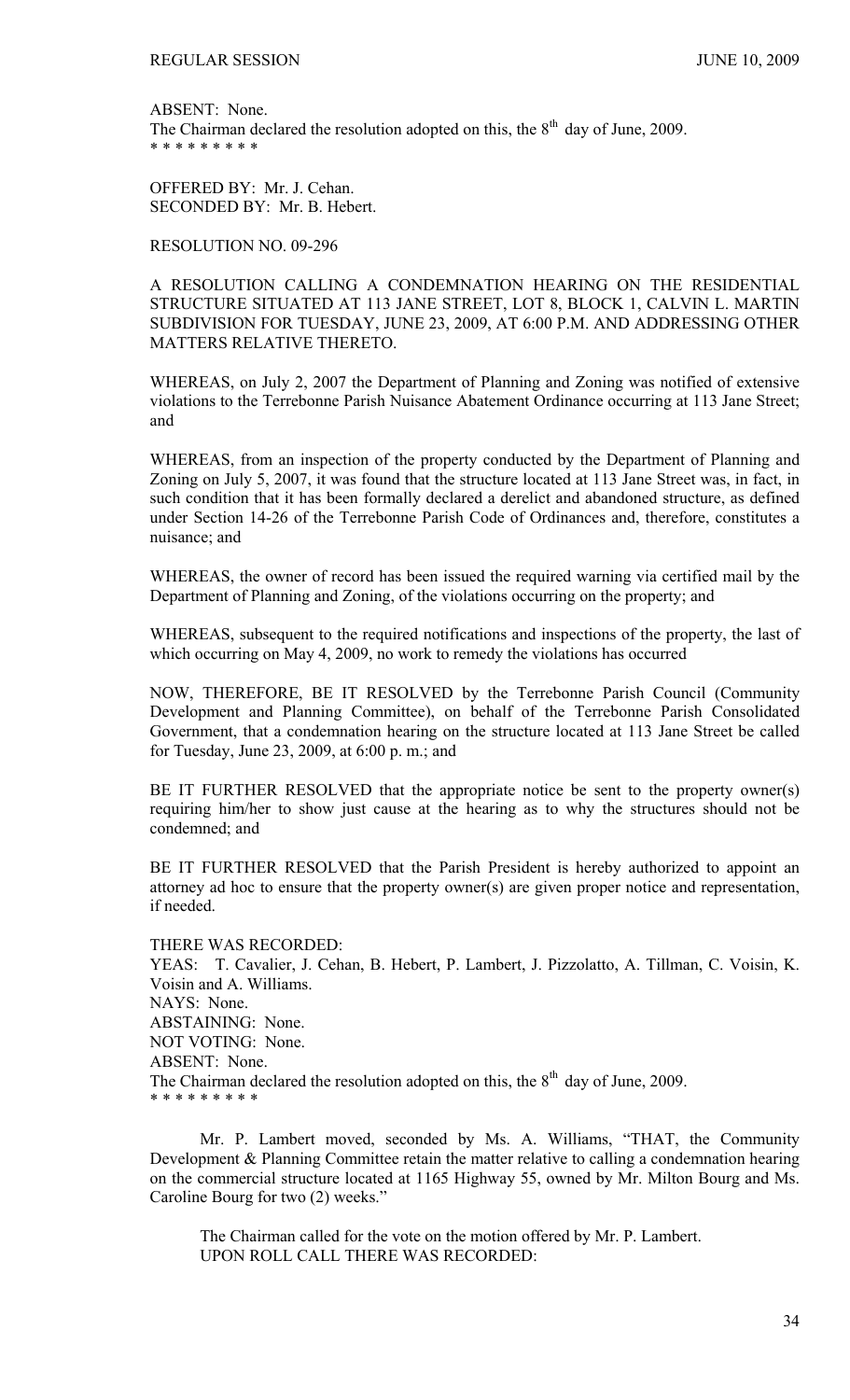YEAS: T. Cavalier, J. Cehan, B. Hebert, P. Lambert, J. Pizzolatto, A. Tillman, C. Voisin, K. Voisin, and A. Williams. NAYS: None. ABSENT: None. The Chairman declared the motion adopted.

OFFERED BY: Ms. T. Cavalier. SECONDED BY: Mr. K. Voisin.

## RESOLUTION NO. 09-297

A RESOLUTION CALLING A CONDEMNATION HEARING ON THE MOBILE HOME STRUCTURE SITUATED AT 310 MARIETTA PLACE, W/2 OF LOT 6, AND ALL OF LOT 5, BLOCK 8, ADDENDUM #1, TARA SUBDIVISION FOR TUESDAY, JUNE 23, 2009, AT 6:00 P.M. AND ADDRESSING OTHER MATTERS RELATIVE THERETO.

WHEREAS, on March 17, 2009, the Department of Planning and Zoning was notified of violations to the Terrebonne Parish Nuisance Abatement Ordinance occurring at 310 Marietta Place; and

WHEREAS, from an inspection of the property conducted by the Department of Planning and Zoning on March 20, 2009, it was found that the mobile home structure located at 310 Marietta Place was, in fact, in such condition that it has been formally declared a derelict and abandoned structure, as defined under Section 14-26 of the Terrebonne Parish Code of Ordinances and, therefore, constitutes a nuisance; and

WHEREAS, after attempts to contact the owner of record via certified mail, the Department of Planning and Zoning published the required warning giving the owner notice of the violations; and

WHEREAS, subsequent to the required publication of the nuisance warning and numerous inspections of the property, the last of which occurring on April 27, 2009, no work to remedy the violations has occurred.

NOW, THEREFORE, BE IT RESOLVED by the Terrebonne Parish Council (Community Development and Planning Committee), on behalf of the Terrebonne Parish Consolidated Government, that a condemnation hearing on the structure located at 310 Marietta Place be called for Tuesday June 23, 2009, at 6:00 p. m.; and

BE IT FURTHER RESOLVED that the appropriate notice be sent to the property owner(s) requiring him/her to show just cause at the hearing as to why the structure should not be condemned; and

BE IT FURTHER RESOLVED that the Parish President is hereby authorized to appoint an attorney ad hoc to ensure that the property owner(s) are given proper notice and representation, if needed.

THERE WAS RECORDED:

YEAS: T. Cavalier, J. Cehan, B. Hebert, P. Lambert, J. Pizzolatto, A. Tillman, C. Voisin, K. Voisin and A. Williams. NAYS: None. ABSTAINING: None. NOT VOTING: None. ABSENT: None. The Chairman declared the resolution adopted on this, the  $8<sup>th</sup>$  day of June, 2009. \* \* \* \* \* \* \* \* \*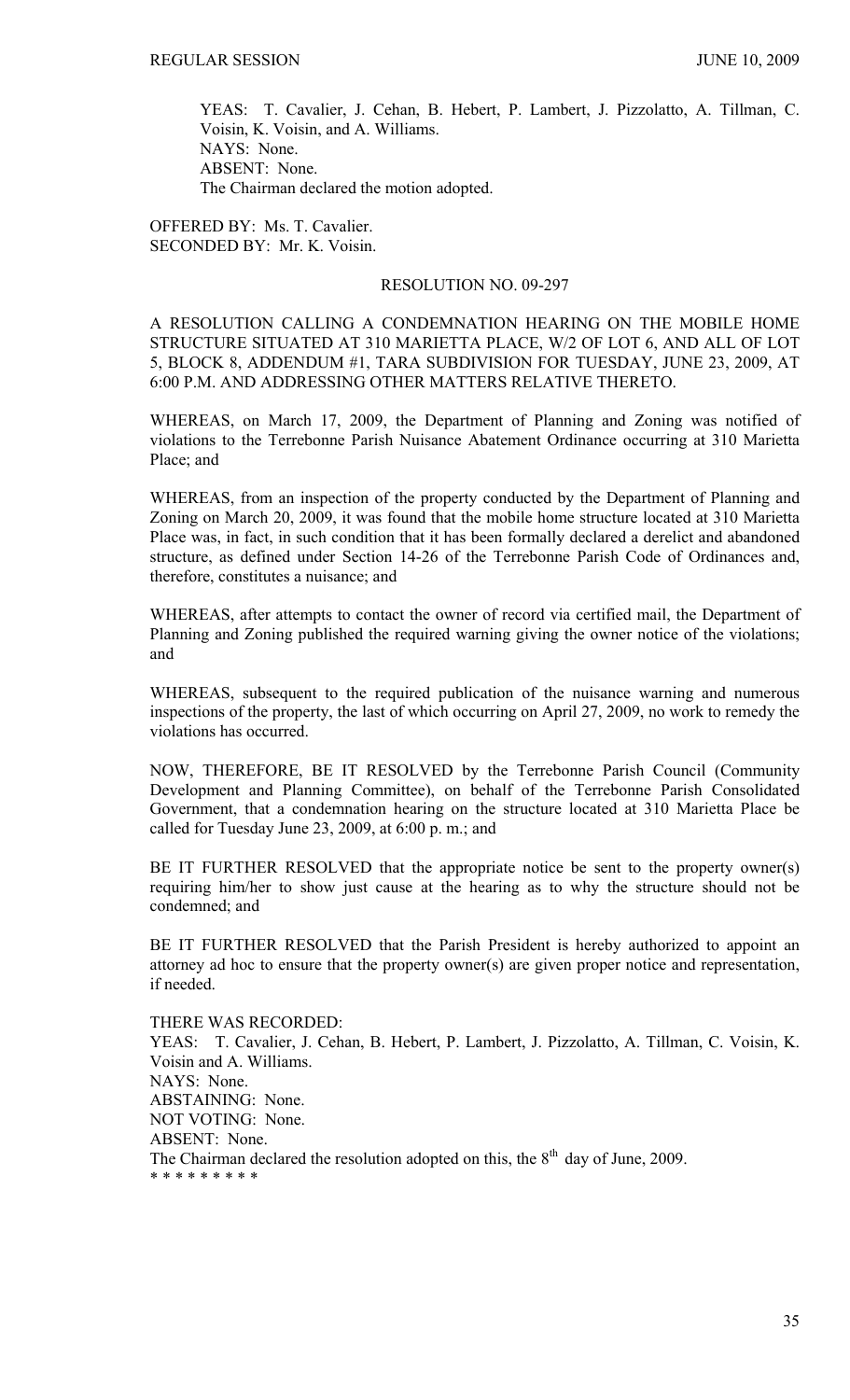OFFERED BY: Mr. P. Lambert. SECONDED BY: Mr. J. Pizzolatto.

## RESOLUTION NO. 09-298

# A RESOLUTION CALLING A CONDEMNATION HEARING ON THE MOBILE HOME STRUCTURES SITUATED AT 200 ROLAND HENRY STREET, LOTS 1 & 2, BLOCK 12, MONTEGUT HEIGHTS FOR TUESDAY, JUNE 23, 2009, AT 6:00 P.M. AND ADDRESSING OTHER MATTERS RELATIVE THERETO.

WHEREAS, on February 11, 2008 the Department of Planning and Zoning was notified of extensive violations to the Terrebonne Parish Nuisance Abatement Ordinance occurring at 200 Roland Henry Street; and

WHEREAS, from an inspection of the property conducted by the Department of Planning and Zoning on February 12, 2008, it was found that the structures located at 200 Roland Henry Street were, in fact, in such condition that they have been formally declared derelict and abandoned structures, as defined under Section 14-26 of the Terrebonne Parish Code of Ordinances and, therefore, constitutes a nuisance; and

WHEREAS, the owner of record has been issued the required warning via certified mail by the Department of Planning and Zoning, of the violations occurring on the property; and

WHEREAS, subsequent to the required notifications and inspections of the property, the last of which occurring on May 6, 2009, no work to remedy the violations has occurred

 NOW, THEREFORE, BE IT RESOLVED by the Terrebonne Parish Council (Community Development and Planning Committee), on behalf of the Terrebonne Parish Consolidated Government, that a condemnation hearing on the structures located at 200 Roland Henry Street be called for Tuesday, June 23, 2009, at 6:00 p. m.; and

 BE IT FURTHER RESOLVED that the appropriate notice be sent to the property owner(s) requiring him/her to show just cause at the hearing as to why the structures should not be condemned; and

 BE IT FURTHER RESOLVED that the Parish President is hereby authorized to appoint an attorney ad hoc to ensure that the property owner(s) are given proper notice and representation, if needed.

THERE WAS RECORDED:

YEAS: T. Cavalier, J. Cehan, B. Hebert, P. Lambert, J. Pizzolatto, A. Tillman, C. Voisin, K. Voisin and A. Williams. NAYS: None. ABSTAINING: None. NOT VOTING: None. ABSENT: None. The Chairman declared the resolution adopted on this, the  $8<sup>th</sup>$  day of June, 2009. \* \* \* \* \* \* \* \* \*

OFFERED BY: Mr. K. Voisin. SECONDED BY: Ms. A. Williams.

## RESOLUTION NO. 09-299

A RESOLUTION CALLING A CONDEMNATION HEARING ON THE MOBILE HOME STRUCTURE SITUATED AT 209 AL JOSEPH LANE, LOT 16, BLOCK 3, COREY HEIGHTS FOR TUESDAY, JUNE 23, 2009, AT 6:00 P.M. AND ADDRESSING OTHER MATTERS RELATIVE THERETO.

WHEREAS, on December 17, 2007, the Department of Planning and Zoning was notified of violations to the Terrebonne Parish Nuisance Abatement Ordinance occurring at 209 Al Joseph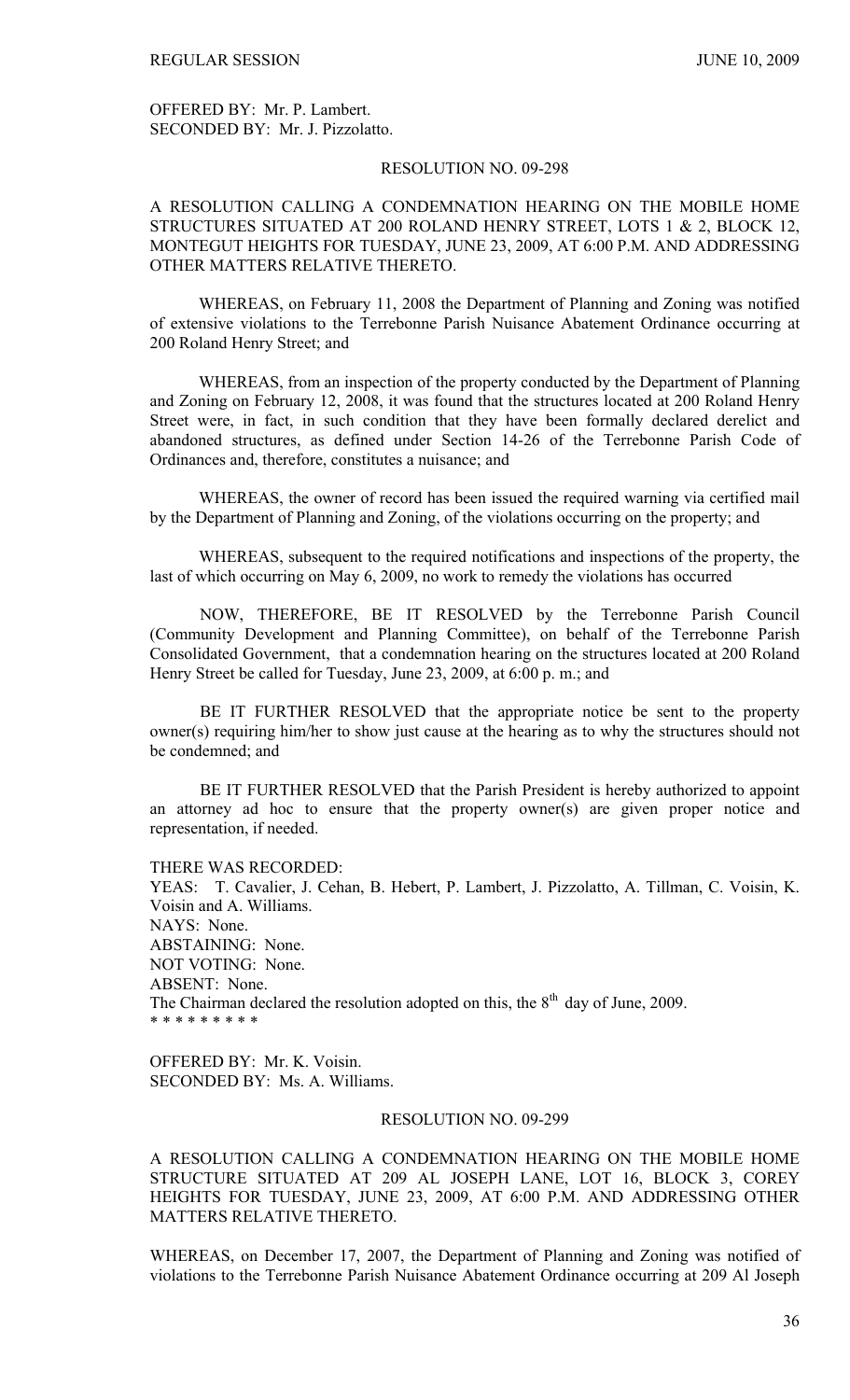Lane; and

WHEREAS, from an inspection of the property conducted by the Department of Planning and Zoning on December 18, 2007, it was found that the mobile home structure located at 209 Al Joseph Lane was, in fact, in such condition that it has been formally declared a derelict and abandoned structure, as defined under Section 14-26 of the Terrebonne Parish Code of Ordinances and, therefore, constitutes a nuisance; and

WHEREAS, after attempts to contact the owner of record via certified mail, the Department of Planning and Zoning published the required warning giving the owner notice of the violations; and

WHEREAS, subsequent to the required publication of the nuisance warning and numerous inspections of the property, the last of which occurring on April 21, 2009, no work to remedy the violations has occurred.

NOW, THEREFORE, BE IT RESOLVED by the Terrebonne Parish Council (Community Development and Planning Committee), on behalf of the Terrebonne Parish Consolidated Government, that a condemnation hearing on the mobile home structure located at 209 Al Joseph Lane be called for Tuesday June 23, 2009, at 6:00 p. m.; and

BE IT FURTHER RESOLVED that the appropriate notice be sent to the property owner(s) requiring him/her to show just cause at the hearing as to why the structure should not be condemned; and

BE IT FURTHER RESOLVED that the Parish President is hereby authorized to appoint an attorney ad hoc to ensure that the property owner(s) are given proper notice and representation, if needed.

THERE WAS RECORDED: YEAS: T. Cavalier, J. Cehan, B. Hebert, P. Lambert, J. Pizzolatto, A. Tillman, C. Voisin, K. Voisin and A. Williams. NAYS: None. ABSTAINING: None. NOT VOTING: None. ABSENT: None. The Chairman declared the resolution adopted on this, the  $8<sup>th</sup>$  day of June, 2009. \* \* \* \* \* \* \* \* \*

OFFERED BY: Ms. T. Cavalier. SECONDED BY: Mr. K. Voisin.

#### RESOLUTION NO. 09-300

A RESOLUTION CALLING A CONDEMNATION HEARING ON THE MOBILE HOME STRUCTURE SITUATED AT 209 MARIETTA PLACE, LOT 21 & E/2 OF LOT 20, BLOCK 4, ADDENDUM #1, TARA SUBDIVISION FOR TUESDAY, JUNE 23, 2009, AT 6:00 P.M. AND ADDRESSING OTHER MATTERS RELATIVE THERETO.

WHEREAS, on September 22, 2008, the Department of Planning and Zoning was notified of violations to the Terrebonne Parish Nuisance Abatement Ordinance occurring at 209 Marietta Place; and

WHEREAS, from an inspection of the property conducted by the Department of Planning and Zoning on October 1, 2008, it was found that the mobile home structure located at 209 Marietta Place was, in fact, in such condition that it has been formally declared a derelict and abandoned structure, as defined under Section 14-26 of the Terrebonne Parish Code of Ordinances and, therefore, constitutes a nuisance; and

WHEREAS, after attempts to contact the owner of record via certified mail, the Department of Planning and Zoning published the required warning giving the owner notice of the violations;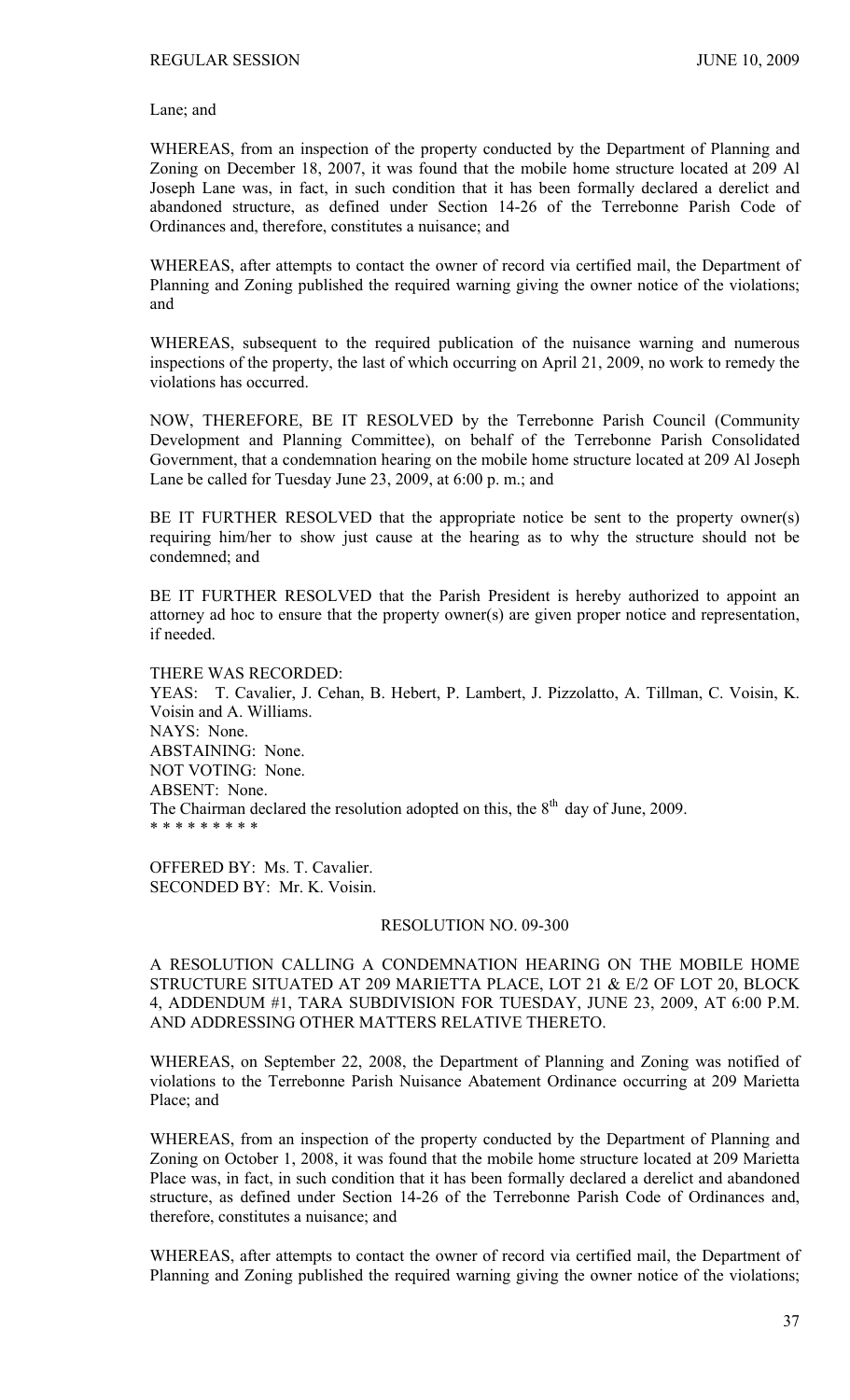and

WHEREAS, subsequent to the required publication of the nuisance warning and numerous inspections of the property, the last of which occurring on April 30, 2009, no work to remedy the violations has occurred.

NOW, THEREFORE, BE IT RESOLVED by the Terrebonne Parish Council (Community Development and Planning Committee), on behalf of the Terrebonne Parish Consolidated Government, that a condemnation hearing on the structure located at 209 Marietta Place be called for Tuesday June 23, 2009, at 6:00 p. m.; and

BE IT FURTHER RESOLVED that the appropriate notice be sent to the property owner(s) requiring him/her to show just cause at the hearing as to why the structure should not be condemned; and

BE IT FURTHER RESOLVED that the Parish President is hereby authorized to appoint an attorney ad hoc to ensure that the property owner(s) are given proper notice and representation, if needed.

THERE WAS RECORDED: YEAS: T. Cavalier, J. Cehan, B. Hebert, P. Lambert, J. Pizzolatto, A. Tillman, C. Voisin, K. Voisin and A. Williams. NAYS: None. ABSTAINING: None. NOT VOTING: None. ABSENT: None. The Chairman declared the resolution adopted on this, the  $8<sup>th</sup>$  day of June, 2009. \* \* \* \* \* \* \* \* \*

OFFERED BY: Mr. P. Lambert. SECONDED BY: Mr. B. Hebert.

# RESOLUTION NO. 09-301

A RESOLUTION CALLING A CONDEMNATION HEARING ON THE RESIDENTIAL STRUCTURE AND ACCESSORY STRUCTURE SITUATED AT 212 LOWER COUNTRY DRIVE, LOT 1, LOT 58.8' X 200' IN SECTION 3, T18S-R18E FOR TUESDAY, JUNE 23, 2009, AT 6:00 P.M. AND ADDRESSING OTHER MATTERS RELATIVE THERETO.

WHEREAS, on August 31, 2007, the Department of Planning and Zoning was notified of violations to the Terrebonne Parish Nuisance Abatement Ordinance occurring at 212 Lower Country Drive, Lot 1; and

WHEREAS, from an inspection of the property conducted by the Department of Planning and Zoning on September 12, 2007, it was found that the structure located at 212 Lower Country Drive, Lot 1 was, in fact, in such condition that it has been formally declared a derelict and abandoned structure, as defined under Section 14-26 of the Terrebonne Parish Code of Ordinances and, therefore, constitutes a nuisance; and

WHEREAS, after attempts to contact the owner of record via certified mail, the Department of Planning and Zoning published the required warning giving the owner notice of the violations; and

WHEREAS, subsequent to the required publication of the nuisance warning and numerous inspections of the property, the last of which occurring on May 5, 2009, no work to remedy the violations has occurred.

NOW, THEREFORE, BE IT RESOLVED by the Terrebonne Parish Council (Community Development and Planning Committee), on behalf of the Terrebonne Parish Consolidated Government, that a condemnation hearing on the structure located at 212 Lower Country Drive, Lot 1 be called for Tuesday June 23, 2009, at 6:00 p.m.; and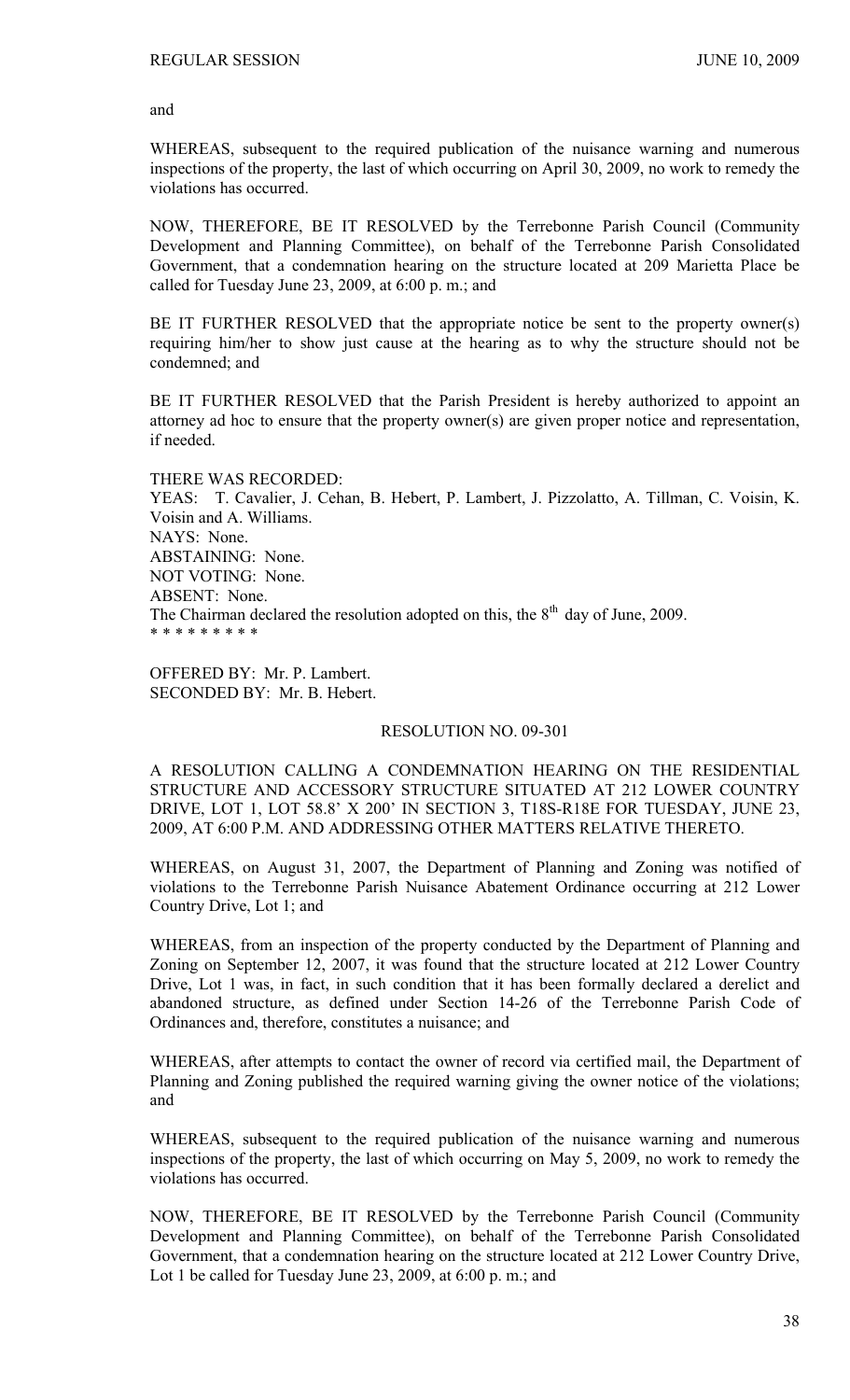BE IT FURTHER RESOLVED that the appropriate notice be sent to the property owner(s) requiring him/her to show just cause at the hearing as to why the structure should not be condemned; and

BE IT FURTHER RESOLVED that the Parish President is hereby authorized to appoint an attorney ad hoc to ensure that the property owner(s) are given proper notice and representation, if needed.

THERE WAS RECORDED: YEAS: T. Cavalier, J. Cehan, B. Hebert, P. Lambert, J. Pizzolatto, A. Tillman, C. Voisin, K. Voisin and A. Williams. NAYS: None. ABSTAINING: None. NOT VOTING: None. ABSENT: None. The Chairman declared the resolution adopted on this, the  $8<sup>th</sup>$  day of June, 2009. \* \* \* \* \* \* \* \* \*

OFFERED BY: Ms. A. Williams. SECONDED BY: Mr. C. Voisin.

# RESOLUTION NO. 09-302

A RESOLUTION CALLING A CONDEMNATION HEARING ON THE RESIDENTIAL STRUCTURE SITUATED AT 2613 TRUMAN STREET, LOT 5, SQUARE 7, BARROWTOWN FOR TUESDAY, JUNE 23, 2009, AT 6:00 P.M. AND ADDRESSING OTHER MATTERS RELATIVE THERETO.

WHEREAS, on March 20, 2008, the Department of Planning and Zoning was notified of violations to the Terrebonne Parish Nuisance Abatement Ordinance occurring at 2613 Truman Street; and

WHEREAS, from an inspection of the property conducted by the Department of Planning and Zoning on March 25, 2008, it was found that the structure located at 2613 Truman Street was, in fact, in such condition that it has been formally declared a derelict and abandoned structure, as defined under Section 14-26 of the Terrebonne Parish Code of Ordinances and, therefore, constitutes a nuisance; and

WHEREAS, after attempts to contact the owner of record via certified mail, the Department of Planning and Zoning published the required warning giving the owner notice of the violations; and

WHEREAS, subsequent to the required publication of the nuisance warning and numerous inspections of the property, the last of which occurring on May 6, 2009, no work to remedy the violations has occurred.

 NOW, THEREFORE, BE IT RESOLVED by the Terrebonne Parish Council (Community Development and Planning Committee), on behalf of the Terrebonne Parish Consolidated Government, that a condemnation hearing on the structure located at 2613 Truman be called for Tuesday June 23, 2009, at 6:00 p. m.; and

 BE IT FURTHER RESOLVED that the appropriate notice be sent to the property owner(s) requiring him/her to show just cause at the hearing as to why the structure should not be condemned; and

 BE IT FURTHER RESOLVED that the Parish President is hereby authorized to appoint an attorney ad hoc to ensure that the property owner(s) are given proper notice and representation, if needed.

THERE WAS RECORDED: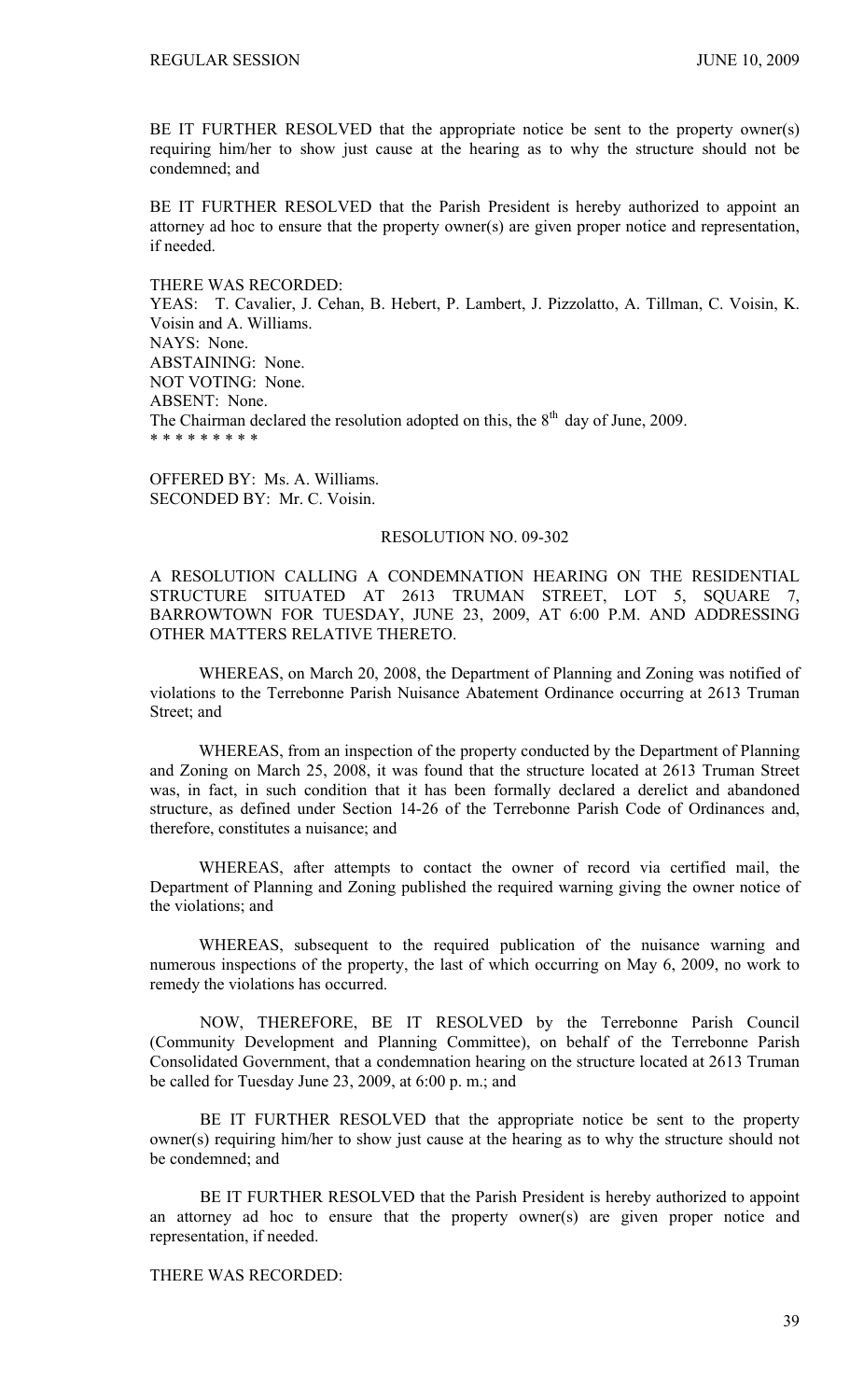YEAS: T. Cavalier, J. Cehan, B. Hebert, P. Lambert, J. Pizzolatto, A. Tillman, C. Voisin, K. Voisin and A. Williams. NAYS: None. ABSTAINING: None. NOT VOTING: None. ABSENT: None. The Chairman declared the resolution adopted on this, the  $8<sup>th</sup>$  day of June, 2009. \* \* \* \* \* \* \* \* \*

OFFERED BY: Mr. J. Pizzolatto. SECONDED BY: Mr. P. Lambert.

# RESOLUTION NO. 09-303

A RESOLUTION CALLING A CONDEMNATION HEARING ON THE RESIDENTIAL STRUCTURE SITUATED AT 304 LYNN STREET, LOTS 1, 2, & 3, BLOCK 4, ADDENDUM #1, PELTIER SUBDIVISION FOR TUESDAY, JUNE 23, 2009, AT 6:00 P.M. AND ADDRESSING OTHER MATTERS RELATIVE THERETO.

WHEREAS, on August 10, 2007, the Department of Planning and Zoning was notified of violations to the Terrebonne Parish Nuisance Abatement Ordinance occurring at 304 Lynn Street; and

WHEREAS, from an inspection of the property conducted by the Department of Planning and Zoning on August 16, 2007, it was found that the structure located at 304 Lynn Street was, in fact, in such condition that it has been formally declared a derelict and abandoned structure, as defined under Section 14-26 of the Terrebonne Parish Code of Ordinances and, therefore, constitutes a nuisance; and

WHEREAS, after attempts to contact the owner of record via certified mail, the Department of Planning and Zoning published the required warning giving the owner notice of the violations; and

WHEREAS, subsequent to the required publication of the nuisance warning and numerous inspections of the property, the last of which occurring on May 5, 2009, no work to remedy the violations has occurred.

 NOW, THEREFORE, BE IT RESOLVED by the Terrebonne Parish Council (Community Development and Planning Committee), on behalf of the Terrebonne Parish Consolidated Government, that a condemnation hearing on the structure located at 304 Lynn Street be called for Tuesday June 23, 2009, at 6:00 p. m.; and

 BE IT FURTHER RESOLVED that the appropriate notice be sent to the property owner(s) requiring him/her to show just cause at the hearing as to why the structure should not be condemned; and

 BE IT FURTHER RESOLVED that the Parish President is hereby authorized to appoint an attorney ad hoc to ensure that the property owner(s) are given proper notice and representation, if needed.

THERE WAS RECORDED: YEAS: T. Cavalier, J. Cehan, B. Hebert, P. Lambert, J. Pizzolatto, A. Tillman, C. Voisin, K. Voisin and A. Williams. NAYS: None. ABSTAINING: None. NOT VOTING: None. ABSENT: None. The Chairman declared the resolution adopted on this, the  $8<sup>th</sup>$  day of June, 2009. \* \* \* \* \* \* \* \* \*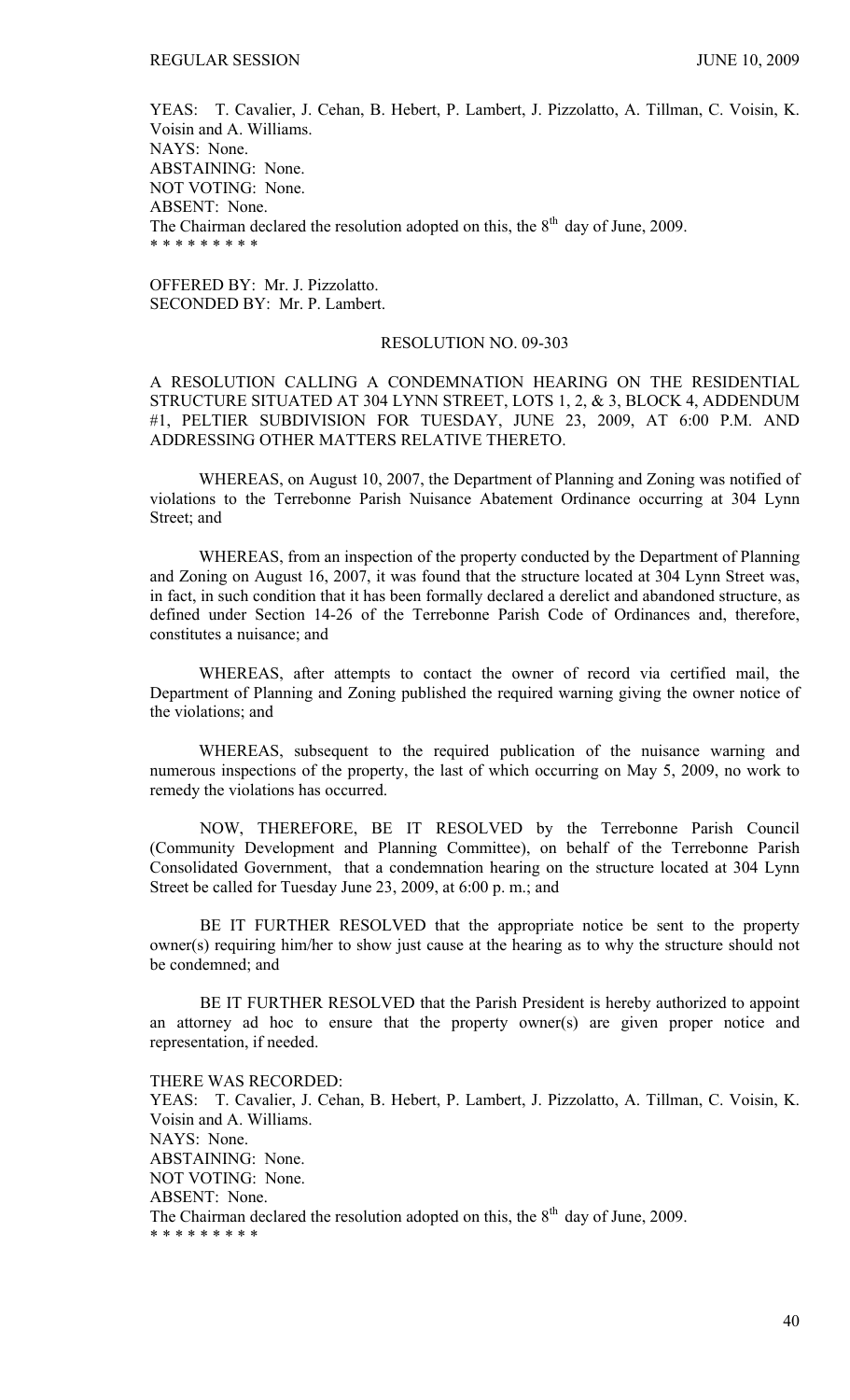OFFERED BY: Mr. C. Voisin. SECONDED BY: Ms. A. Williams.

## RESOLUTION NO. 09-304

# A RESOLUTION CALLING A CONDEMNATION HEARING ON THE MOBILE HOME STRUCTURES SITUATED AT 400/401 BAYOU DULARGE ROAD, TRACT 1 ARPENT X DEPTH IN SSECTION 17, T18S-R17E FOR TUESDAY, JUNE 23, 2009, AT 6:00 P.M. AND ADDRESSING OTHER MATTERS RELATIVE THERETO.

WHEREAS, on April 30, 2008 the Department of Planning and Zoning was notified of extensive violations to the Terrebonne Parish Nuisance Abatement Ordinance occurring at 400/401 Bayou Dularge Road; and

WHEREAS, from an inspection of the property conducted by the Department of Planning and Zoning on May 12, 2008, it was found that the mobile home structures located at 400/401 Bayou Dularge Road were, in fact, in such condition that they have been formally declared derelict and abandoned structures, as defined under Section 14-26 of the Terrebonne Parish Code of Ordinances and, therefore, constitutes a nuisance; and

WHEREAS, the owner of record has been issued the required warning via certified mail by the Department of Planning and Zoning, of the violations occurring on the property; and

WHEREAS, subsequent to the required notifications and inspections of the property, the last of which occurring on May 1, 2009, no work to remedy the violations has occurred

 NOW, THEREFORE, BE IT RESOLVED by the Terrebonne Parish Council (Community Development and Planning Committee), on behalf of the Terrebonne Parish Consolidated Government, that a condemnation hearing on the mobile home structures located at 400/401 Bayou Dularge Road be called for Tuesday, June 23, 2009, at 6:00 p. m.; and

 BE IT FURTHER RESOLVED that the appropriate notice be sent to the property owner(s) requiring him/her to show just cause at the hearing as to why the structures should not be condemned; and

 BE IT FURTHER RESOLVED that the Parish President is hereby authorized to appoint an attorney ad hoc to ensure that the property owner(s) are given proper notice and representation, if needed.

THERE WAS RECORDED:

YEAS: T. Cavalier, J. Cehan, B. Hebert, P. Lambert, J. Pizzolatto, A. Tillman, C. Voisin, K. Voisin and A. Williams. NAYS: None. ABSTAINING: None. NOT VOTING: None. ABSENT: None. The Chairman declared the resolution adopted on this, the  $8<sup>th</sup>$  day of June, 2009. \* \* \* \* \* \* \* \* \*

OFFERED BY: Ms. A. Williams. SECONDED BY: Mr. K. Voisin.

# RESOLUTION NO. 09-305

A RESOLUTION CALLING A CONDEMNATION HEARING ON THE COMMERCIAL STRUCTURE SITUATED AT 423 COMMERCE STREET, LOT 10, BLOCK 3, DASPIT-BREAUX ADDITION FOR TUESDAY, JUNE 23, 2009, AT 6:00 P.M. AND ADDRESSING OTHER MATTERS RELATIVE THERETO.

WHEREAS, on August 8, 2007, the Department of Planning and Zoning was notified of violations to the Terrebonne Parish Nuisance Abatement Ordinance occurring at 423 Commerce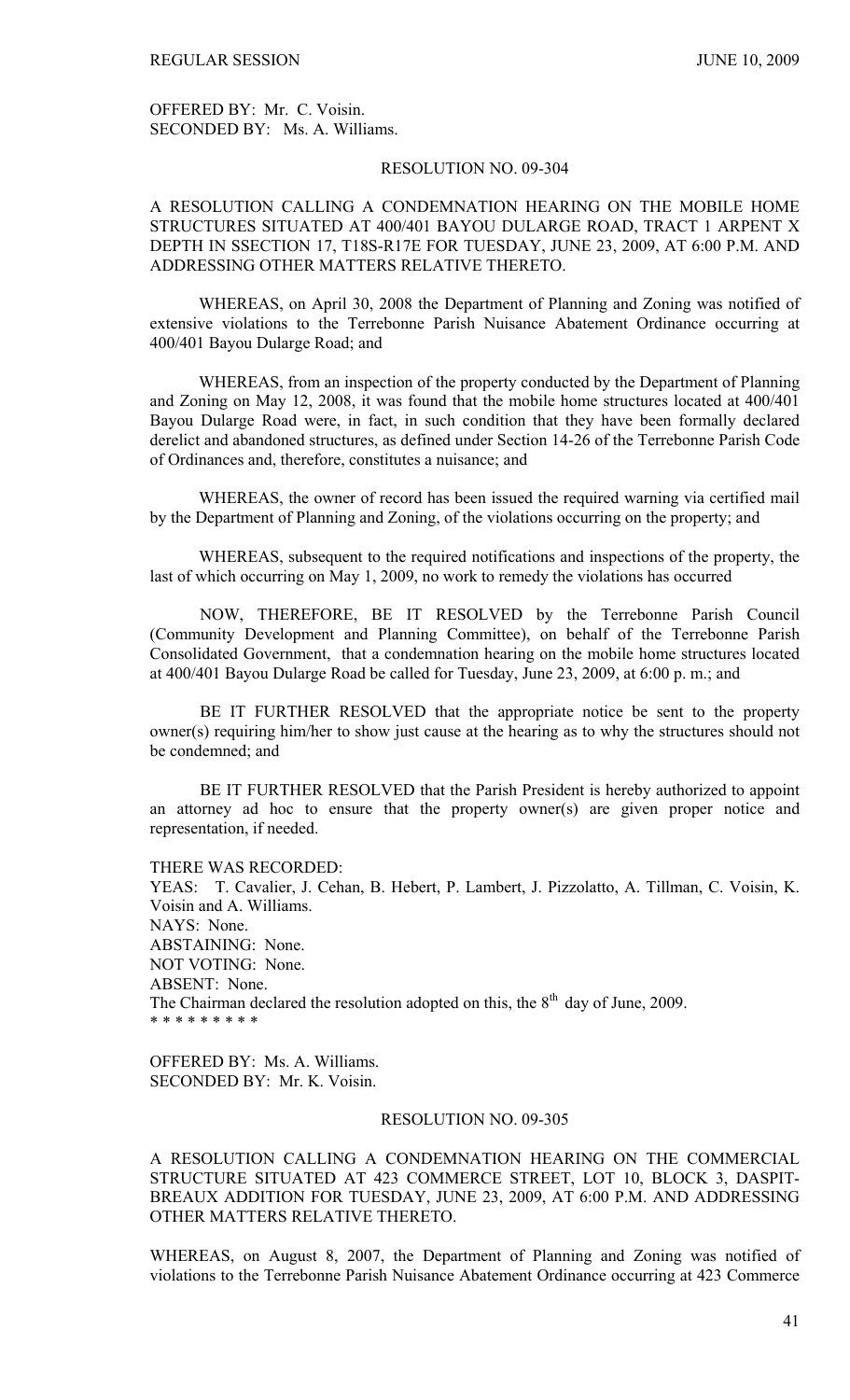Street; and

WHEREAS, from an inspection of the property conducted by the Department of Planning and Zoning on August 16, 2007, it was found that the structure located at 423 Commerce Street was, in fact, in such condition that it has been formally declared a derelict and abandoned structure, as defined under Section 14-26 of the Terrebonne Parish Code of Ordinances and, therefore, constitutes a nuisance; and

WHEREAS, after attempts to contact the owner of record via certified mail, the Department of Planning and Zoning published the required warning giving the owner notice of the violations; and

WHEREAS, subsequent to the required publication of the nuisance warning and numerous inspections of the property, the last of which occurring on April 21, 2009, no work to remedy the violations has occurred.

NOW, THEREFORE, BE IT RESOLVED by the Terrebonne Parish Council (Community Development and Planning Committee), on behalf of the Terrebonne Parish Consolidated Government, that a condemnation hearing on the structure located at 423 Commerce Street be called for Tuesday June 23, 2009, at 6:00 p. m.; and

BE IT FURTHER RESOLVED that the appropriate notice be sent to the property owner(s) requiring him/her to show just cause at the hearing as to why the structure should not be condemned; and

BE IT FURTHER RESOLVED that the Parish President is hereby authorized to appoint an attorney ad hoc to ensure that the property owner(s) are given proper notice and representation, if needed.

THERE WAS RECORDED: YEAS: T. Cavalier, J. Cehan, B. Hebert, P. Lambert, J. Pizzolatto, A. Tillman, C. Voisin, K. Voisin and A. Williams. NAYS: None. ABSTAINING: None. NOT VOTING: None. ABSENT: None. The Chairman declared the resolution adopted on this, the  $8<sup>th</sup>$  day of June, 2009. \* \* \* \* \* \* \* \* \*

OFFERED BY: Mr. J. Cehan. SECONDED BY: Mr. B. Hebert.

### RESOLUTION NO. 09-306

A RESOLUTION CALLING A CONDEMNATION HEARING ON THE RESIDENTIAL STRUCTURE SITUATED AT 4682 HIGHWAY 56 FOR TUESDAY, JUNE 23, 2009, AT 6:00 P.M. AND ADDRESSING OTHER MATTERS RELATIVE THERETO.

WHEREAS, on September 20, 2007 the Department of Planning and Zoning was notified of extensive violations to the Terrebonne Parish Nuisance Abatement Ordinance occurring at 4682 Highway 56; and

WHEREAS, from an inspection of the property conducted by the Department of Planning and Zoning on September 25, 2007, it was found that the structure located at 4682 Highway 56 was, in fact, in such condition that it has been formally declared a derelict and abandoned structure, as defined under Section 14-26 of the Terrebonne Parish Code of Ordinances and, therefore, constitutes a nuisance; and

WHEREAS, the owner of record has been issued the required warning via certified mail by the Department of Planning and Zoning, of the violations occurring on the property; and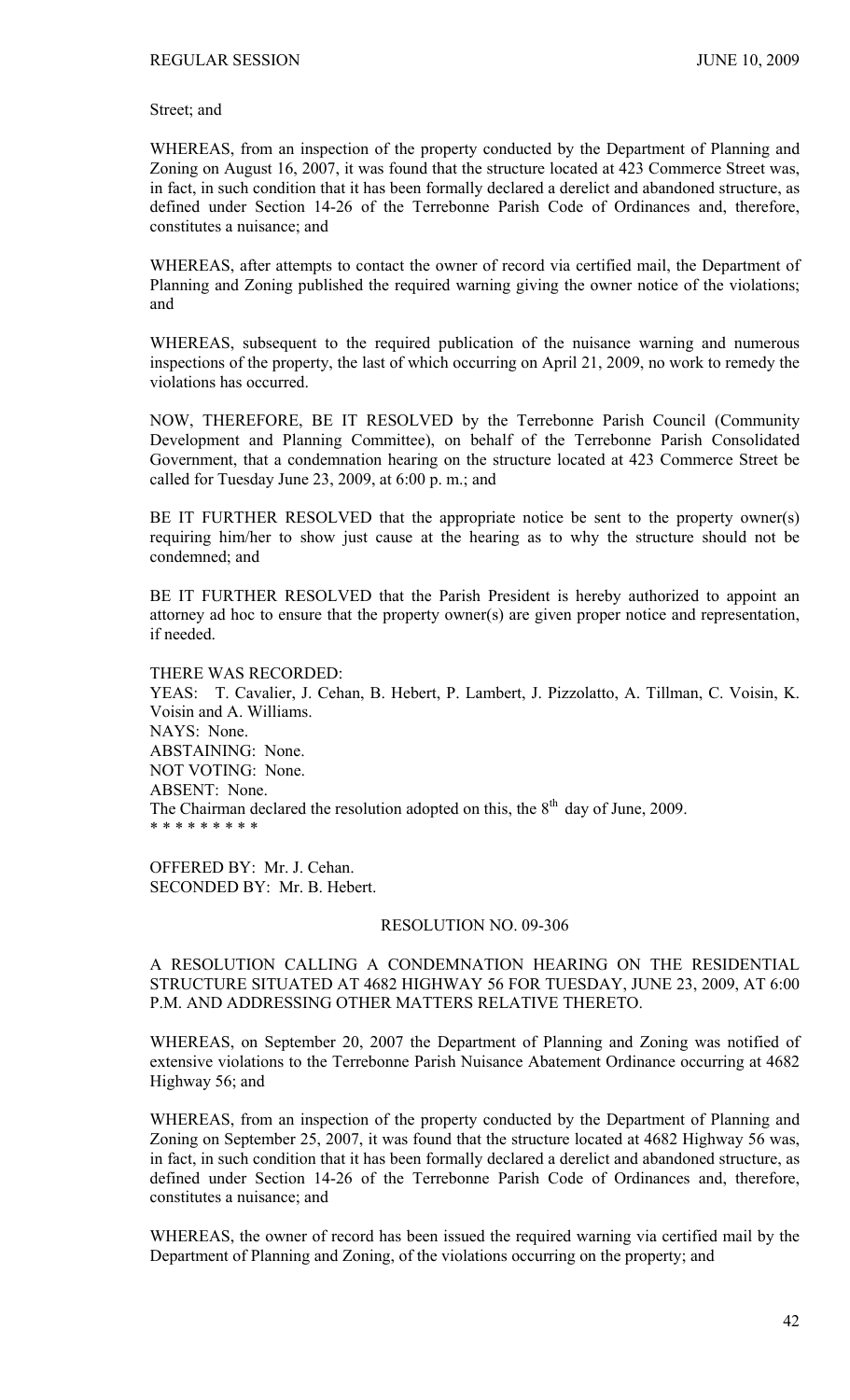WHEREAS, subsequent to the required notifications and inspections of the property, the last of which occurring on May 5, 2009, no work to remedy the violations has occurred and the condition of the structure has worsened.

NOW, THEREFORE, BE IT RESOLVED by the Terrebonne Parish Council (Community Development and Planning Committee), on behalf of the Terrebonne Parish Consolidated Government, that a condemnation hearing on the structure located at 4682 Highway 56 be called for Tuesday, June 23, 2009, at 6:00 p. m.; and

BE IT FURTHER RESOLVED that the appropriate notice be sent to the property owner(s) requiring him/her to show just cause at the hearing as to why the structure should not be condemned; and

BE IT FURTHER RESOLVED that the Parish President is hereby authorized to appoint an attorney ad hoc to ensure that the property owner(s) are given proper notice and representation, if needed.

THERE WAS RECORDED: YEAS: T. Cavalier, J. Cehan, B. Hebert, P. Lambert, J. Pizzolatto, A. Tillman, C. Voisin, K. Voisin and A. Williams. NAYS: None. ABSTAINING: None. NOT VOTING: None. ABSENT: None. The Chairman declared the resolution adopted on this, the  $8<sup>th</sup>$  day of June, 2009. \* \* \* \* \* \* \* \* \*

OFFERED BY: Mr. C. Voisin. SECONDED BY: Mr. B. Hebert.

### RESOLUTION NO. 09-307

A RESOLUTION CALLING A CONDEMNATION HEARING ON THE RESIDENTIAL STRUCTURE AND ACCESSORY STRUCTURE SITUATED AT 4707 GRAND CAILLOU ROAD, LOT 48' X 160' ON GRAND CAILLOU ROAD FOR TUESDAY, JUNE 23, 2009, AT 6:00 P.M. AND ADDRESSING OTHER MATTERS RELATIVE THERETO.

WHEREAS, on November 6, 2007, the Department of Planning and Zoning was notified of violations to the Terrebonne Parish Nuisance Abatement Ordinance occurring at 4707 Grand Caillou Road; and

WHEREAS, from an inspection of the property conducted by the Department of Planning and Zoning on November 9, 2007, it was found that the structures located at 4707 Grand Caillou Road was, in fact, in such condition that they have been formally declared derelict and abandoned structures, as defined under Section 14-26 of the Terrebonne Parish Code of Ordinances and, therefore, constitutes a nuisance; and

WHEREAS, after attempts to contact the owner of record via certified mail, the Department of Planning and Zoning published the required warning giving the owner notice of the violations; and

WHEREAS, subsequent to the required publication of the nuisance warning and numerous inspections of the property, the last of which occurring on May 7, 2009, no work to remedy the violations has occurred.

 NOW, THEREFORE, BE IT RESOLVED by the Terrebonne Parish Council (Community Development and Planning Committee), on behalf of the Terrebonne Parish Consolidated Government, that a condemnation hearing on the structures located at 4707 Grand Caillou Road be called for Tuesday June 23, 2009, at 6:00 p. m.; and

BE IT FURTHER RESOLVED that the appropriate notice be sent to the property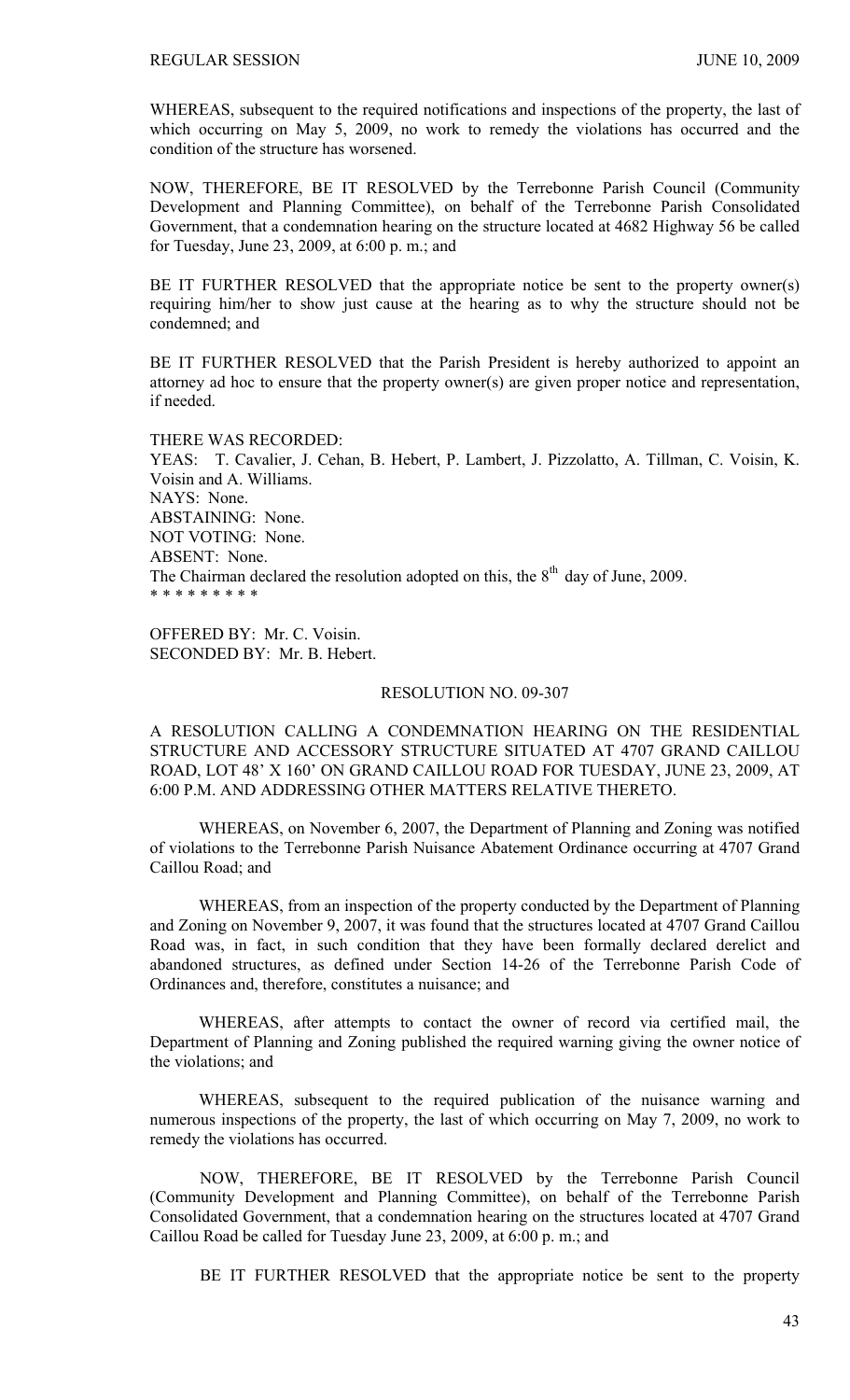owner(s) requiring him/her to show just cause at the hearing as to why the structures should not be condemned; and

 BE IT FURTHER RESOLVED that the Parish President is hereby authorized to appoint an attorney ad hoc to ensure that the property owner(s) are given proper notice and representation, if needed.

THERE WAS RECORDED: YEAS: T. Cavalier, J. Cehan, B. Hebert, P. Lambert, J. Pizzolatto, A. Tillman, C. Voisin, K. Voisin and A. Williams. NAYS: None. ABSTAINING: None. NOT VOTING: None. ABSENT: None. The Chairman declared the resolution adopted on this, the  $8<sup>th</sup>$  day of June, 2009. \* \* \* \* \* \* \* \* \*

OFFERED BY: Ms. A. Williams. SECONDED BY: Mr. P. Lambert.

# RESOLUTION NO. 09-308

A RESOLUTION CALLING A CONDEMNATION HEARING ON THE RESIDENTIAL STRUCTURE SITUATED AT 617 HOBSON STREET, LOT 8, BLOCK 10, ADDENDUM #1, WEST END SUBDIVISION FOR TUESDAY, JUNE 23, 2009, AT 6:00 P.M. AND ADDRESSING OTHER MATTERS RELATIVE THERETO.

WHEREAS, on July 23, 2008 the Department of Planning and Zoning was notified of extensive violations to the Terrebonne Parish Nuisance Abatement Ordinance occurring at 617 Hobson Street; and

WHEREAS, from an inspection of the property conducted by the Department of Planning and Zoning on July 30, 2008, it was found that the structure located at 617 Hobson Street were, in fact, in such condition that it has been formally declared a derelict and abandoned structure, as defined under Section 14-26 of the Terrebonne Parish Code of Ordinances and, therefore, constitutes a nuisance; and

WHEREAS, the owner of record has been issued the required warning via certified mail by the Department of Planning and Zoning, of the violations occurring on the property; and

WHEREAS, subsequent to the required notifications and inspections of the property, the last of which occurring on May 1, 2009, no work to remedy the violations has occurred

 NOW, THEREFORE, BE IT RESOLVED by the Terrebonne Parish Council (Community Development and Planning Committee), on behalf of the Terrebonne Parish Consolidated Government, that a condemnation hearing on the structure located at 617 Hobson Street be called for Tuesday, June 23, 2009, at 6:00 p. m.; and

 BE IT FURTHER RESOLVED that the appropriate notice be sent to the property owner(s) requiring him/her to show just cause at the hearing as to why the structures should not be condemned; and

 BE IT FURTHER RESOLVED that the Parish President is hereby authorized to appoint an attorney ad hoc to ensure that the property owner(s) are given proper notice and representation, if needed.

THERE WAS RECORDED:

YEAS: T. Cavalier, J. Cehan, B. Hebert, P. Lambert, J. Pizzolatto, A. Tillman, C. Voisin, K. Voisin and A. Williams. NAYS: None. ABSTAINING: None.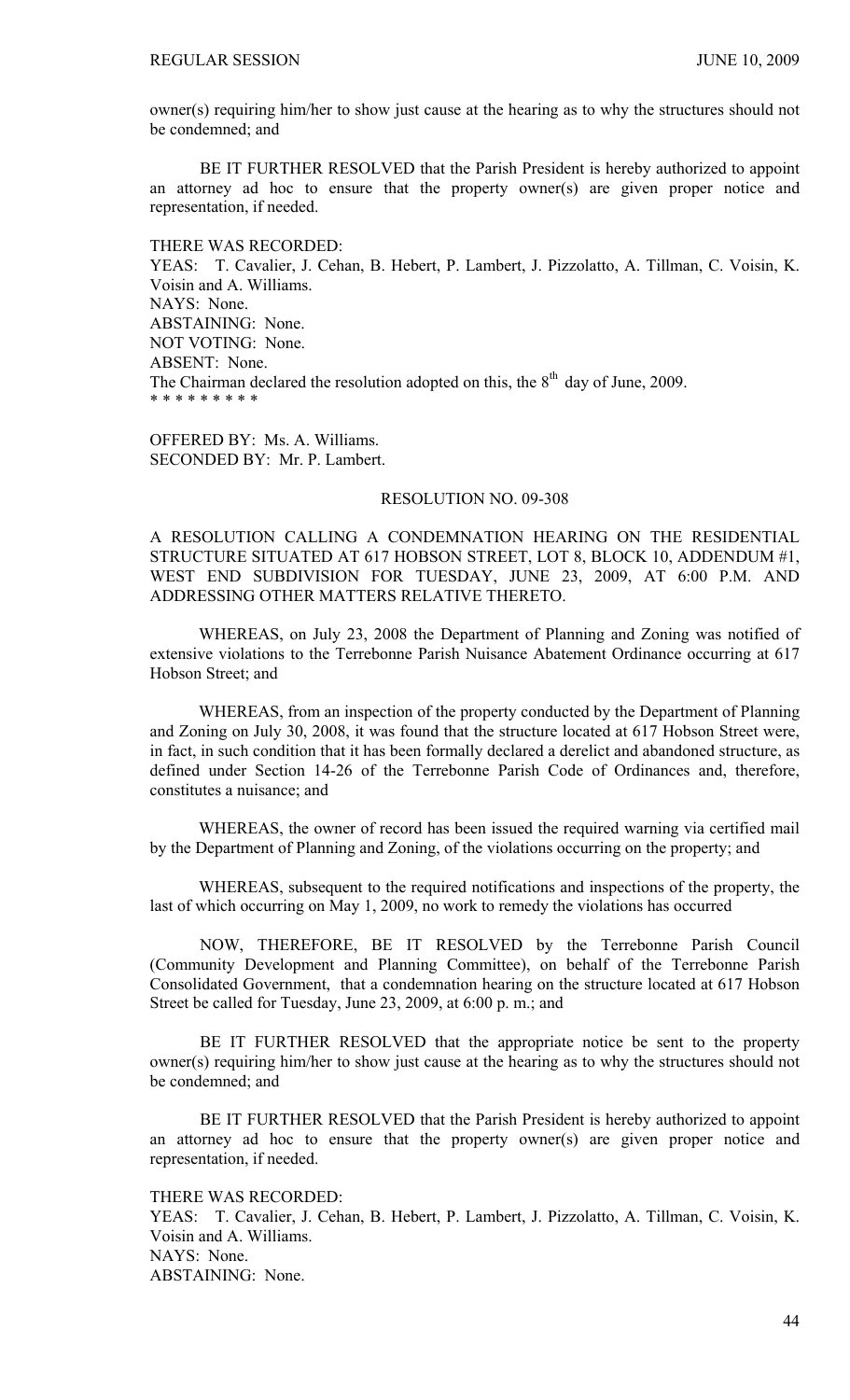NOT VOTING: None. ABSENT: None. The Chairman declared the resolution adopted on this, the  $8<sup>th</sup>$  day of June, 2009. \* \* \* \* \* \* \* \* \*

OFFERED BY: Mr. C. Voisin. SECONDED BY: Mr. P. Lambert and Mr. B. Hebert.

# RESOLUTION NO. 09-309

A RESOLUTION CALLING A CONDEMNATION HEARING ON THE RESIDENTIAL STRUCTURE SITUATED AT 6430 SHRIMPERS ROW, LOT 40' X 150' ON SHRIMPERS ROW FOR TUESDAY, JUNE 23, 2009, AT 6:00 P.M. AND ADDRESSING OTHER MATTERS RELATIVE THERETO.

WHEREAS, on April 27, 2007 the Department of Planning and Zoning was notified of extensive violations to the Terrebonne Parish Nuisance Abatement Ordinance occurring at 6430 Shrimpers Row; and

WHEREAS, from an inspection of the property conducted by the Department of Planning and Zoning on May 10, 2007, it was found that the structure located at 6430 Shrimpers Row was, in fact, in such condition that it has been formally declared a derelict and abandoned structure, as defined under Section 14-26 of the Terrebonne Parish Code of Ordinances and, therefore, constitutes a nuisance; and

WHEREAS, the owner of record has been issued the required warning via certified mail by the Department of Planning and Zoning, of the violations occurring on the property; and

WHEREAS, subsequent to the required notifications and inspections of the property, the last of which occurring on May 4, 2009, no work to remedy the violations has occurred

 NOW, THEREFORE, BE IT RESOLVED by the Terrebonne Parish Council (Community Development and Planning Committee), on behalf of the Terrebonne Parish Consolidated Government, that a condemnation hearing on the structure located at 6430 Shrimpers Row be called for Tuesday, June 23, 2009, at 6:00 p. m.; and

 BE IT FURTHER RESOLVED that the appropriate notice be sent to the property owner(s) requiring him/her to show just cause at the hearing as to why the structures should not be condemned; and

 BE IT FURTHER RESOLVED that the Parish President is hereby authorized to appoint an attorney ad hoc to ensure that the property owner(s) are given proper notice and representation, if needed.

THERE WAS RECORDED:

YEAS: T. Cavalier, J. Cehan, B. Hebert, P. Lambert, J. Pizzolatto, A. Tillman, C. Voisin, K. Voisin and A. Williams. NAYS: None. ABSTAINING: None. NOT VOTING: None. ABSENT: None. The Chairman declared the resolution adopted on this, the  $8<sup>th</sup>$  day of June, 2009. \* \* \* \* \* \* \* \* \*

OFFERED BY: Ms. A. Williams. SECONDED BY: Mr. K. Voisin.

# RESOLUTION NO. 09-310

A RESOLUTION CALLING A CONDEMNATION HEARING ON THE RESIDENTIAL STRUCTURE SITUATED AT 7209 MAIN STREET, LOTS 7 & 8, BLOCK A, GREATER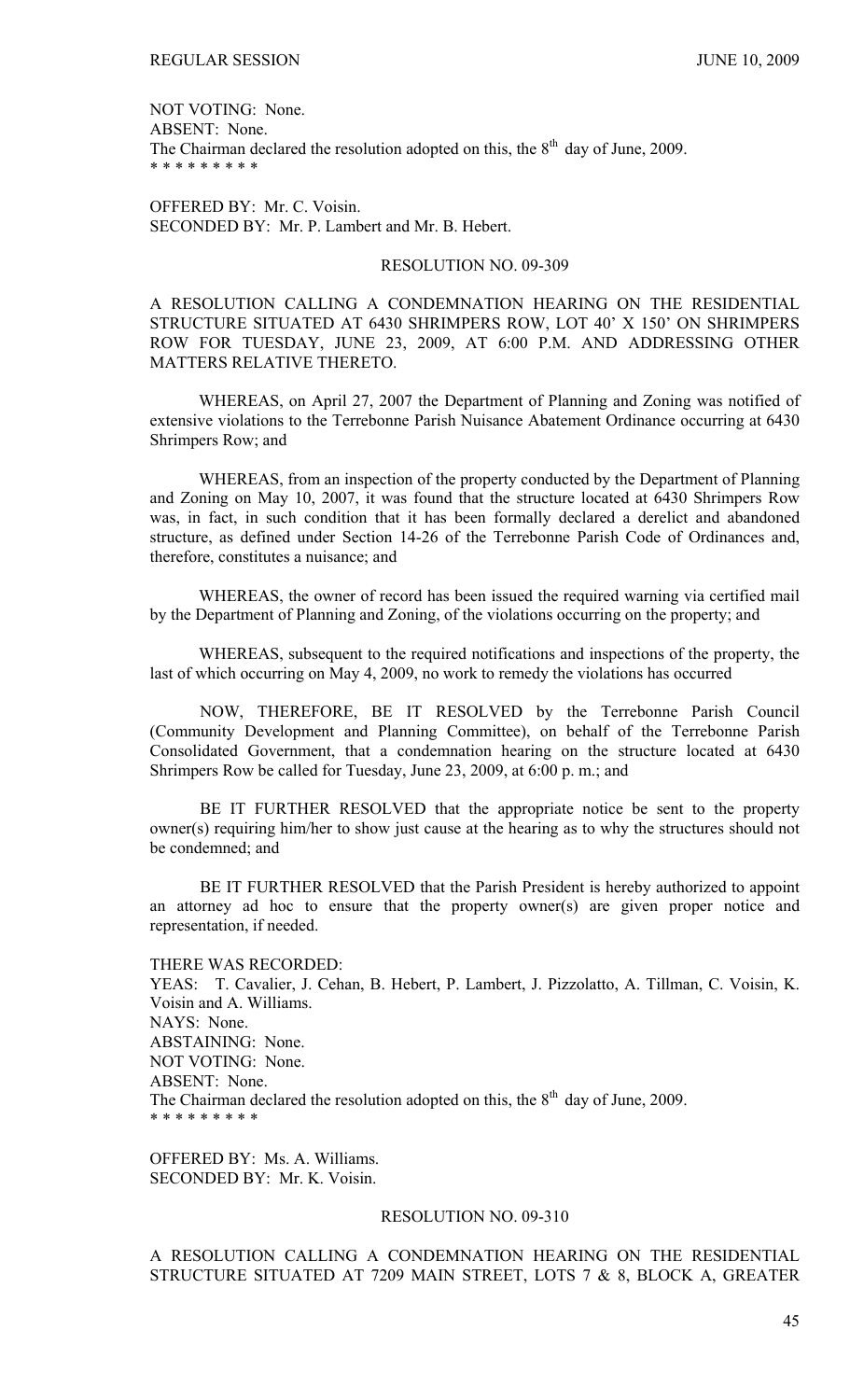HOUMA SUBDIVISION LESS W/M 60' OF LOT 8 FOR TUESDAY, JUNE 23, 2009, AT 6:00 P.M. AND ADDRESSING OTHER MATTERS RELATIVE THERETO.

WHEREAS, on January 29, 2007 the Department of Planning and Zoning was notified of extensive violations to the Terrebonne Parish Nuisance Abatement Ordinance occurring at 7209 Main Street; and

WHEREAS, from an inspection of the property conducted by the Department of Planning and Zoning on February 7, 2007, it was found that the structure located at 7209 Main Street was, in fact, in such condition that it has been formally declared a derelict and abandoned structure, as defined under Section 14-26 of the Terrebonne Parish Code of Ordinances and, therefore, constitutes a nuisance; and

WHEREAS, the owner of record has been issued the required warning via certified mail by the Department of Planning and Zoning, of the violations occurring on the property; and

WHEREAS, subsequent to the required notifications and inspections of the property, the last of which occurring on April 30, 2009, no work to remedy the violations has occurred

NOW, THEREFORE, BE IT RESOLVED by the Terrebonne Parish Council (Community Development and Planning Committee), on behalf of the Terrebonne Parish Consolidated Government, that a condemnation hearing on the structure located at 7209 Main Street be called for Tuesday, June 23, 2009, at 6:00 p. m.; and

BE IT FURTHER RESOLVED that the appropriate notice be sent to the property owner(s) requiring him/her to show just cause at the hearing as to why the structures should not be condemned; and

BE IT FURTHER RESOLVED that the Parish President is hereby authorized to appoint an attorney ad hoc to ensure that the property owner(s) are given proper notice and representation, if needed.

THERE WAS RECORDED: YEAS: T. Cavalier, J. Cehan, B. Hebert, P. Lambert, J. Pizzolatto, A. Tillman, C. Voisin, K. Voisin and A. Williams. NAYS: None. ABSTAINING: None. NOT VOTING: None. ABSENT: None. The Chairman declared the resolution adopted on this, the  $8<sup>th</sup>$  day of June, 2009. \* \* \* \* \* \* \* \* \*

OFFERED BY: Ms. A. Williams. SECONDED BY: Mr. K. Voisin.

# RESOLUTION NO. 09-311

A RESOLUTION CALLING A CONDEMNATION HEARING ON THE STRUCTURES SITUATED AT 864 HIGHWAY 311, MAGNOLIA PLANTATION FOR TUESDAY, JUNE 23, 2009, AT 6:00 P.M. AND ADDRESSING OTHER MATTERS RELATIVE THERETO.

WHEREAS, on February 17, 2009 the Department of Planning and Zoning was notified of extensive violations to the Terrebonne Parish Nuisance Abatement Ordinance occurring at 864 Highway 311; and

WHEREAS, from an inspection of the property conducted by the Department of Planning and Zoning on February 27, 2009, it was found that the structures located at 864 Highway 311 were, in fact, in such condition that they have been formally declared derelict and abandoned structures, as defined under Section 14-26 of the Terrebonne Parish Code of Ordinances and, therefore, constitutes a nuisance; and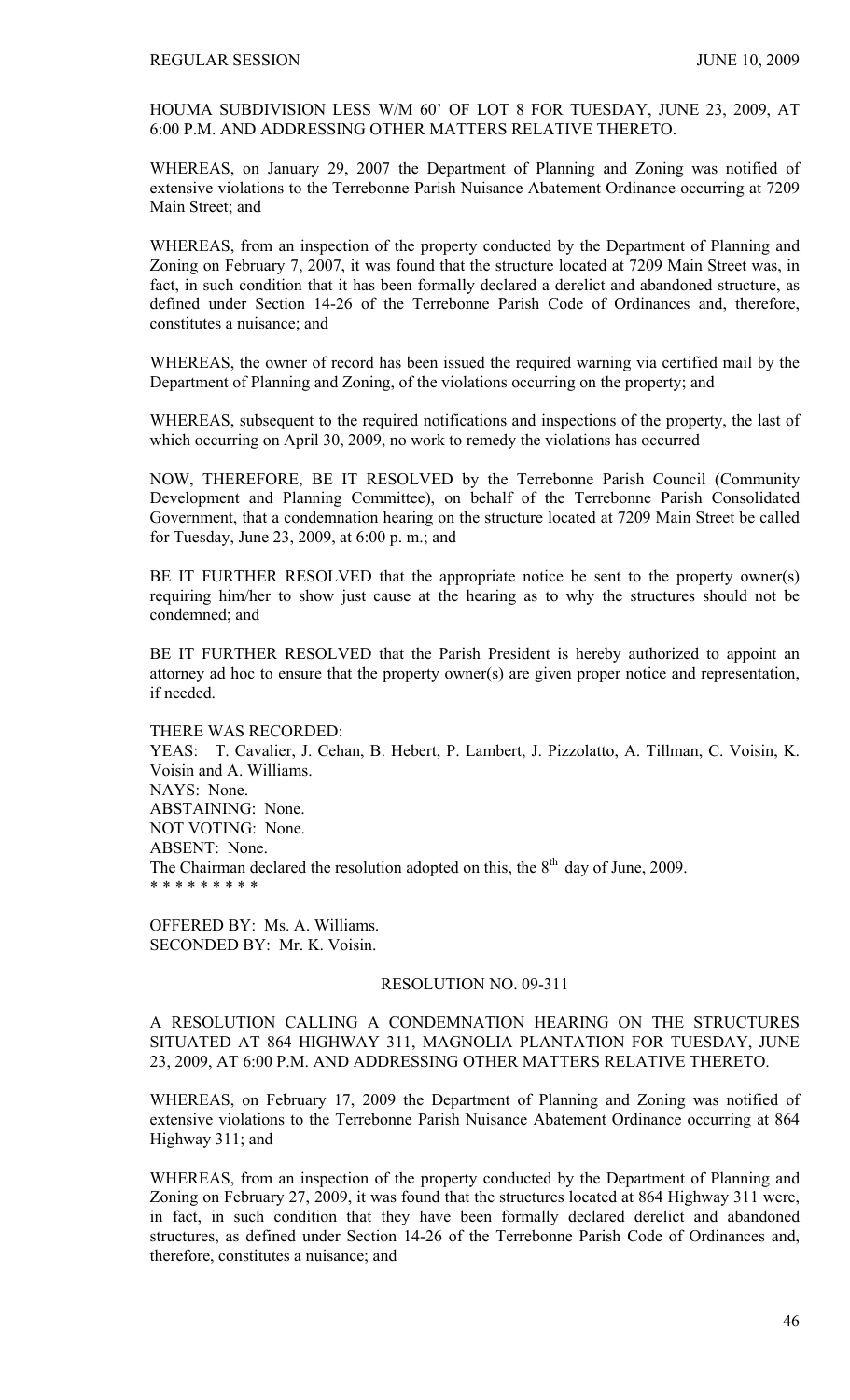WHEREAS, the owner of record has been issued the required warning via certified mail by the Department of Planning and Zoning, of the violations occurring on the property; and

WHEREAS, subsequent to the required notifications and inspections of the property, the last of which occurring on May 11, 2009, no work to remedy the violations has occurred

NOW, THEREFORE, BE IT RESOLVED by the Terrebonne Parish Council (Community Development and Planning Committee), on behalf of the Terrebonne Parish Consolidated Government, that a condemnation hearing on the structures located at 864 Highway 311 be called for Tuesday, June 23, 2009, at 6:00 p. m.; and

BE IT FURTHER RESOLVED that the appropriate notice be sent to the property owner(s) requiring him/her to show just cause at the hearing as to why the structures should not be condemned; and

BE IT FURTHER RESOLVED that the Parish President is hereby authorized to appoint an attorney ad hoc to ensure that the property owner(s) are given proper notice and representation, if needed.

THERE WAS RECORDED: YEAS: T. Cavalier, J. Cehan, B. Hebert, P. Lambert, J. Pizzolatto, A. Tillman, C. Voisin, K. Voisin and A. Williams. NAYS: None. ABSTAINING: None. NOT VOTING: None. ABSENT: None. The Chairman declared the resolution adopted on this, the 8<sup>th</sup> day of June, 2009. \* \* \* \* \* \* \* \* \*

At the request of Committee Member T. Cavalier, Houma-Terrebonne Regional Planning Commission member Alex Ostheimer stated that the Planning Commission's Subdivision Regulations Review Subcommittee has taken under advisement amendments to the Subdivision Regulations with respect to multi-lot residential developments being regulated under mobile home regulations and that amendments to mobile home regulations would also be considered. He noted that the next meeting of the Subcommittee has been scheduled for June 16, 2009.

In response to questioning, Interim Parish Manager Patrick Gordon stated that staff could devise an ordinance for consideration in 60-days.

Ms. T. Cavalier moved, seconded by Mr. K. Voisin, "THAT, the Community Development & Planning Committee direct Administration to prepare an ordinance to regulate multi-lot residential development and submit said ordinance in sixty (60) days."

The Chairman called for the vote on the motion offered by Ms. T. Cavalier. UPON ROLL CALL THERE WAS RECORDED: YEAS: T. Cavalier, J. Cehan, B. Hebert, P. Lambert, J. Pizzolatto, A. Tillman, C. Voisin, K. Voisin, and A. Williams. NAYS: None. ABSENT: None. The Chairman declared the motion adopted.

OFFERED BY: Ms. A. Williams. SECONDED BY: Mr. J. Cehan.

RESOLUTION NO. 09-312

A RESOLUTION GIVING NOTICE OF INTENT TO ADOPT AN ORDINANCE TO AMEND THE ZONING MAP OF THE PARISH OF TERREBONNE SO AS TO REZONE FROM C-2 (GENERAL COMMERCIAL DISTRICT) TO I-1 (LIGHT INDUSTRIAL DISTRICT), PARCEL 1, TRACTS 1, 2, D, BDC-1, JB-1, AND JB-2 OF PROPERTY BELONGING TO JAMES BUQUET, JR., OR ASSIGNS; JAMES J. BUQUET, III, APPLICANT; AND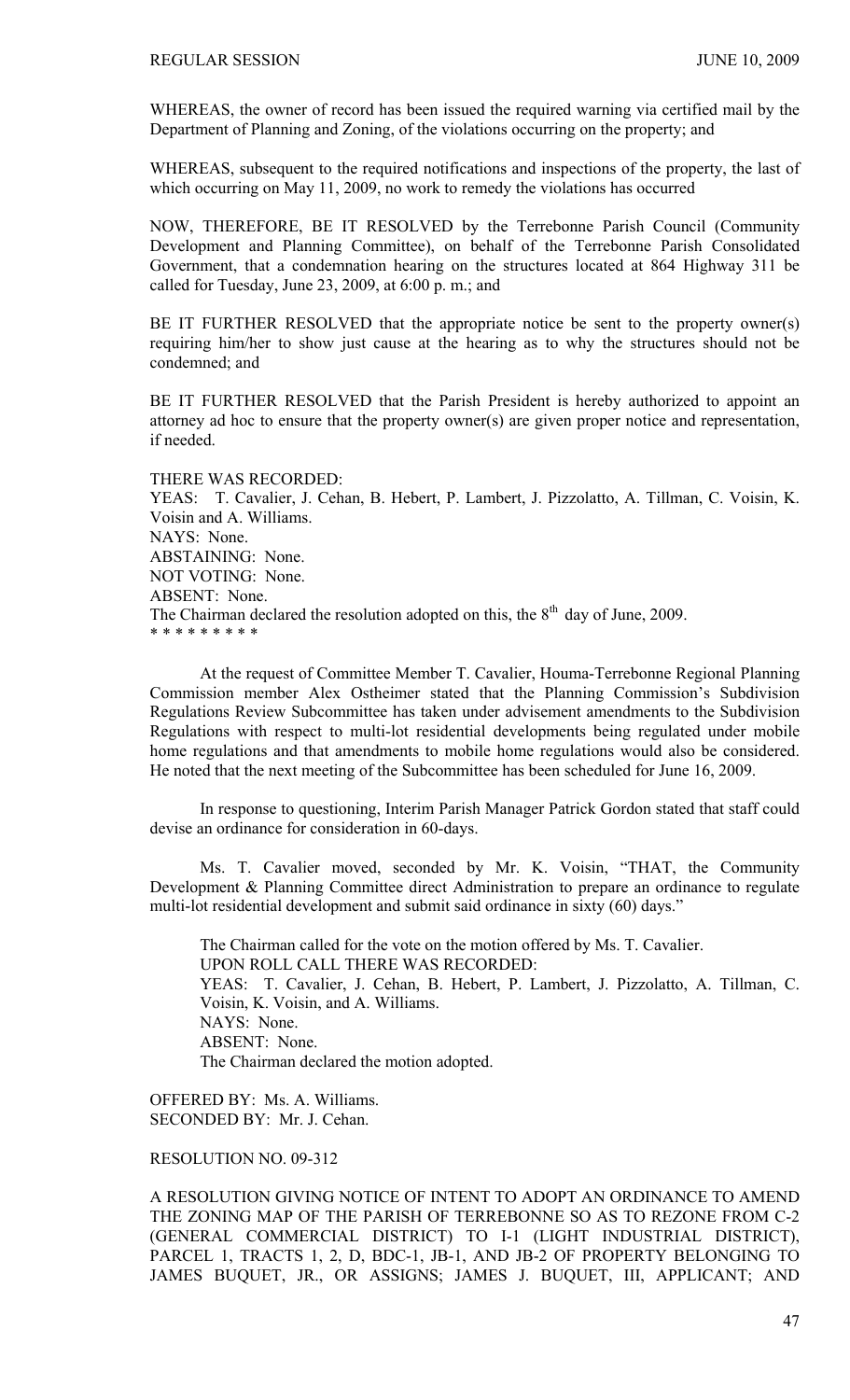CALLING A PUBLIC HEARING ON SAID MATTER FOR WEDNESDAY, JULY 8, 2009 AT 6:30 P.M.

BE IT RESOLVED by the Terrebonne Parish Council (Community Development and Planning Committee), that notice be hereby given to adopt an ordinance to amend the Zoning Map of the Parish of Terrebonne so as to rezone from C-2 (General Commercial District) to I-1 (Light Industrial District) Parcel 1, Tracts 1, 2, D, BDC-1, JB-1, and JB-2 of Property belonging to James Buquet, Jr., or assigns; James J. Buquet, III, applicant; and

NOW, THEREFORE, BE IT RESOLVED that a public hearing be called on said matter for Wednesday, July 8, 2009 at 6:30 p.m.

THERE WAS RECORDED:

YEAS: T. Cavalier, J. Cehan, B. Hebert, P. Lambert, J. Pizzolatto, A. Tillman, C. Voisin, K. Voisin and A. Williams. NAYS: None. ABSTAINING: None. NOT VOTING: None. ABSENT: None. The Chairman declared the resolution adopted on this, the  $8<sup>th</sup>$  day of June, 2009.

\* \* \* \* \* \* \* \* \*

The Chairman relinquished the chair to the Vice Chairwoman.

 Interim Parish Manager Patrick Gordon stated staff recommended to the Mr. James Chaisson and Mrs. Vick Chaisson that they request a special exception variance from the Houma Board of Zoning Adjustments for the non-conforming use; that staff, as well as, the Houma-Terrebonne Regional Planning Commission recommended denial of the rezoning application; and that approval of the non-conforming use of the properties by the Board of Adjustments would not change the zoning designation for the properties located at 1602, 1608, and 1614 Morris Street.

OFFERED BY: Mr. A. Tillman. SECONDED BY: Mr. J. Cehan.

RESOLUTION NO. 09-313

A RESOLUTION GIVING NOTICE OF INTENT TO ADOPT AN ORDINANCE TO AMEND THE ZONING MAP OF THE PARISH OF TERREBONNE SO AS TO REZONE FROM R-1 (SINGLE-FAMILY RESIDENTIAL DISTRICT) TO C-2 (GENERAL COMMERCIAL DISTRICT), 1602, 1608, & 1614 MORRIS STREET; WESTERNMOST ±18′ OF LOT 1, LOTS B, C, & D OF PROPERTY BELONGING TO JAMES & VICKY CHAISSON; AND CALLING A PUBLIC HEARING ON SAID MATTER FOR WEDNESDAY, JULY 8, 2009 AT 6:30 P.M.

BE IT RESOLVED by the Terrebonne Parish Council (Community Development and Planning Committee), that notice be hereby given to adopt an ordinance to amend the Zoning Map of the Parish of Terrebonne so as to rezone from R-1 (Single-Family Residential District) to C-2 (General Commercial District), 1602, 1608, & 1614 Morris Street; westernmost ±18′ of Lot A, Lots B, C, & D of property belonging to James & Vicky Chaisson; and

NOW, THEREFORE, BE IT RESOLVED that a public hearing be called on said matter for Wednesday, July 8, 2009 at 6:30 p.m.

THERE WAS RECORDED:

YEAS: T. Cavalier, J. Cehan, B. Hebert, P. Lambert, J. Pizzolatto, A. Tillman, C. Voisin, K. Voisin and A. Williams. NAYS: None. ABSTAINING: None.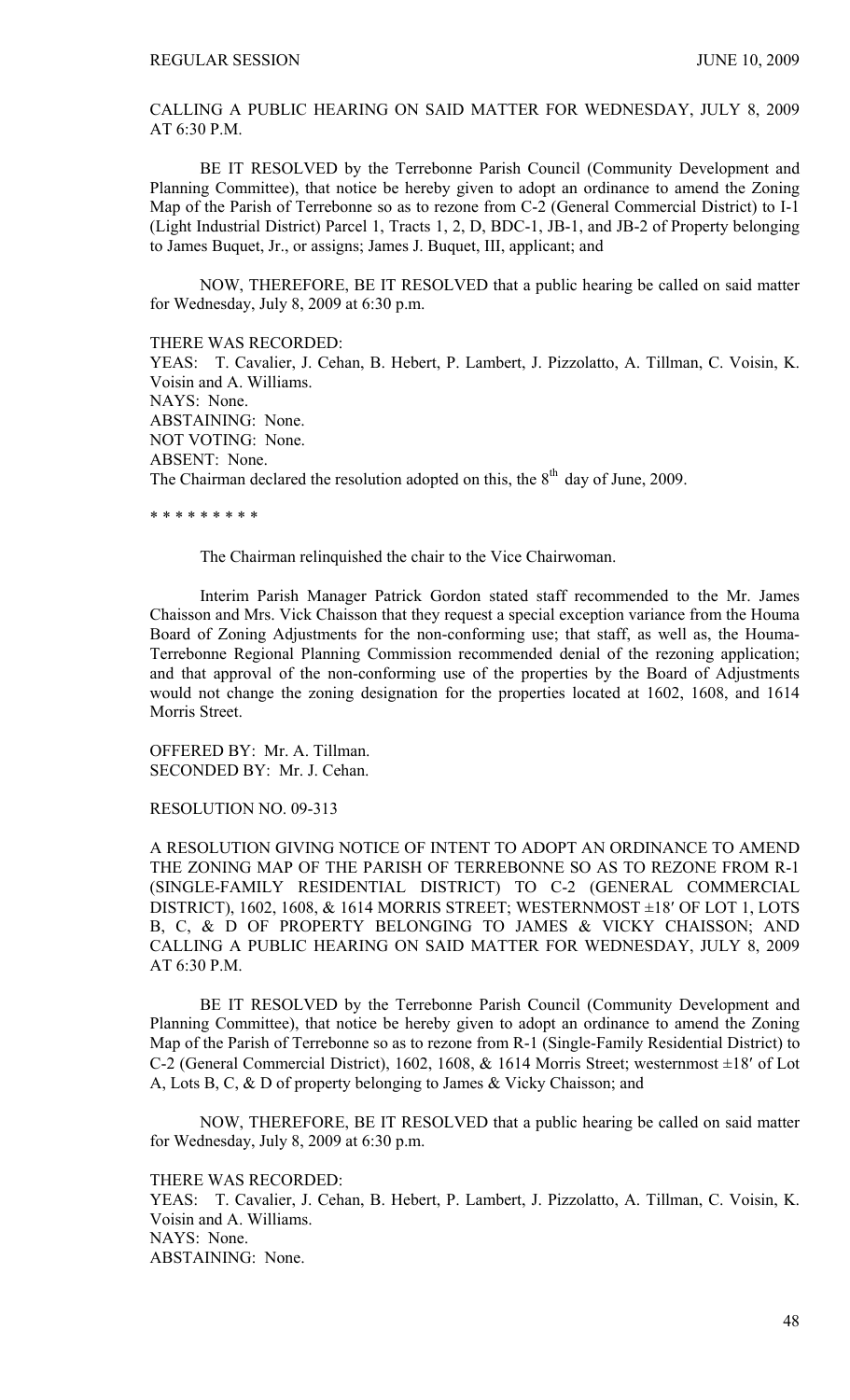NOT VOTING: None.

ABSENT: None.

The Vice Chairwoman declared the resolution adopted on this, the  $8<sup>th</sup>$  day of June, 2009. \* \* \* \* \* \* \* \* \*

 The Vice Chairwoman noted that Item No. 25 (Discussion/status report and possible action with respect to the existing laws concerning fire hydrants and the spacing requirements for hydrants) has been withdrawn from the agenda. (NO ACTION TAKEN)

 Committee Member K. Voisin requested consideration of expanding the notification process of adjacent property owners under Houma Board of Zoning Adjustments provisions to 1,000 feet.

 Mr. K. Voisin moved, "THAT, the Community Development & Planning Committee introduce an ordinance that will expand the notification area adjacent properties to 1,000 feet under Houma Board of Zoning Adjustment provisions and call a public hearing on said matter on June 24, 2009 at 6:30 p. m." (NOTE: THERE WAS NO SECOND TO THE MOTION AS DISCUSSION CONTINUED)

 Interim Parish Manager Patrick Gordon explained that adjacent properties are considered to be those properties that abut or adjoin another property. He continued that most variances approved by the Houma Board of Zoning Adjustments are structural variances whereby the neighbor may possibly encroach upon an adjacent property's set-back requirements.

 Council Clerk Paul Labat requested clarification as to whether or not the aforementioned motion was seconded.

 Mr. K. Voisin moved, seconded by Mr. A. Tillman, "THAT, the Community Development & Planning Committee introduce an ordinance to expand the adjacent property owner notification area to 1,000 feet under provisions of the Houma Board of Zoning Adjustments and call a public hearing on said matter on June 24, 2009 at 6:30 p. m." (\*\*SUBSTITUTE MOTION OFFERED AND DIED; AMENDED MOTION OFFERED; SECOND AMENDED MOTION ADOPTED AFTER DISCUSSION)

 Upon questioning, Mr. Gordon suggested a notification of area of 500 feet and noted that the adjacent property notification area for subdivisions is 250 feet.

 Mr. J. Pizzolatto offered a substitute motion, "THAT, the Community Development & Planning Committee introduce an ordinance to expand the adjacent property owner notification area to 250 feet under provision of the Houma Board of Zoning Adjustments and call a public hearing on said matter on June 24, 2009 at 6:30 p. m." (\*\*MOTION DIES DUE TO THE LACK OF A SECOND)

 Mr. Gordon interjected that under the provisions of Parish Subdivision Regulations, certified notification is sent to adjacent property OWNERS and that property owners within a 250 feet radius would be sent notification via regular mail.

 \*\*Mr. K. Voisin offered an *amendment*, seconded by Mr. A. Tillman, "THAT, the Community Development & Planning Committee introduce an ordinance to expand the adjacent property owner notification area to 250 feet under provisions of the Houma Board of Zoning Adjustments; that adjacent property owners are sent certified notification and property owners within a 250 feet radius be sent notification via regular mail; and call a public hearing on said matter on June 24, 2009 at 6:30 p. m." (\*\*SECOND AMENDED MOTION OFFERED AND ADOPTED)

 Council Clerk Paul Labat suggested that Legal Department and Staff be requested to prepare and submit the ordinance in written form for consideration instead of taking action tonight.

 \*\*Mr. K. Voisin offered *second amendment*, seconded by Mr. A. Tillman, "THAT, the Community Development & Planning Committee direct the Legal Department and Council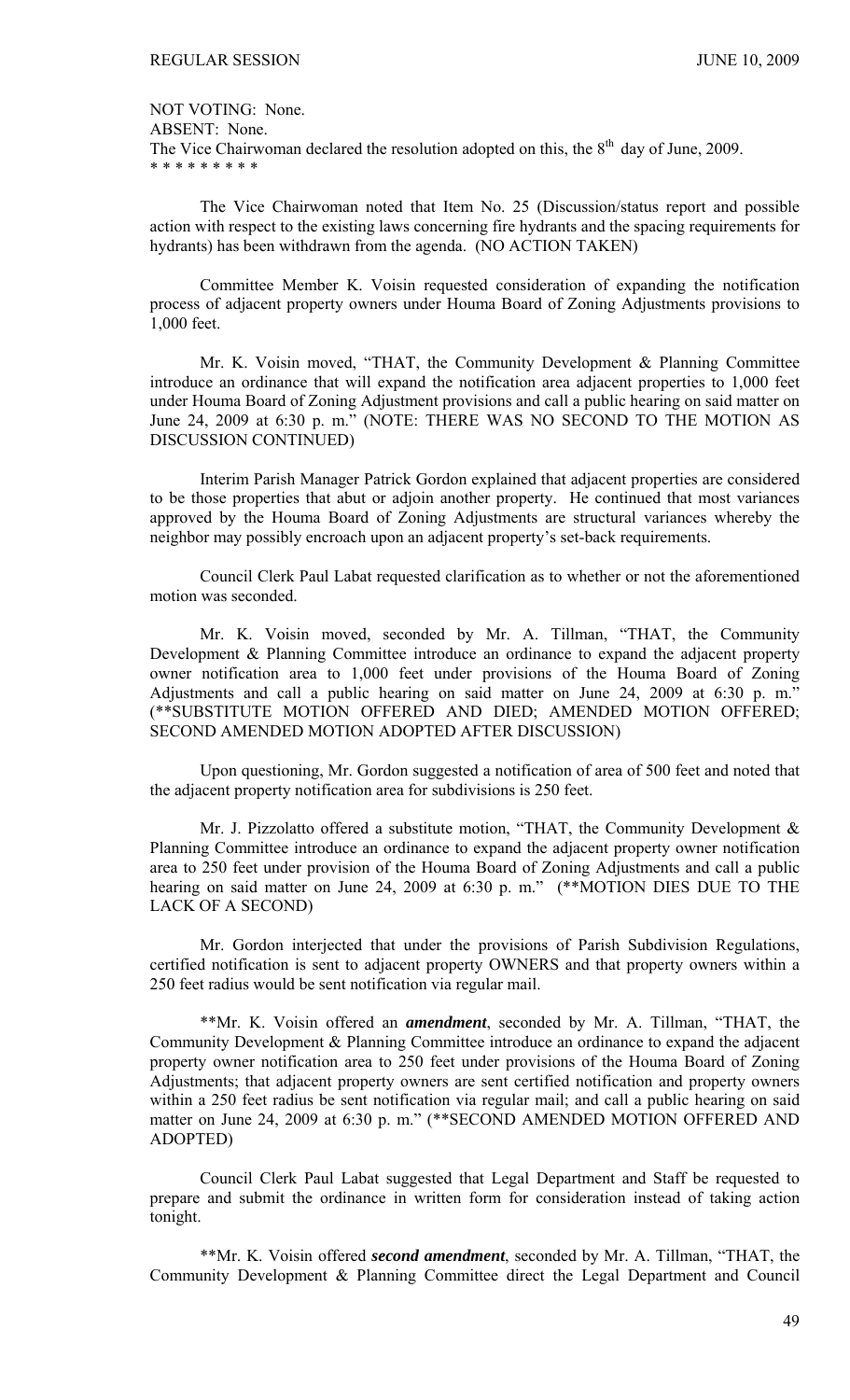Clerk to prepare and submit an ordinance for consideration that would expand the adjacent property owner notification area to 250 feet under the provisions of the Houma Board of Zoning Adjustments and that adjacent property owners are notified via certified mail and other property owners within the 250 feet radius be sent mail via regular mail."

The Vice Chairwoman called for the vote on the *second amended* motion offered by Mr. K. Voisin.

UPON ROLL CALL THERE WAS RECORDED: YEAS: T. Cavalier, J. Cehan, B. Hebert, P. Lambert, J. Pizzolatto, A. Tillman, C. Voisin, K. Voisin, and A. Williams. NAYS: None. ABSENT: None. The Vice Chairwoman declared the *second amended* motion adopted.

 Mr. A. Tillman moved, seconded by Mr. C. Voisin, "THAT, there being no further business to come before the Community Development & Planning Committee, the meeting be adjourned."

 The Vice Chairwoman called for the vote on the motion offered by Mr. A. Tillman. UPON ROLL CALL THERE WAS RECORDED:

YEAS: T. Cavalier, J. Cehan, B. Hebert, P. Lambert, J. Pizzolatto, A. Tillman, C. Voisin, K. Voisin, and A. Williams.

NAYS: None.

ABSENT: None.

 The Vice Chairwoman declared the motion adopted and the meeting was adjourned at 7:47 p.m.

Alvin Tillman, Chairman

Suzette Thomas Minute Clerk

Mr. A. Tillman moved, seconded by Mr. J. Cehan, "THAT, the Council accept and ratify the minutes of the Community Development & Planning Committee meeting held on 6/8/09."

 The Chairwoman called for a vote on the motion offered by Mr. A. Tillman. UPON ROLL CALL THERE WAS RECORDED: YEAS: A. Williams, B. Hebert, T. Cavalier, J. Pizzolatto, K. Voisin, C. Voisin, J. Cehan, P. Lambert, and A. Tillman NAYS: None ABSENT: None The Chairwoman declared the motion adopted.

 Mr. A. Tillman moved, seconded by Ms. T. Cavalier, "THAT, the Council approve the following street light list:

INSTALL ONE STREET LIGHT @ 4038 BAYOU BLACK DR. (OLD HWY 90 – HIGHWAY 182) NEAR BAYOU DELIGHT ON POLE NEAR CORNER; SLECA; RLD #9; KEVIN VOISIN

ENERGIZE APPROXIMATELY TWELVE (12) LIGHTS AND POLES ON WESTSIDE BLVD. FROM ST. LOUIS CANAL ROAD TO MARIE DR.; RLD #3A; ENTERGY; BILLY HEBERT."

The Chairwoman called for a vote on the motion offered by Mr. A. Tillman. UPON ROLL CALL THERE WAS RECORDED: YEAS: A. Williams, B. Hebert, T. Cavalier, J. Pizzolatto, K. Voisin, C. Voisin, J. Cehan, P. Lambert, and A. Tillman NAYS: None ABSENT: None The Chairwoman declared the motion adopted.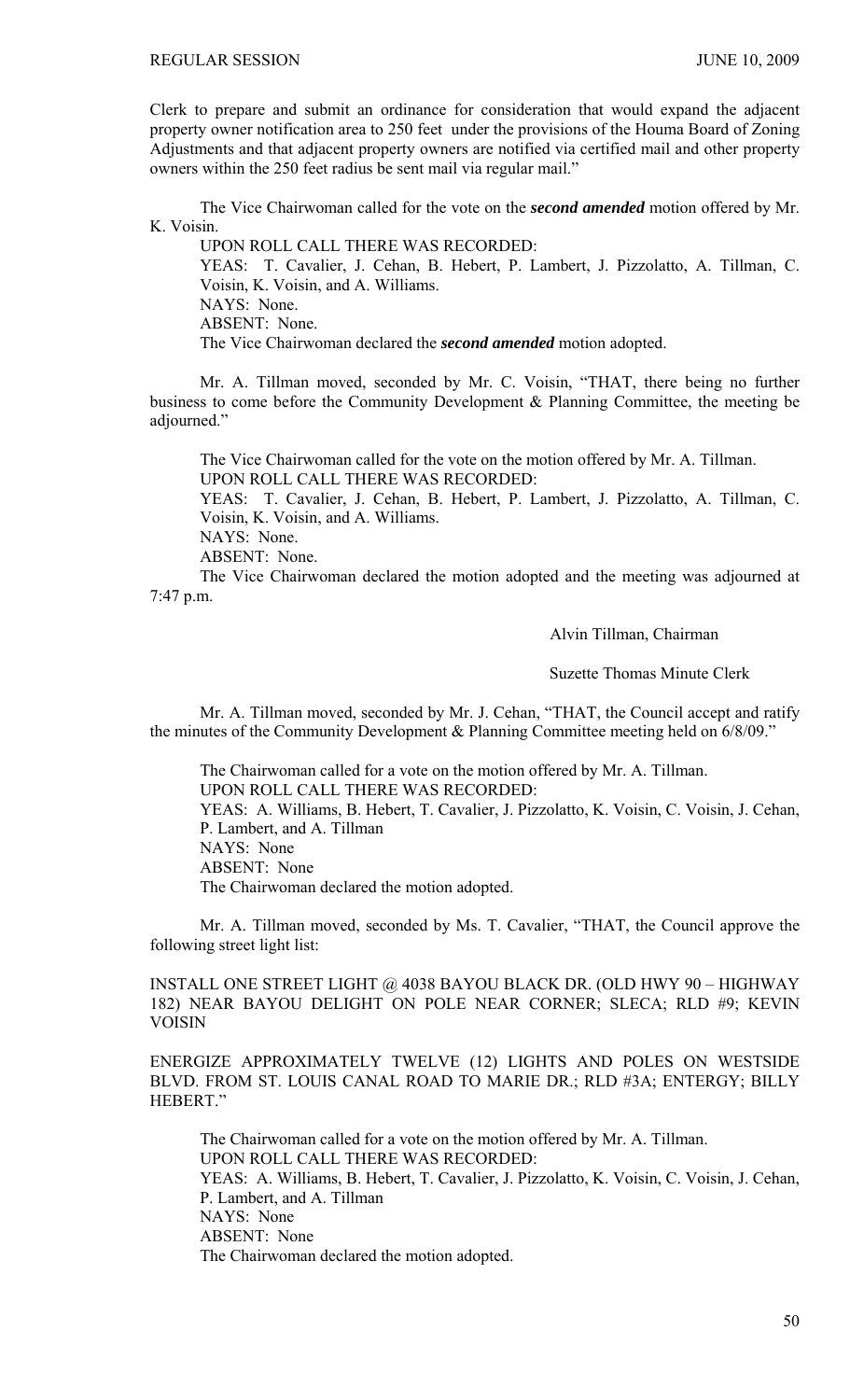Ms. T. Cavalier moved, seconded by Mr. K. Voisin, "THAT, the Council appoint Ms. Vanessa Abbott (Rep. Damon Baldone's Legislative Assistant) to replace Rep. Joe Harrison on the Hurricane Evacuation Shelter Advisory Committee."

 The Chairwoman called for a vote on the motion offered by Ms. T. Cavalier. UPON ROLL CALL THERE WAS RECORDED: YEAS: A. Williams, B. Hebert, T. Cavalier, J. Pizzolatto, K. Voisin, C. Voisin, J. Cehan, P. Lambert, and A. Tillman NAYS: None ABSENT: None The Chairwoman declared the motion adopted.

Mr. K. Voisin moved, seconded by Ms. T. Cavalier, "THAT, the Council hold nominations open for the expired term of Mr. Wendell Keller on the Recreation District No. 9 Board."

The Chairwoman called for a vote on the motion offered by Mr. K. Voisin. UPON ROLL CALL THERE WAS RECORDED: YEAS: A. Williams, B. Hebert, T. Cavalier, J. Pizzolatto, K. Voisin, C. Voisin, J. Cehan, P. Lambert, and A. Tillman NAYS: None ABSENT: None The Chairwoman declared the motion adopted.

 Mr. J. Pizzolatto moved, seconded by Mr. B. Hebert, "THAT, the Council hold nominations open an additional two weeks for the vacancy on the South Central Louisiana Human Services Authority (Mr. Doug Holloway's position.)"

 The Chairwoman called for a vote on the motion offered by Mr. J. Pizzolatto. UPON ROLL CALL THERE WAS RECORDED: YEAS: A. Williams, B. Hebert, T. Cavalier, J. Pizzolatto, K. Voisin, C. Voisin, J. Cehan, P. Lambert, and A. Tillman NAYS: None ABSENT: None The Chairwoman declared the motion adopted.

 Mr. K. Voisin moved, seconded by Ms. T. Cavalier, "THAT, the Council re-appoint Mr. Al Badeaux, Jr. to another term on the Consolidated Waterworks District No. 1 Board, District 6, that Mr. Allen Bergeron be re-nominated and Mr. Ray Boudreaux, Jr. nominated for the District 5 position, that nominations be closed and that a voice vote be taken to determine who will fill the District 5 position."

 The Chairwoman called for a vote on the motion offered by Mr. K. Voisin. UPON ROLL CALL THERE WAS RECORDED: YEAS: A. Williams, B. Hebert, T. Cavalier, J. Pizzolatto, K. Voisin, C. Voisin, J. Cehan, P. Lambert, and A. Tillman NAYS: None ABSENT: None The Chairwoman declared the motion adopted.

 The Chairwoman called for a voice vote of the Council, whereupon the following was recorded:

### ALLEN BERGERON

T. Cavalier J. Pizzolatto A. Tillman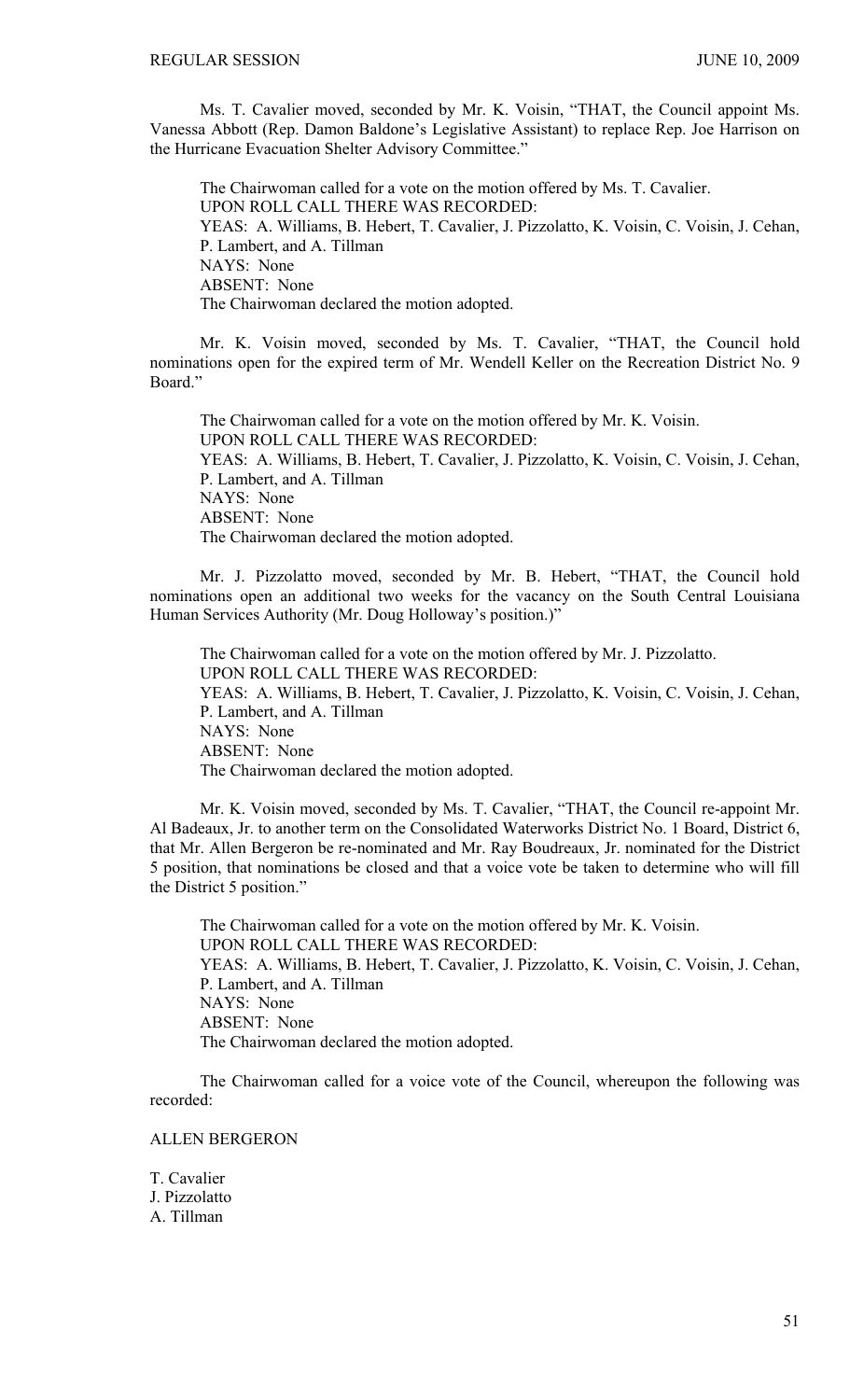# RAY BOUDREAUX, JR.

A. Williams B. Hebert K. Voisin C. Voisin J. Cehan P. Lambert

 The Chairwoman stated as per the aforementioned results Mr. Ray Boudreaux, Jr. is appointed to the Consolidated Waterworks District Board, District 5, effective June 24. 2009.

 The Chairwoman recognized Mr. Al Badeau who thanked the Council for the reappointment.

 The Chairwoman recognized Mr. Allen Bergeron, who indicated his desire to serve on the Waterworks District Board, District 5, if Mr. Ray Boudreaux, Jr. cannot fill his term.

 Ms. T. Cavalier moved, seconded by Mr. J. Cehan, "THAT, the Council re-appoint Mr. Joe Boudreaux to another term on the Recreation District No. 1 Board."

 The Chairwoman called for a vote on the motion offered by Ms. T. Cavalier. UPON ROLL CALL THERE WAS RECORDED: YEAS: A. Williams, B. Hebert, T. Cavalier, J. Pizzolatto, K. Voisin, C. Voisin, J. Cehan, P. Lambert, and A. Tillman NAYS: None ABSENT: None The Chairwoman declared the motion adopted.

 Mr. P. Lambert moved, seconded by Mr. A. Tillman, "THAT, the Council re-appoint Mr. Carlos Alario and Mr. Roy Deroche to another term on the Recreation District No. 6 Board."

 The Chairwoman called for a vote on the motion offered by Mr. P. Lambert. UPON ROLL CALL THERE WAS RECORDED: YEAS: A. Williams, B. Hebert, T. Cavalier, J. Pizzolatto, K. Voisin, C. Voisin, J. Cehan, P. Lambert, and A. Tillman NAYS: None ABSENT: None The Chairwoman declared the motion adopted.

 Mr. C. Voisin moved, seconded by Mr. J. Pizzolatto and Mr. J. Cehan, "THAT, the Council open nominations until 7/22/09 for the expired terms of Mr. Louis Watkins (Civic Organization), Mr. Michael Fakier (Chamber), and Fr. Craig Dalferes (BISCO) on the Terrebonne General Medical Center Board."

 The Chairwoman called for a vote on the motion offered by Mr. C. Voisin. UPON ROLL CALL THERE WAS RECORDED: YEAS: A. Williams, B. Hebert, T. Cavalier, J. Pizzolatto, K. Voisin, C. Voisin, J. Cehan, P. Lambert, and A. Tillman NAYS: None ABSENT: None The Chairwoman declared the motion adopted.

 Council Member J. Pizzolatto stated that he contacted the Community Problem Solver regarding getting a dumpster for recycling paper for the Terrebonne Parish Consolidated Government Tower.

 Councilman C. Voisin announced the Hurricane Evacuation/Shelter Advisory Committee tomorrow at 5:30 p.m. in the Council Meeting Room.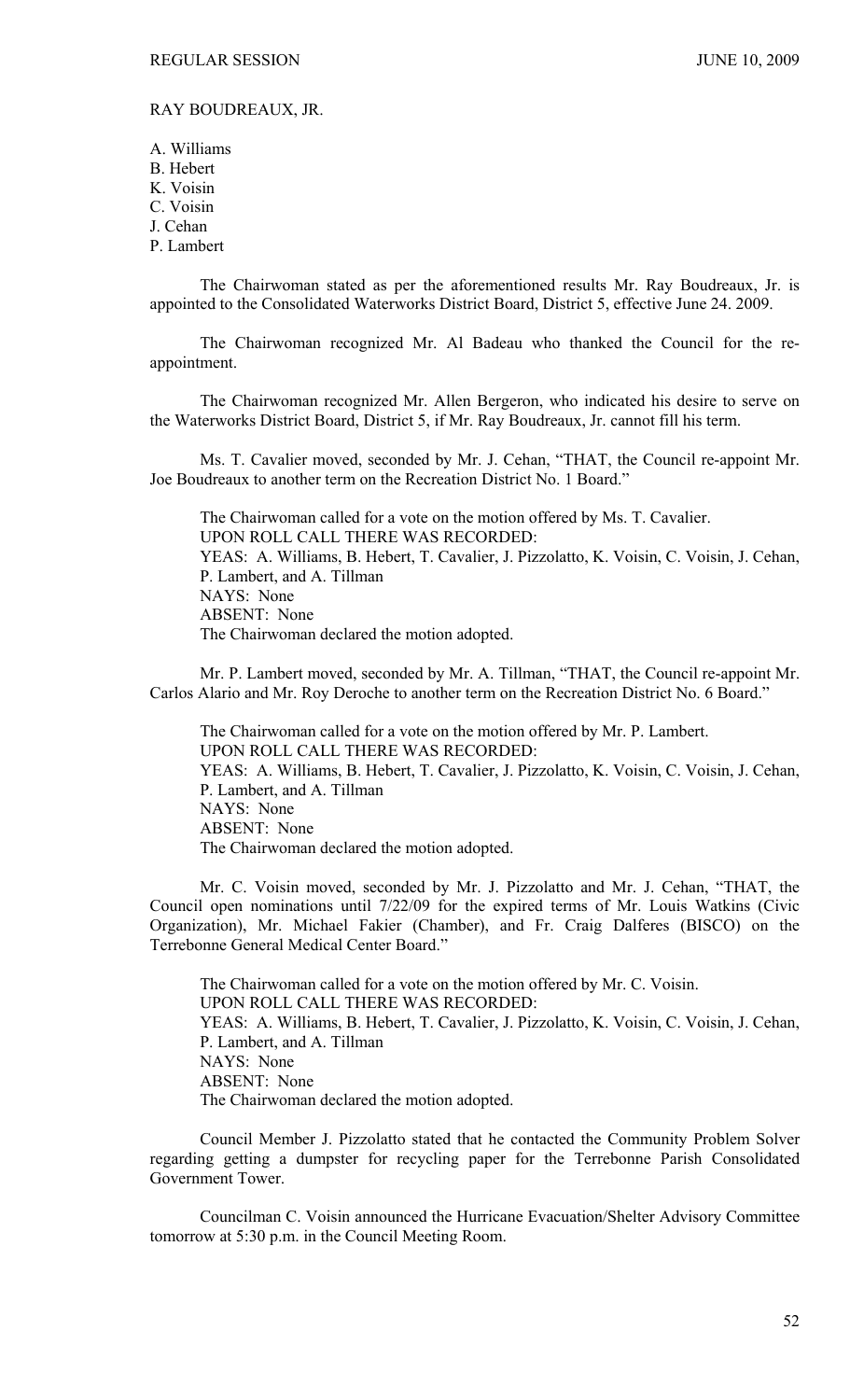Chairwoman A. Williams announced the Woodmen of the World Flag Raising Ceremony, Saturday, 6/13/09, at 9:00 a.m.

Parish President M. Claudet announced the following:

- Repairs to the St. Louis Canal Road should have or will begin very shortly
- Dulac Levees the north levee approximately 98% complete and the south levee is 85 to 90% complete
- Bids will be initiated for Lower Ward 7 Emergency, Ward 7 Mitigation, 1-1B Intracoastal Levee, Bayou Terrebonne Dredging, and the Chabert Levees within the next 30 to 45 days

No action was necessary on agenda item 6A – Information List.

 Mr. C. Voisin moved, seconded by Mr. J. Pizzolatto and Mr. J. Cehan, "THAT, the Council ratify the Parish President's appointment of Mr. Al Levron as Parish Manager."

 The Chairwoman called for a vote on the motion offered by Mr. C. Voisin. UPON ROLL CALL THERE WAS RECORDED: YEAS: A. Williams, B. Hebert, T. Cavalier, J. Pizzolatto, K. Voisin, C. Voisin, J. Cehan, P. Lambert, and A. Tillman NAYS: None ABSENT: None The Chairwoman declared the motion adopted.

 The Chairwoman recognized Mr. A. Levron, who thanked the Council and Parish President for the appointment.

 Mr. C. Voisin moved, seconded by Mr. J. Cehan, "THAT, the Council allow an add on to tonight's agenda to address a resolution to authorize a contract with Coastal Louisiana Resource, L.L.C. for mitigation credits." **\*(MOTION VOTED ON AFTER BRIEF DISCUSSION.)** 

 Upon questioning by Councilman J. Pizzolatto, newly appointed Parish Manager A. Levron explained that the reason the matter is time sensitive and action is being requested tonight.

**\*The Chairwoman called for a vote on the motion offered Mr. C. Voisin.**  UPON ROLL CALL THERE WAS RECORDED: YEAS: A. Williams, B. Hebert, T. Cavalier, J. Pizzolatto, K. Voisin, C. Voisin, J. Cehan, P. Lambert, and A. Tillman NAYS: None ABSENT: None The Chairwoman declared the motion adopted.

 The Chairwoman called for comments from the public on the aforementioned add on, there were none.

 Mr. C. Voisin moved, seconded by Mr. K. Voisin, "THAT, the Council close the call for public comments."

The Chairwoman called for a vote on the motion offered by Mr. C. Voisin.

UPON ROLL CALL THERE WAS RECORDED:

YEAS: A. Williams, B. Hebert, T. Cavalier, J. Pizzolatto, K. Voisin, C. Voisin, J. Cehan, P. Lambert, and A. Tillman

NAYS: None

ABSENT: None

The Chairwoman declared the motion adopted.

OFFERED BY: Mr. C. Voisin.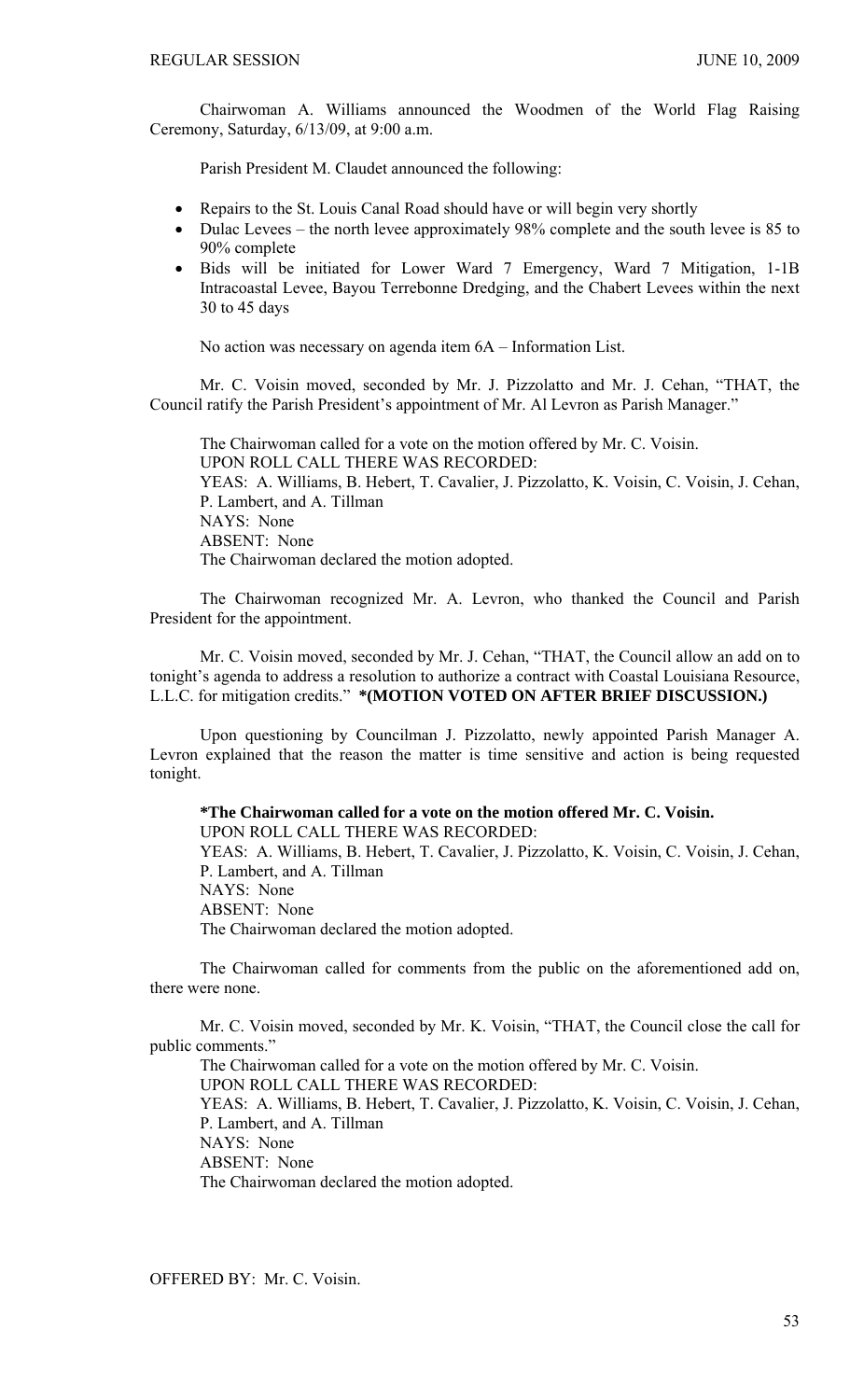SECONDED BY: Mr. K. Voisin.

### RESOLUTION NO. 09-314

A Resolution authorizing a contract between Coastal Louisiana Resource, L.L.C. and Terrebonne Parish Consolidated Government for mitigation credits in the Lake Long Coastal Mitigation Bank.

WHEREAS, the Terrebonne Parish Consolidated Government has applied for a Section 404 wetland permit from the U.S. Army Corps of Engineers for the Chabert Hospital/Industrial Blvd Levee project,

WHEREAS, the Corps of Engineers has determined that three acres of bottomland hardwood vegetation will be impacted by the project, and must be mitigated for,

WHEREAS, the Engineer for this project, GSE Associates has received a proposal from Coastal Louisiana Resource, L.L.C , in the amount of \$42,000 to provide the necessary compensatory mitigation to allow the issuance of the permit for the project,

NOW, THEREFORE BE IT RESOLVED, by the Terrebonne Parish Council, on behalf of the Terrebonne Parish Consolidated Government, that the Parish President be authorized to execute all necessary Contract Documents with Coastal Louisiana Resource, L.L.C. to acquire 3 acres of mitigation credits in the amount of \$42,000 for the Chabert Hospital/Industrial Blvd levee project.

### THERE WAS RECORDED:

YEAS: A. Williams, B. Hebert, T. Cavalier, J. Pizzolatto, K. Voisin, C. Voisin, J. Cehan, P. Lambert and A. Tillman. NAYS: None. ABSTAINING: None. ABSENT: None. The Chairwoman declared the resolution adopted on this, the  $10<sup>th</sup>$  day of June, 2009.

\* \* \* \* \* \* \* \*

 Parish President M. Claudet stated that now that Mr. Levron has been appointed as Parish Manager, a Special Projects Manager will be needed and advertised on the Parish's website.

 Mr. A. Tillman, seconded by Mr. J. Pizzolatto, "THAT, the Council accept the following Monthly Engineering Reports:

- A) GSE Associates, Inc.
- B) Milford and Associates, Inc.
- C) T. Baker Smith, Inc."

 The Chairwoman called for a vote on the motion offered by Mr. A. Tillman. UPON ROLL CALL THERE WAS RECORDED: YEAS: A. Williams, B. Hebert, T. Cavalier, J. Pizzolatto, K. Voisin, C. Voisin, J. Cehan, P. Lambert, and A. Tillman NAYS: None ABSENT: None The Chairwoman declared the motion adopted.

 Mr. J. Pizzolatto moved, seconded by Mr. K. Voisin, "THAT, there being no further business to come before the Council, the meeting be adjourned."

 The Chairwoman called for a vote on the motion offered by Mr. J. Pizzolatto. UPON ROLL CALL THERE WAS RECORDED: YEAS: A. Williams, B. Hebert, T. Cavalier, J. Pizzolatto, K. Voisin, C. Voisin, J. Cehan, P. Lambert, and A. Tillman NAYS: None